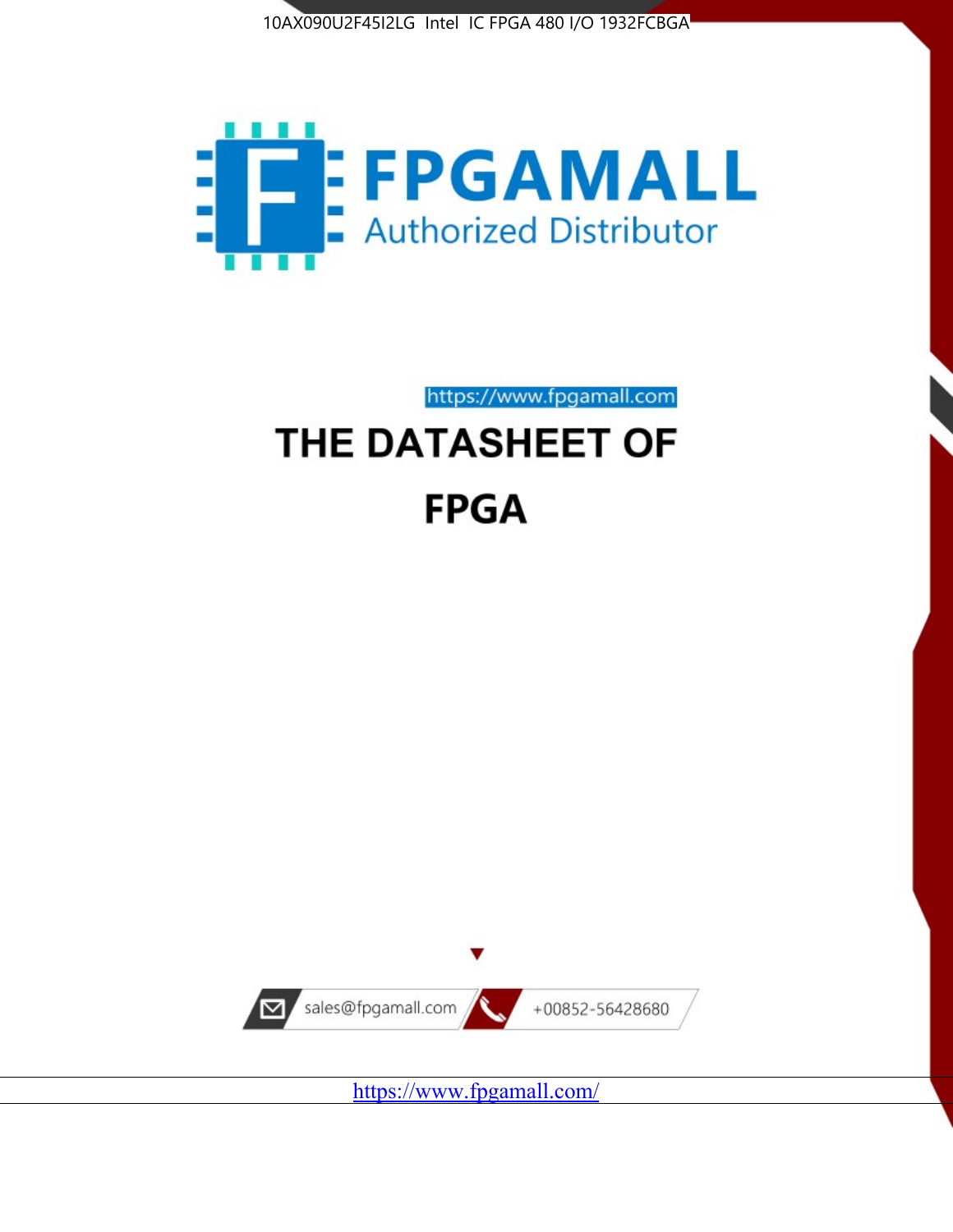10AX090U2F45I2LG Intel IC FPGA 480 I/O 1932FCBGA



# **Intel® Arria® 10 Device Overview**



**A10-OVERVIEW | 2018.12.06** Latest document on the web: **[PDF](https://www.intel.com/content/dam/www/programmable/us/en/pdfs/literature/hb/arria-10/a10_overview.pdf)** | **[HTML](https://www.intel.com/content/www/us/en/programmable/documentation/sam1403480274650.html)**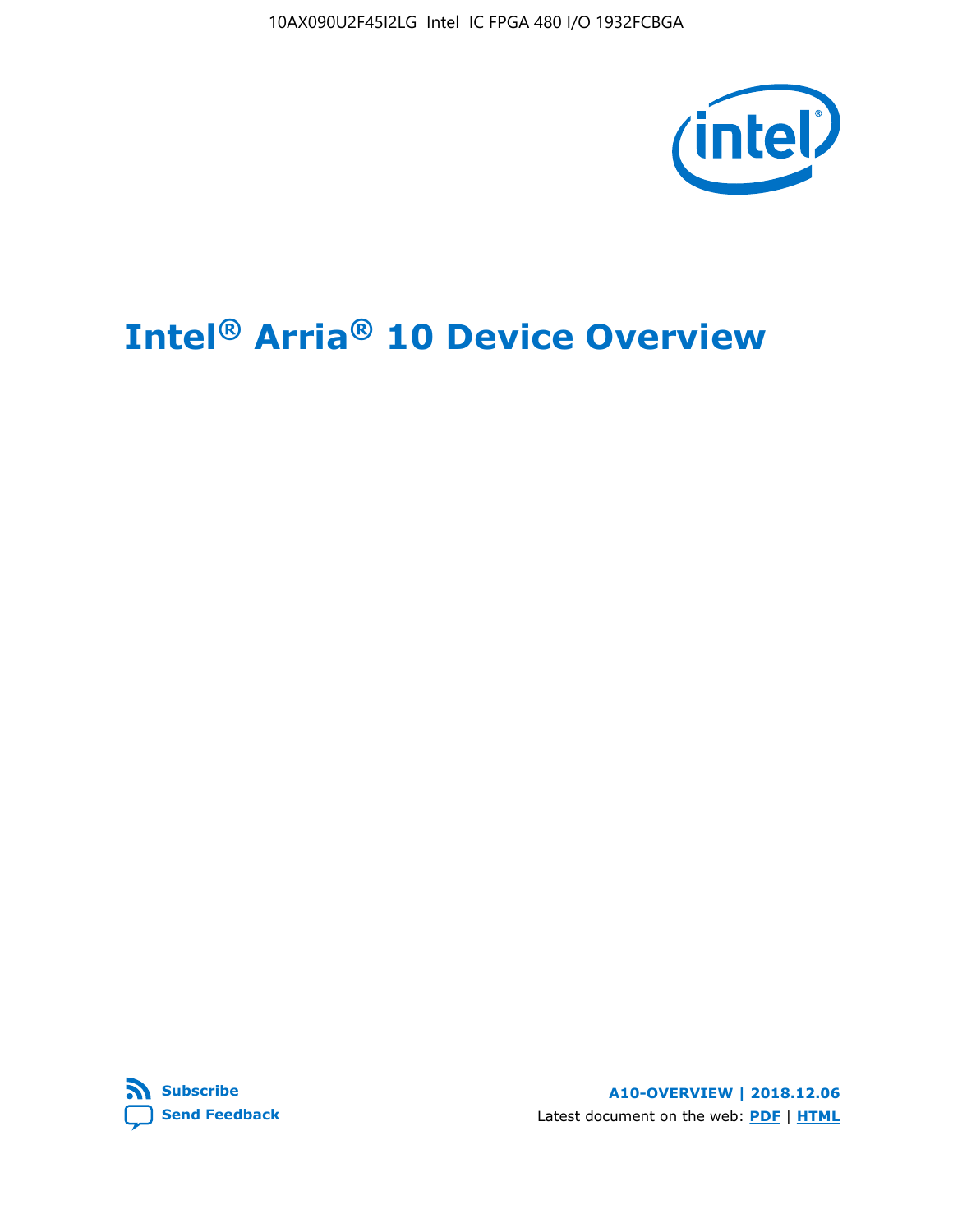

**Contents** 

# **Contents**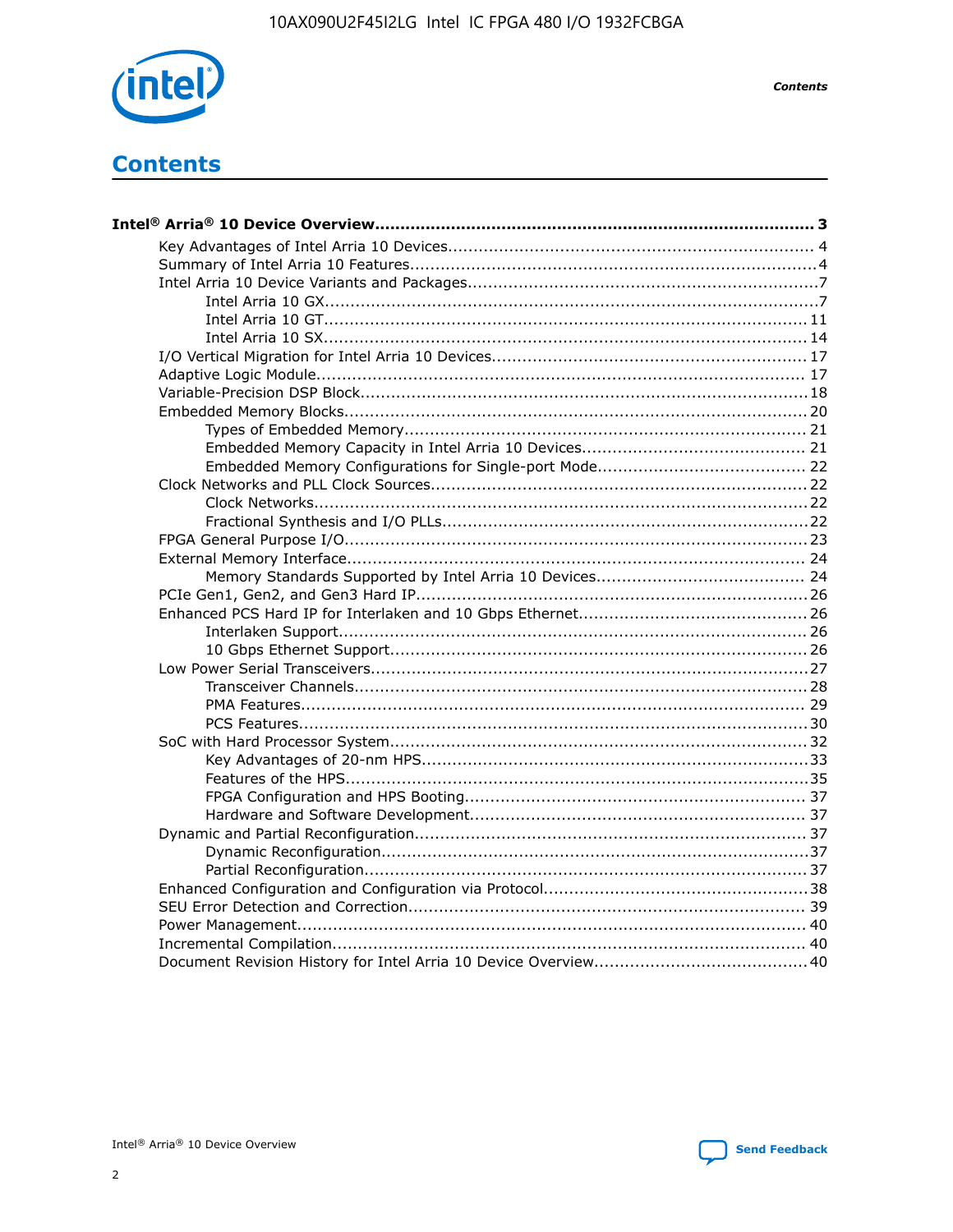**A10-OVERVIEW | 2018.12.06**

**[Send Feedback](mailto:FPGAtechdocfeedback@intel.com?subject=Feedback%20on%20Intel%20Arria%2010%20Device%20Overview%20(A10-OVERVIEW%202018.12.06)&body=We%20appreciate%20your%20feedback.%20In%20your%20comments,%20also%20specify%20the%20page%20number%20or%20paragraph.%20Thank%20you.)**



# **Intel® Arria® 10 Device Overview**

The Intel<sup>®</sup> Arria<sup>®</sup> 10 device family consists of high-performance and power-efficient 20 nm mid-range FPGAs and SoCs.

Intel Arria 10 device family delivers:

- Higher performance than the previous generation of mid-range and high-end FPGAs.
- Power efficiency attained through a comprehensive set of power-saving technologies.

The Intel Arria 10 devices are ideal for high performance, power-sensitive, midrange applications in diverse markets.

| <b>Market</b>         | <b>Applications</b>                                                                                               |
|-----------------------|-------------------------------------------------------------------------------------------------------------------|
| Wireless              | Channel and switch cards in remote radio heads<br>٠<br>Mobile backhaul<br>٠                                       |
| Wireline              | 40G/100G muxponders and transponders<br>٠<br>100G line cards<br>٠<br><b>Bridging</b><br>٠<br>Aggregation<br>٠     |
| <b>Broadcast</b>      | Studio switches<br>٠<br>Servers and transport<br>٠<br>Videoconferencing<br>٠<br>Professional audio and video<br>٠ |
| Computing and Storage | Flash cache<br>٠<br>Cloud computing servers<br>٠<br>Server acceleration<br>٠                                      |
| Medical               | Diagnostic scanners<br>٠<br>Diagnostic imaging<br>٠                                                               |
| Military              | Missile guidance and control<br>٠<br>Radar<br>٠<br>Electronic warfare<br>٠<br>Secure communications<br>٠          |

#### **Table 1. Sample Markets and Ideal Applications for Intel Arria 10 Devices**

#### **Related Information**

- [Intel Arria 10 Device Handbook: Known Issues](http://www.altera.com/support/kdb/solutions/rd07302013_646.html) Lists the planned updates to the *Intel Arria 10 Device Handbook* chapters.
- [Intel Arria 10 GX/GT Device Errata and Design Recommendations](https://www.intel.com/content/www/us/en/programmable/documentation/agz1493851706374.html#yqz1494433888646)
- [Intel Arria 10 SX Device Errata and Design Recommendations](https://www.intel.com/content/www/us/en/programmable/documentation/cru1462832385668.html#cru1462832558642)

Intel Corporation. All rights reserved. Intel, the Intel logo, Altera, Arria, Cyclone, Enpirion, MAX, Nios, Quartus and Stratix words and logos are trademarks of Intel Corporation or its subsidiaries in the U.S. and/or other countries. Intel warrants performance of its FPGA and semiconductor products to current specifications in accordance with Intel's standard warranty, but reserves the right to make changes to any products and services at any time without notice. Intel assumes no responsibility or liability arising out of the application or use of any information, product, or service described herein except as expressly agreed to in writing by Intel. Intel customers are advised to obtain the latest version of device specifications before relying on any published information and before placing orders for products or services. \*Other names and brands may be claimed as the property of others.

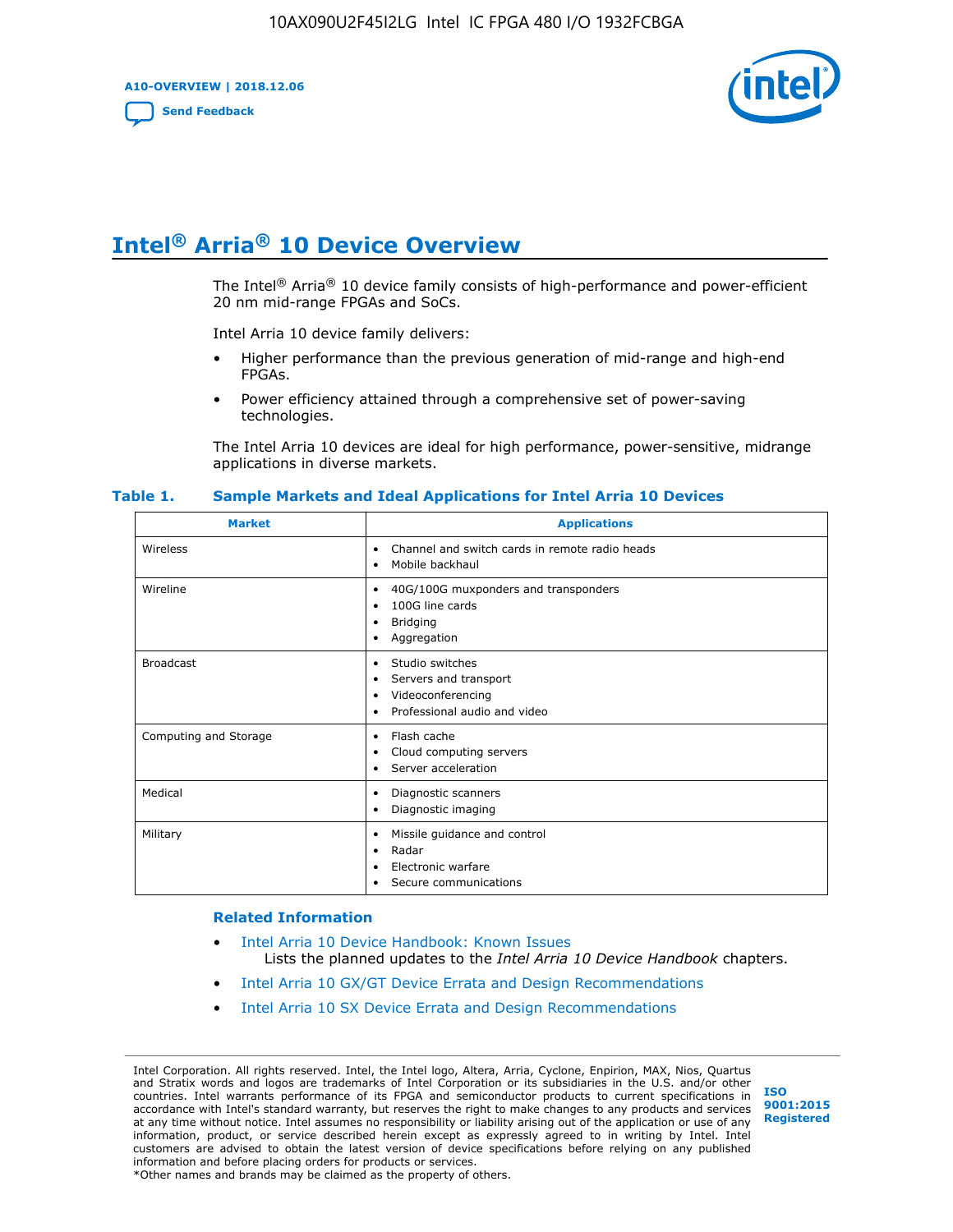

# **Key Advantages of Intel Arria 10 Devices**

## **Table 2. Key Advantages of the Intel Arria 10 Device Family**

| <b>Advantage</b>                                                                                          | <b>Supporting Feature</b>                                                                                                                                                                                                                                                                                                |  |  |  |  |  |
|-----------------------------------------------------------------------------------------------------------|--------------------------------------------------------------------------------------------------------------------------------------------------------------------------------------------------------------------------------------------------------------------------------------------------------------------------|--|--|--|--|--|
| Enhanced core architecture                                                                                | Built on TSMC's 20 nm process technology<br>٠<br>60% higher performance than the previous generation of mid-range FPGAs<br>٠<br>15% higher performance than the fastest previous-generation FPGA<br>٠                                                                                                                    |  |  |  |  |  |
| High-bandwidth integrated<br>transceivers                                                                 | Short-reach rates up to 25.8 Gigabits per second (Gbps)<br>٠<br>Backplane capability up to 12.5 Gbps<br>٠<br>Integrated 10GBASE-KR and 40GBASE-KR4 Forward Error Correction (FEC)<br>٠                                                                                                                                   |  |  |  |  |  |
| Improved logic integration and<br>hard IP blocks                                                          | 8-input adaptive logic module (ALM)<br>٠<br>Up to 65.6 megabits (Mb) of embedded memory<br>٠<br>Variable-precision digital signal processing (DSP) blocks<br>Fractional synthesis phase-locked loops (PLLs)<br>Hard PCI Express Gen3 IP blocks<br>Hard memory controllers and PHY up to 2,400 Megabits per second (Mbps) |  |  |  |  |  |
| Second generation hard<br>processor system (HPS) with<br>integrated ARM* Cortex*-A9*<br>MPCore* processor | Tight integration of a dual-core ARM Cortex-A9 MPCore processor, hard IP, and an<br>٠<br>FPGA in a single Intel Arria 10 system-on-a-chip (SoC)<br>Supports over 128 Gbps peak bandwidth with integrated data coherency between<br>$\bullet$<br>the processor and the FPGA fabric                                        |  |  |  |  |  |
| Advanced power savings                                                                                    | Comprehensive set of advanced power saving features<br>٠<br>Power-optimized MultiTrack routing and core architecture<br>٠<br>Up to 40% lower power compared to previous generation of mid-range FPGAs<br>Up to 60% lower power compared to previous generation of high-end FPGAs                                         |  |  |  |  |  |

## **Summary of Intel Arria 10 Features**

## **Table 3. Summary of Features for Intel Arria 10 Devices**

| <b>Feature</b>                  | <b>Description</b>                                                                                                                                                                                                                                                                                                                                                                                       |
|---------------------------------|----------------------------------------------------------------------------------------------------------------------------------------------------------------------------------------------------------------------------------------------------------------------------------------------------------------------------------------------------------------------------------------------------------|
| Technology                      | TSMC's 20-nm SoC process technology<br>٠<br>Allows operation at a lower $V_{\text{CC}}$ level of 0.82 V instead of the 0.9 V standard $V_{\text{CC}}$ core voltage                                                                                                                                                                                                                                       |
| Packaging                       | 1.0 mm ball-pitch Fineline BGA packaging<br>0.8 mm ball-pitch Ultra Fineline BGA packaging<br>Multiple devices with identical package footprints for seamless migration between different<br><b>FPGA</b> densities<br>Devices with compatible package footprints allow migration to next generation high-end<br>Stratix $\mathcal{R}$ 10 devices<br>RoHS, leaded $(1)$ , and lead-free (Pb-free) options |
| High-performance<br>FPGA fabric | Enhanced 8-input ALM with four registers<br>٠<br>Improved multi-track routing architecture to reduce congestion and improve compilation time<br>Hierarchical core clocking architecture<br>Fine-grained partial reconfiguration                                                                                                                                                                          |
| Internal memory<br>blocks       | M20K-20-Kb memory blocks with hard error correction code (ECC)<br>Memory logic array block (MLAB)-640-bit memory                                                                                                                                                                                                                                                                                         |
|                                 | continued                                                                                                                                                                                                                                                                                                                                                                                                |



<sup>(1)</sup> Contact Intel for availability.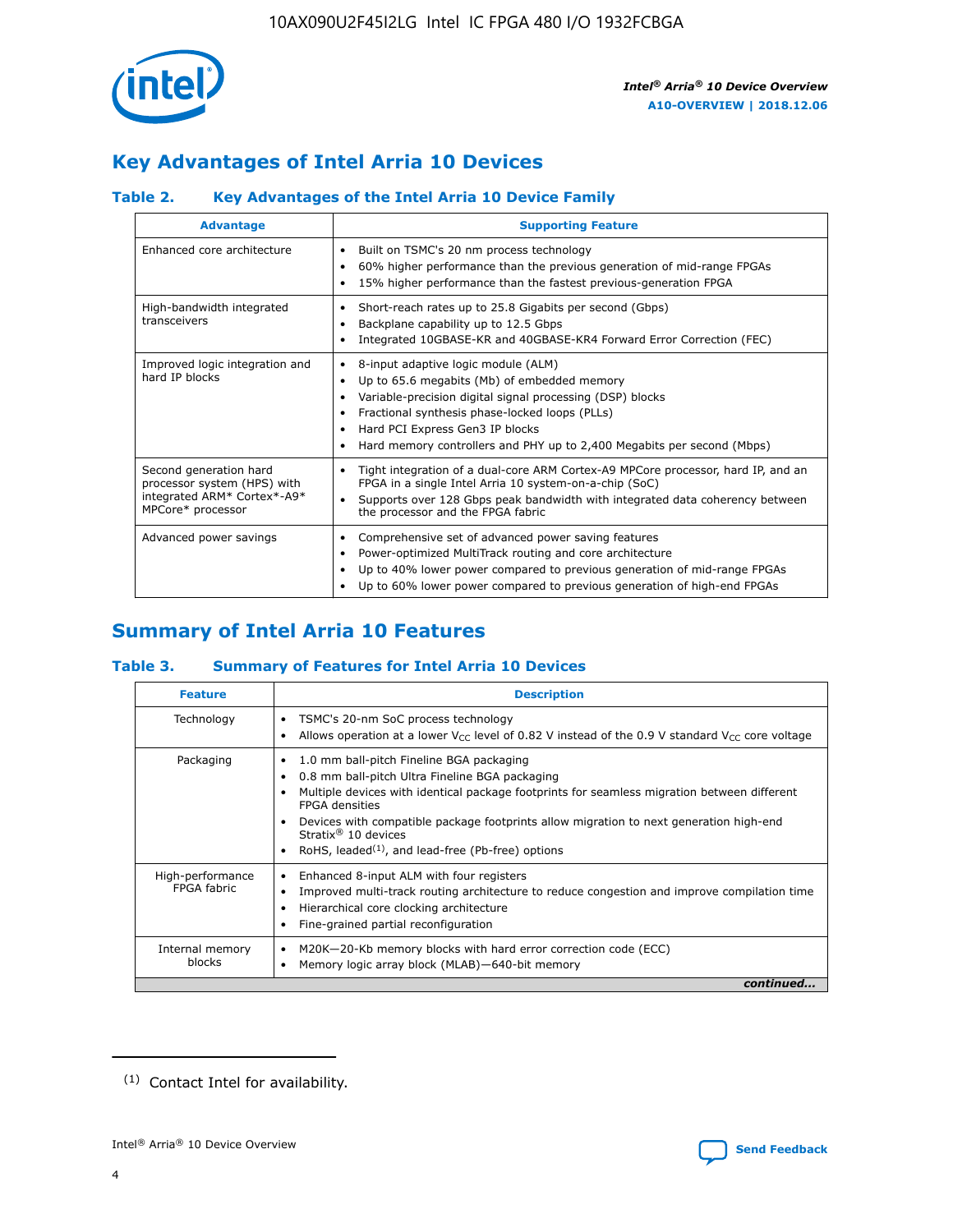r



| <b>Feature</b>                         | <b>Description</b>                                                                                             |                                                                                                                                                                                                                                                                                                                                                                                                                                                                                                                                                                                                                                                                                                                                                                                                                                        |  |  |  |  |  |
|----------------------------------------|----------------------------------------------------------------------------------------------------------------|----------------------------------------------------------------------------------------------------------------------------------------------------------------------------------------------------------------------------------------------------------------------------------------------------------------------------------------------------------------------------------------------------------------------------------------------------------------------------------------------------------------------------------------------------------------------------------------------------------------------------------------------------------------------------------------------------------------------------------------------------------------------------------------------------------------------------------------|--|--|--|--|--|
| Embedded Hard IP<br>blocks             | Variable-precision DSP                                                                                         | Native support for signal processing precision levels from $18 \times 19$ to<br>54 x 54<br>Native support for 27 x 27 multiplier mode<br>64-bit accumulator and cascade for systolic finite impulse responses<br>(FIRs)<br>Internal coefficient memory banks<br>$\bullet$<br>Preadder/subtractor for improved efficiency<br>Additional pipeline register to increase performance and reduce<br>power<br>Supports floating point arithmetic:<br>- Perform multiplication, addition, subtraction, multiply-add,<br>multiply-subtract, and complex multiplication.<br>- Supports multiplication with accumulation capability, cascade<br>summation, and cascade subtraction capability.<br>- Dynamic accumulator reset control.<br>- Support direct vector dot and complex multiplication chaining<br>multiply floating point DSP blocks. |  |  |  |  |  |
|                                        | Memory controller                                                                                              | DDR4, DDR3, and DDR3L                                                                                                                                                                                                                                                                                                                                                                                                                                                                                                                                                                                                                                                                                                                                                                                                                  |  |  |  |  |  |
|                                        | PCI Express*                                                                                                   | PCI Express (PCIe*) Gen3 (x1, x2, x4, or x8), Gen2 (x1, x2, x4, or x8)<br>and Gen1 (x1, x2, x4, or x8) hard IP with complete protocol stack,<br>endpoint, and root port                                                                                                                                                                                                                                                                                                                                                                                                                                                                                                                                                                                                                                                                |  |  |  |  |  |
|                                        | Transceiver I/O                                                                                                | 10GBASE-KR/40GBASE-KR4 Forward Error Correction (FEC)<br>PCS hard IPs that support:<br>$\bullet$<br>- 10-Gbps Ethernet (10GbE)<br>- PCIe PIPE interface<br>$-$ Interlaken<br>- Gbps Ethernet (GbE)<br>- Common Public Radio Interface (CPRI) with deterministic latency<br>support<br>- Gigabit-capable passive optical network (GPON) with fast lock-<br>time support<br>13.5G JESD204b<br>$\bullet$<br>8B/10B, 64B/66B, 64B/67B encoders and decoders<br>Custom mode support for proprietary protocols                                                                                                                                                                                                                                                                                                                               |  |  |  |  |  |
| Core clock networks                    | $\bullet$<br>$\bullet$                                                                                         | Up to 800 MHz fabric clocking, depending on the application:<br>- 667 MHz external memory interface clocking with 2,400 Mbps DDR4 interface<br>- 800 MHz LVDS interface clocking with 1,600 Mbps LVDS interface<br>Global, regional, and peripheral clock networks<br>Clock networks that are not used can be gated to reduce dynamic power                                                                                                                                                                                                                                                                                                                                                                                                                                                                                            |  |  |  |  |  |
| Phase-locked loops<br>(PLLs)           | High-resolution fractional synthesis PLLs:<br>$\bullet$<br>Integer PLLs:<br>- Adjacent to general purpose I/Os | - Precision clock synthesis, clock delay compensation, and zero delay buffering (ZDB)<br>- Support integer mode and fractional mode<br>- Fractional mode support with third-order delta-sigma modulation<br>- Support external memory and LVDS interfaces                                                                                                                                                                                                                                                                                                                                                                                                                                                                                                                                                                              |  |  |  |  |  |
| FPGA General-purpose<br>$I/Os$ (GPIOs) | On-chip termination (OCT)                                                                                      | 1.6 Gbps LVDS-every pair can be configured as receiver or transmitter<br>1.2 V to 3.0 V single-ended LVTTL/LVCMOS interfacing                                                                                                                                                                                                                                                                                                                                                                                                                                                                                                                                                                                                                                                                                                          |  |  |  |  |  |
| <b>External Memory</b><br>Interface    |                                                                                                                | Hard memory controller- DDR4, DDR3, and DDR3L support<br>$-$ DDR4 $-$ speeds up to 1,200 MHz/2,400 Mbps<br>- DDR3-speeds up to 1,067 MHz/2,133 Mbps<br>Soft memory controller—provides support for RLDRAM $3^{(2)}$ , QDR IV $^{(2)}$ , and QDR II+<br>continued                                                                                                                                                                                                                                                                                                                                                                                                                                                                                                                                                                       |  |  |  |  |  |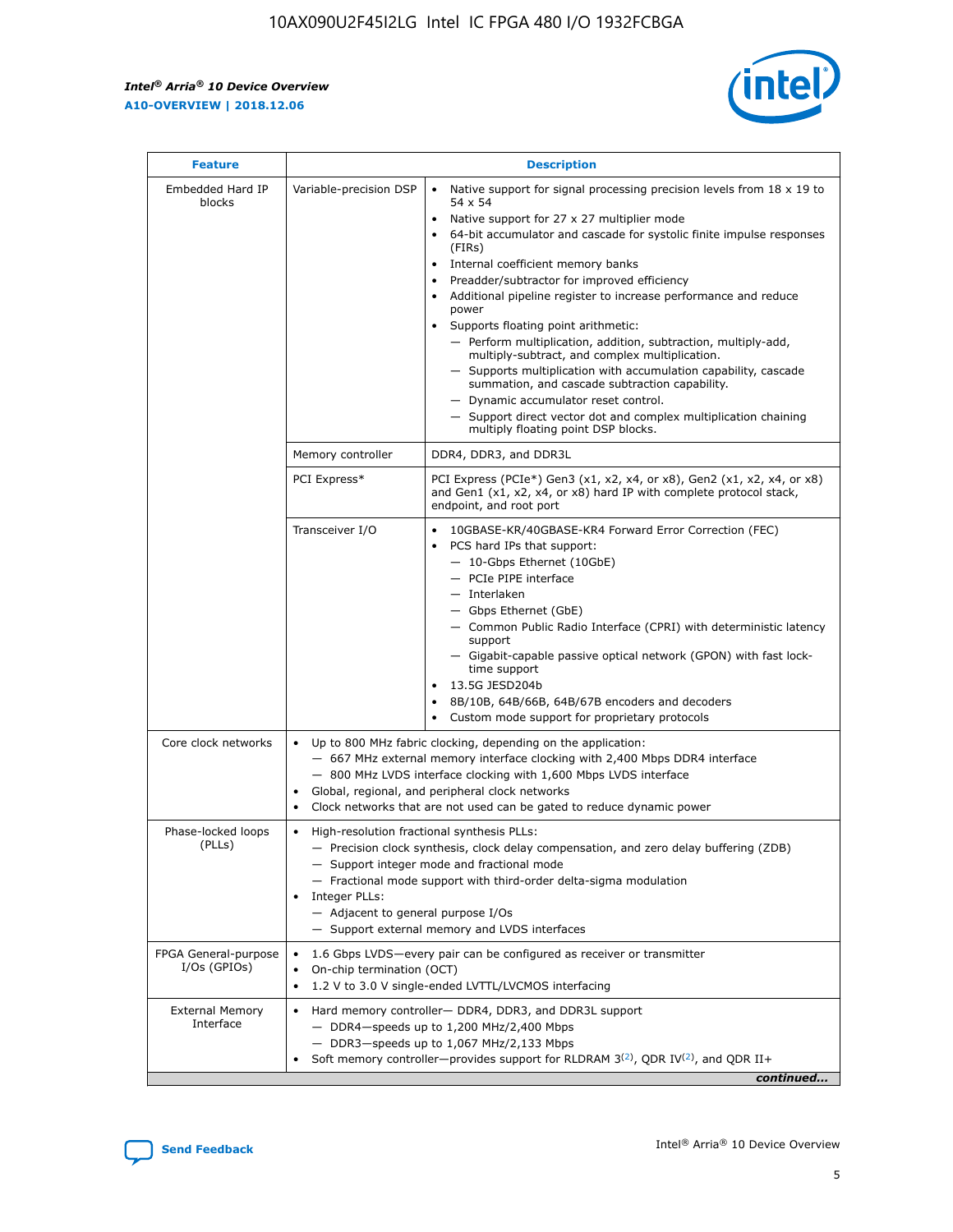

| <b>Feature</b>                                    | <b>Description</b>                                                                                                                                                                                                                                                                                                                                                                                                                                                                                                                                                                                                                                      |
|---------------------------------------------------|---------------------------------------------------------------------------------------------------------------------------------------------------------------------------------------------------------------------------------------------------------------------------------------------------------------------------------------------------------------------------------------------------------------------------------------------------------------------------------------------------------------------------------------------------------------------------------------------------------------------------------------------------------|
| Low-power serial<br>transceivers                  | • Continuous operating range:<br>- Intel Arria 10 GX-1 Gbps to 17.4 Gbps<br>- Intel Arria 10 GT-1 Gbps to 25.8 Gbps<br>Backplane support:<br>$-$ Intel Arria 10 GX-up to 12.5<br>- Intel Arria 10 GT-up to 12.5<br>Extended range down to 125 Mbps with oversampling<br>ATX transmit PLLs with user-configurable fractional synthesis capability<br>• Electronic Dispersion Compensation (EDC) support for XFP, SFP+, QSFP, and CFP optical<br>module<br>Adaptive linear and decision feedback equalization<br>$\bullet$<br>Transmitter pre-emphasis and de-emphasis<br>$\bullet$<br>Dynamic partial reconfiguration of individual transceiver channels |
| <b>HPS</b><br>(Intel Arria 10 SX<br>devices only) | Processor and system<br>Dual-core ARM Cortex-A9 MPCore processor-1.2 GHz CPU with<br>$\bullet$<br>1.5 GHz overdrive capability<br>• 256 KB on-chip RAM and 64 KB on-chip ROM<br>System peripherals-general-purpose timers, watchdog timers, direct<br>memory access (DMA) controller, FPGA configuration manager, and<br>clock and reset managers<br>• Security features—anti-tamper, secure boot, Advanced Encryption<br>Standard (AES) and authentication (SHA)<br>ARM CoreSight* JTAG debug access port, trace port, and on-chip<br>trace storage                                                                                                    |
|                                                   | <b>External interfaces</b><br>Hard memory interface—Hard memory controller (2,400 Mbps DDR4,<br>$\bullet$<br>and 2,133 Mbps DDR3), Quad serial peripheral interface (QSPI) flash<br>controller, NAND flash controller, direct memory access (DMA)<br>controller, Secure Digital/MultiMediaCard (SD/MMC) controller<br>Communication interface-10/100/1000 Ethernet media access<br>control (MAC), USB On-The-GO (OTG) controllers, I <sup>2</sup> C controllers,<br>UART 16550, serial peripheral interface (SPI), and up to 62<br>HPS GPIO interfaces (48 direct-share I/Os)                                                                           |
|                                                   | High-performance ARM AMBA* AXI bus bridges that support<br>Interconnects to core<br>$\bullet$<br>simultaneous read and write<br>HPS-FPGA bridges—include the FPGA-to-HPS, HPS-to-FPGA, and<br>lightweight HPS-to-FPGA bridges that allow the FPGA fabric to issue<br>transactions to slaves in the HPS, and vice versa<br>Configuration bridge that allows HPS configuration manager to<br>configure the core logic via dedicated 32-bit configuration port<br>FPGA-to-HPS SDRAM controller bridge-provides configuration<br>interfaces for the multiport front end (MPFE) of the HPS SDRAM<br>controller                                               |
| Configuration                                     | Tamper protection—comprehensive design protection to protect your valuable IP investments<br>Enhanced 256-bit advanced encryption standard (AES) design security with authentication<br>٠<br>Configuration via protocol (CvP) using PCIe Gen1, Gen2, or Gen3<br>continued                                                                                                                                                                                                                                                                                                                                                                               |

<sup>(2)</sup> Intel Arria 10 devices support this external memory interface using hard PHY with soft memory controller.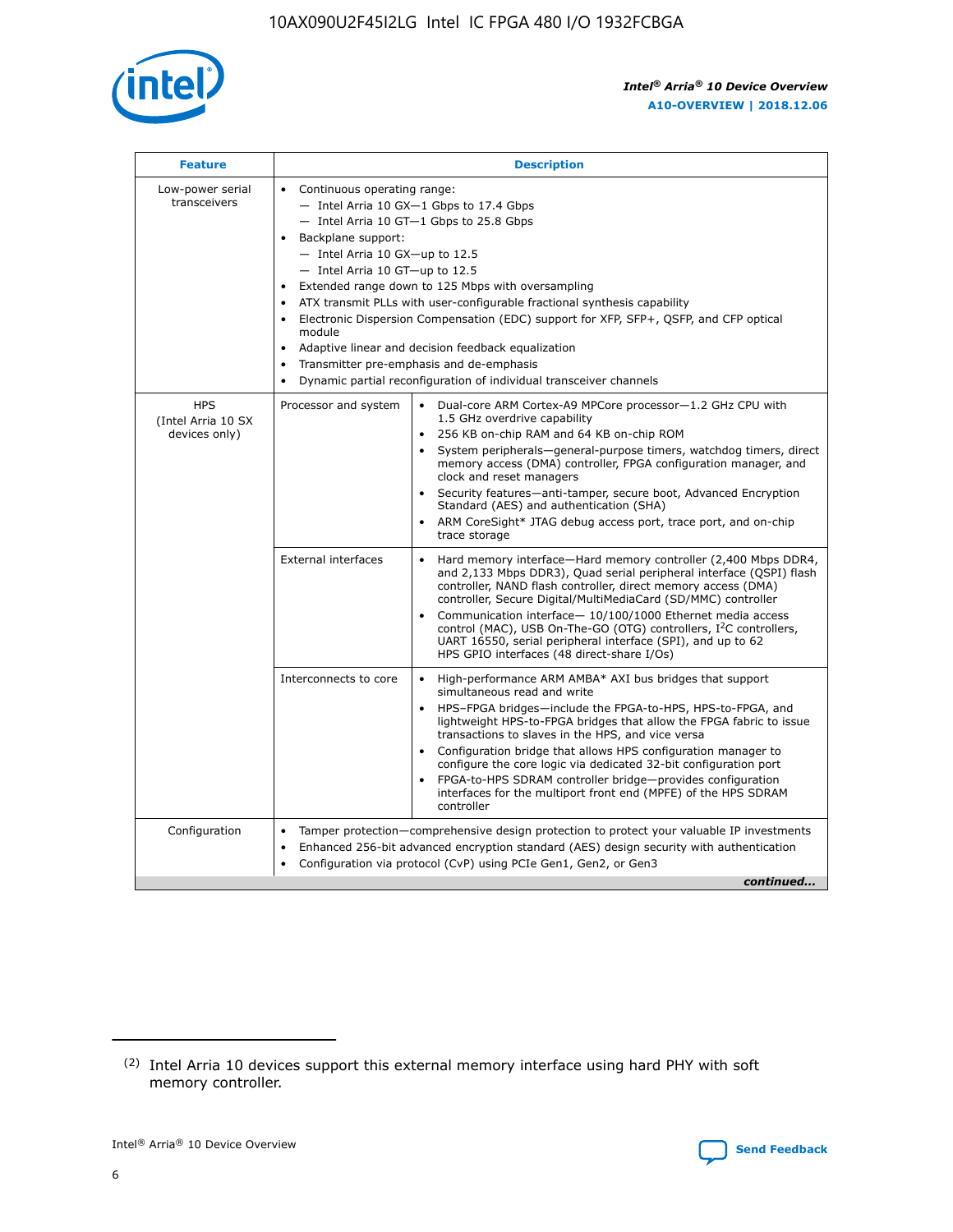

| <b>Feature</b>     | <b>Description</b>                                                                                                                                                                                                    |
|--------------------|-----------------------------------------------------------------------------------------------------------------------------------------------------------------------------------------------------------------------|
|                    | Dynamic reconfiguration of the transceivers and PLLs<br>Fine-grained partial reconfiguration of the core fabric<br>Active Serial x4 Interface                                                                         |
| Power management   | SmartVID<br>Low static power device options<br>Programmable Power Technology<br>Intel Quartus <sup>®</sup> Prime integrated power analysis                                                                            |
| Software and tools | Intel Quartus Prime design suite<br>Transceiver toolkit<br>٠<br>Platform Designer system integration tool<br>DSP Builder for Intel FPGAs<br>OpenCL <sup>™</sup> support<br>Intel SoC FPGA Embedded Design Suite (EDS) |

## **Related Information**

[Intel Arria 10 Transceiver PHY Overview](https://www.intel.com/content/www/us/en/programmable/documentation/nik1398707230472.html#nik1398706768037) Provides details on Intel Arria 10 transceivers.

## **Intel Arria 10 Device Variants and Packages**

#### **Table 4. Device Variants for the Intel Arria 10 Device Family**

| <b>Variant</b>    | <b>Description</b>                                                                                                                                                                                                     |
|-------------------|------------------------------------------------------------------------------------------------------------------------------------------------------------------------------------------------------------------------|
| Intel Arria 10 GX | FPGA featuring 17.4 Gbps transceivers for short reach applications with 12.5 backplane driving<br>capability.                                                                                                          |
| Intel Arria 10 GT | FPGA featuring:<br>17.4 Gbps transceivers for short reach applications with 12.5 backplane driving capability.<br>25.8 Gbps transceivers for supporting CAUI-4 and CEI-25G applications with CFP2 and CFP4<br>modules. |
| Intel Arria 10 SX | SoC integrating ARM-based HPS and FPGA featuring 17.4 Gbps transceivers for short reach<br>applications with 12.5 backplane driving capability.                                                                        |

## **Intel Arria 10 GX**

This section provides the available options, maximum resource counts, and package plan for the Intel Arria 10 GX devices.

The information in this section is correct at the time of publication. For the latest information and to get more details, refer to the Intel FPGA Product Selector.

#### **Related Information**

#### [Intel FPGA Product Selector](http://www.altera.com/products/selector/psg-selector.html) Provides the latest information on Intel products.

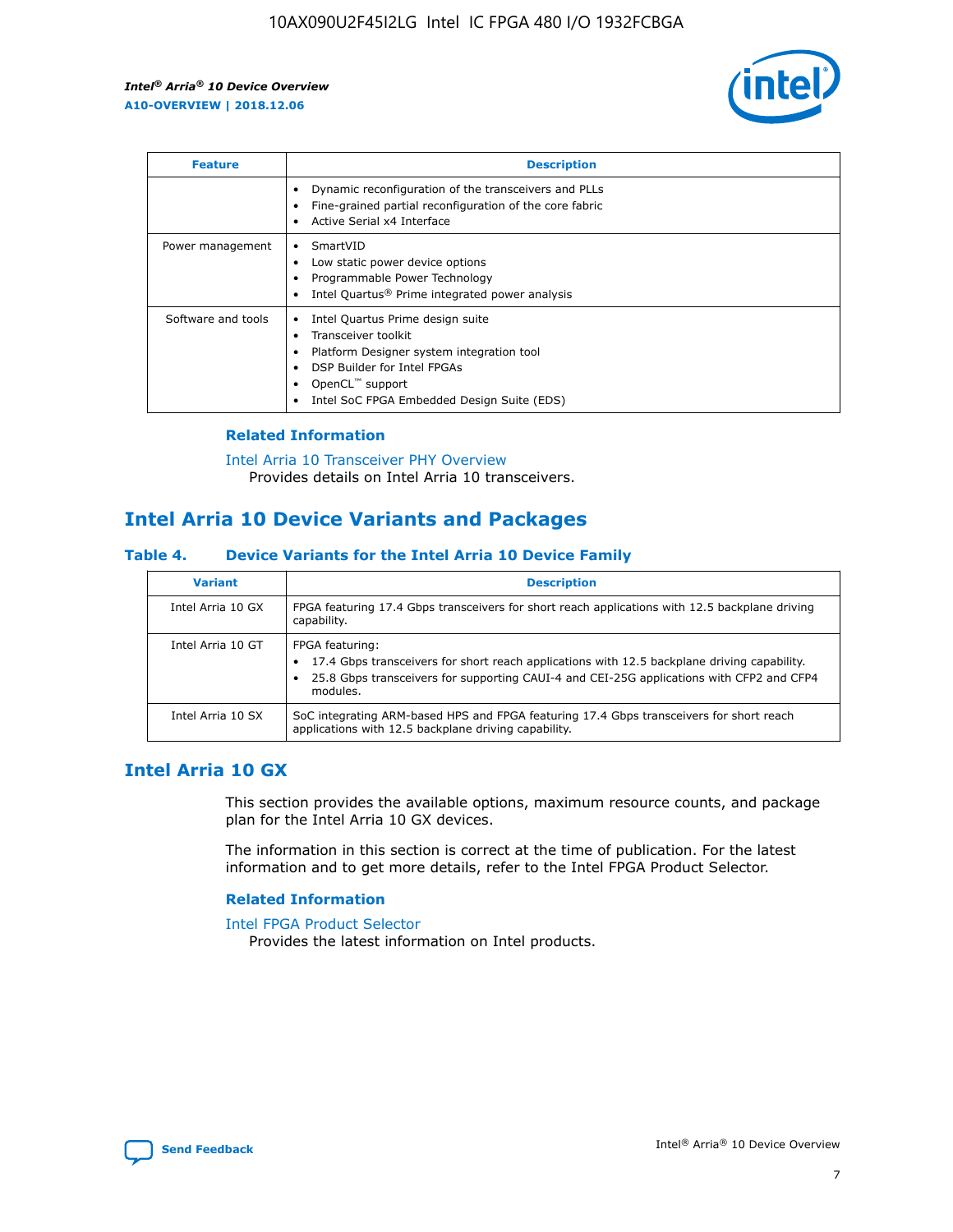

## **Available Options**





#### **Related Information**

[Transceiver Performance for Intel Arria 10 GX/SX Devices](https://www.intel.com/content/www/us/en/programmable/documentation/mcn1413182292568.html#mcn1413213965502) Provides more information about the transceiver speed grade.

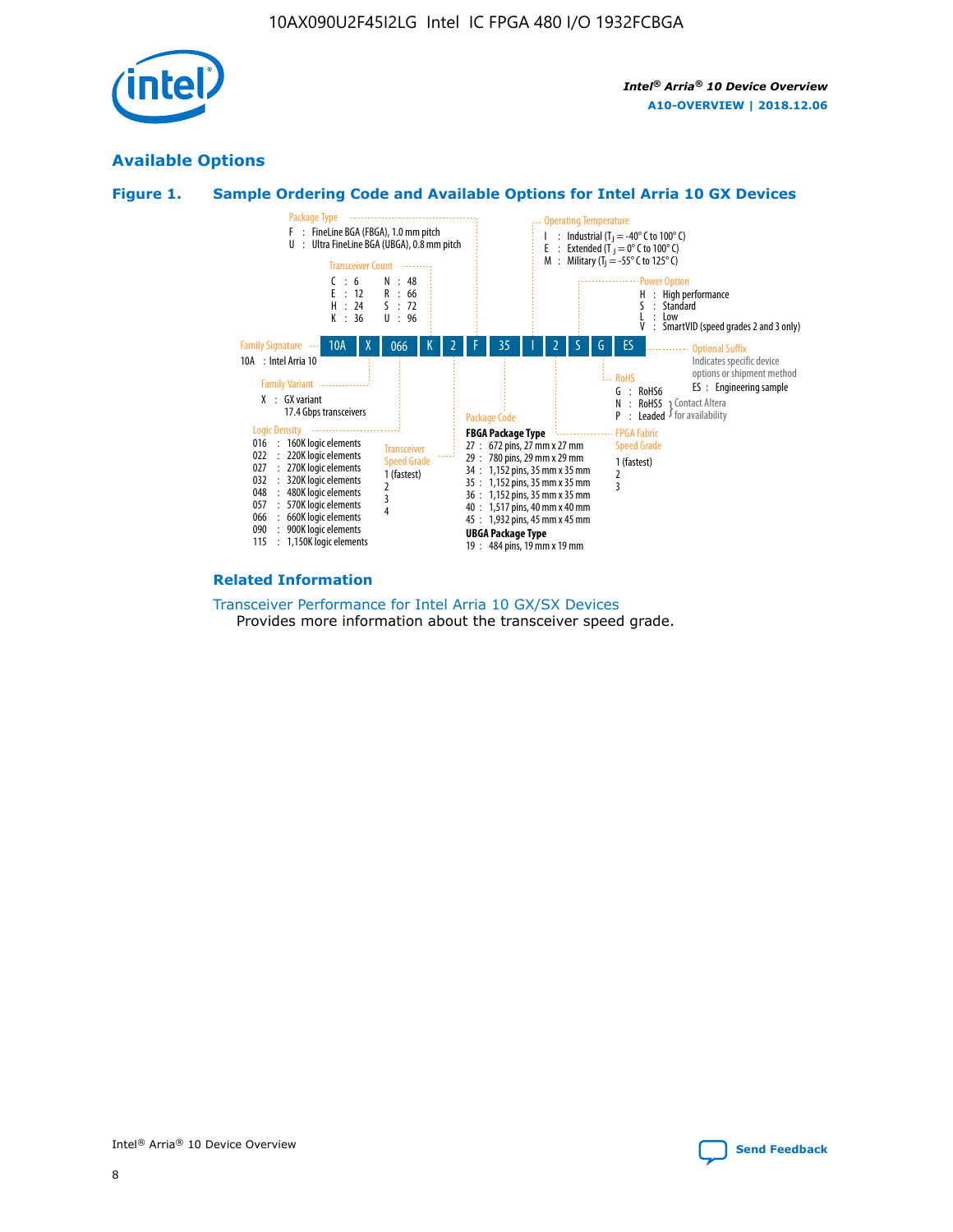

## **Maximum Resources**

#### **Table 5. Maximum Resource Counts for Intel Arria 10 GX Devices (GX 160, GX 220, GX 270, GX 320, and GX 480)**

| <b>Resource</b>              |                         | <b>Product Line</b> |                   |                    |                |                |  |  |  |
|------------------------------|-------------------------|---------------------|-------------------|--------------------|----------------|----------------|--|--|--|
|                              |                         | <b>GX 160</b>       | <b>GX 220</b>     | <b>GX 270</b>      | <b>GX 320</b>  | <b>GX 480</b>  |  |  |  |
| Logic Elements (LE) (K)      |                         | 160                 | 220               | 270                | 320            | 480            |  |  |  |
| <b>ALM</b>                   |                         | 61,510              | 80,330            | 101,620            | 119,900        | 183,590        |  |  |  |
| Register                     |                         | 246,040             | 321,320           | 406,480<br>479,600 |                | 734,360        |  |  |  |
| Memory (Kb)                  | M <sub>20</sub> K       | 8,800               | 11,740<br>15,000  |                    | 17,820         | 28,620         |  |  |  |
| <b>MLAB</b>                  |                         | 1,050               | 1,690             | 2,452              | 2,727          | 4,164          |  |  |  |
| Variable-precision DSP Block |                         | 156                 | 192<br>830<br>985 |                    |                | 1,368          |  |  |  |
| 18 x 19 Multiplier           |                         | 312                 | 384               | 1,970<br>1,660     |                | 2,736          |  |  |  |
| PLL                          | Fractional<br>Synthesis | 6                   | 6                 | 8                  | 8              | 12             |  |  |  |
|                              | I/O                     | 6                   | 6                 | 8                  | 8              | 12             |  |  |  |
| 17.4 Gbps Transceiver        |                         | 12                  | 12                | 24                 | 24             | 36             |  |  |  |
| GPIO <sup>(3)</sup>          |                         | 288                 | 288               | 384<br>384         |                | 492            |  |  |  |
| LVDS Pair $(4)$              |                         | 120                 | 120               | 168                | 168            | 222            |  |  |  |
| PCIe Hard IP Block           |                         | 1                   | 1                 | 2                  | $\overline{2}$ | $\overline{2}$ |  |  |  |
| Hard Memory Controller       |                         | 6                   | 6                 | 8                  | 8              | 12             |  |  |  |

<sup>(4)</sup> Each LVDS I/O pair can be used as differential input or output.



<sup>(3)</sup> The number of GPIOs does not include transceiver I/Os. In the Intel Quartus Prime software, the number of user I/Os includes transceiver I/Os.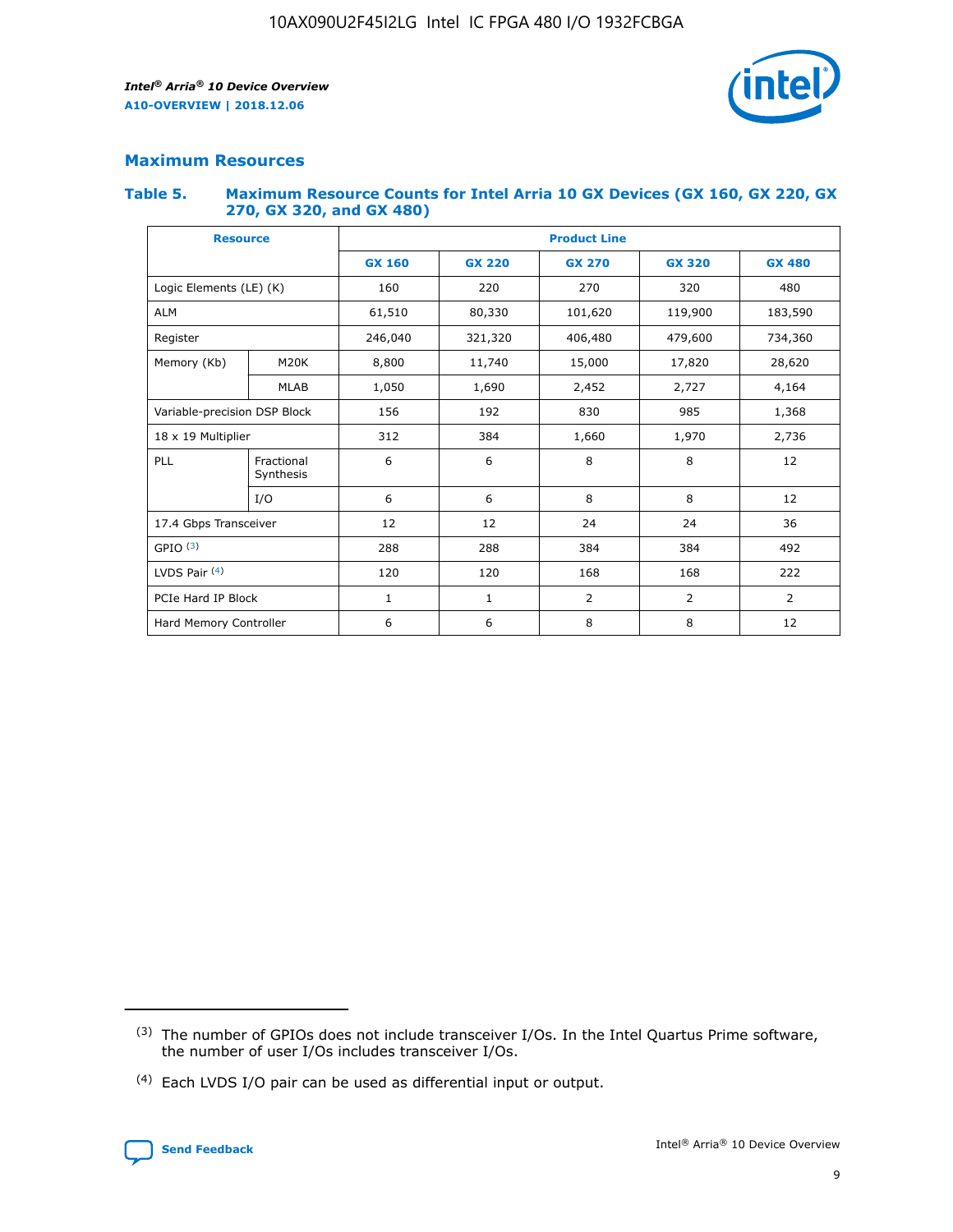

## **Table 6. Maximum Resource Counts for Intel Arria 10 GX Devices (GX 570, GX 660, GX 900, and GX 1150)**

|                              | <b>Resource</b>         | <b>Product Line</b> |               |                |                |  |  |  |  |
|------------------------------|-------------------------|---------------------|---------------|----------------|----------------|--|--|--|--|
|                              |                         | <b>GX 570</b>       | <b>GX 660</b> | <b>GX 900</b>  | <b>GX 1150</b> |  |  |  |  |
| Logic Elements (LE) (K)      |                         | 570                 | 660           | 900            | 1,150          |  |  |  |  |
| <b>ALM</b>                   |                         | 217,080             | 251,680       | 339,620        | 427,200        |  |  |  |  |
| Register                     |                         | 868,320             | 1,006,720     | 1,358,480      | 1,708,800      |  |  |  |  |
| Memory (Kb)                  | <b>M20K</b>             | 36,000              | 42,620        | 48,460         | 54,260         |  |  |  |  |
| <b>MLAB</b>                  |                         | 5,096               | 5,788         | 9,386          | 12,984         |  |  |  |  |
| Variable-precision DSP Block |                         | 1,523               | 1,687         | 1,518          | 1,518          |  |  |  |  |
| $18 \times 19$ Multiplier    |                         | 3,046               | 3,374         | 3,036          | 3,036          |  |  |  |  |
| PLL                          | Fractional<br>Synthesis | 16                  | 16            | 32             | 32             |  |  |  |  |
|                              | I/O                     | 16                  | 16            | 16             | 16             |  |  |  |  |
| 17.4 Gbps Transceiver        |                         | 48                  | 48            | 96             | 96             |  |  |  |  |
| GPIO <sup>(3)</sup>          |                         | 696                 | 696           | 768            | 768            |  |  |  |  |
| LVDS Pair $(4)$              |                         | 324                 | 324           | 384            | 384            |  |  |  |  |
| PCIe Hard IP Block           |                         | 2                   | 2             | $\overline{4}$ | $\overline{4}$ |  |  |  |  |
| Hard Memory Controller       |                         | 16                  | 16            | 16             | 16             |  |  |  |  |

## **Package Plan**

## **Table 7. Package Plan for Intel Arria 10 GX Devices (U19, F27, and F29)**

Refer to I/O and High Speed I/O in Intel Arria 10 Devices chapter for the number of 3 V I/O, LVDS I/O, and LVDS channels in each device package.

| <b>Product Line</b> | U <sub>19</sub><br>$(19 \text{ mm} \times 19 \text{ mm})$<br>484-pin UBGA) |          |             |         | <b>F27</b><br>(27 mm × 27 mm,<br>672-pin FBGA) |             | <b>F29</b><br>(29 mm × 29 mm,<br>780-pin FBGA) |          |             |  |
|---------------------|----------------------------------------------------------------------------|----------|-------------|---------|------------------------------------------------|-------------|------------------------------------------------|----------|-------------|--|
|                     | 3 V I/O                                                                    | LVDS I/O | <b>XCVR</b> | 3 V I/O | <b>LVDS I/O</b>                                | <b>XCVR</b> | 3 V I/O                                        | LVDS I/O | <b>XCVR</b> |  |
| GX 160              | 48                                                                         | 192      | 6           | 48      | 192                                            | 12          | 48                                             | 240      | 12          |  |
| GX 220              | 48                                                                         | 192      | 6           | 48      | 192                                            | 12          | 48                                             | 240      | 12          |  |
| GX 270              |                                                                            |          |             | 48      | 192                                            | 12          | 48                                             | 312      | 12          |  |
| GX 320              |                                                                            |          |             | 48      | 192                                            | 12          | 48                                             | 312      | 12          |  |
| GX 480              |                                                                            |          |             |         |                                                |             | 48                                             | 312      | 12          |  |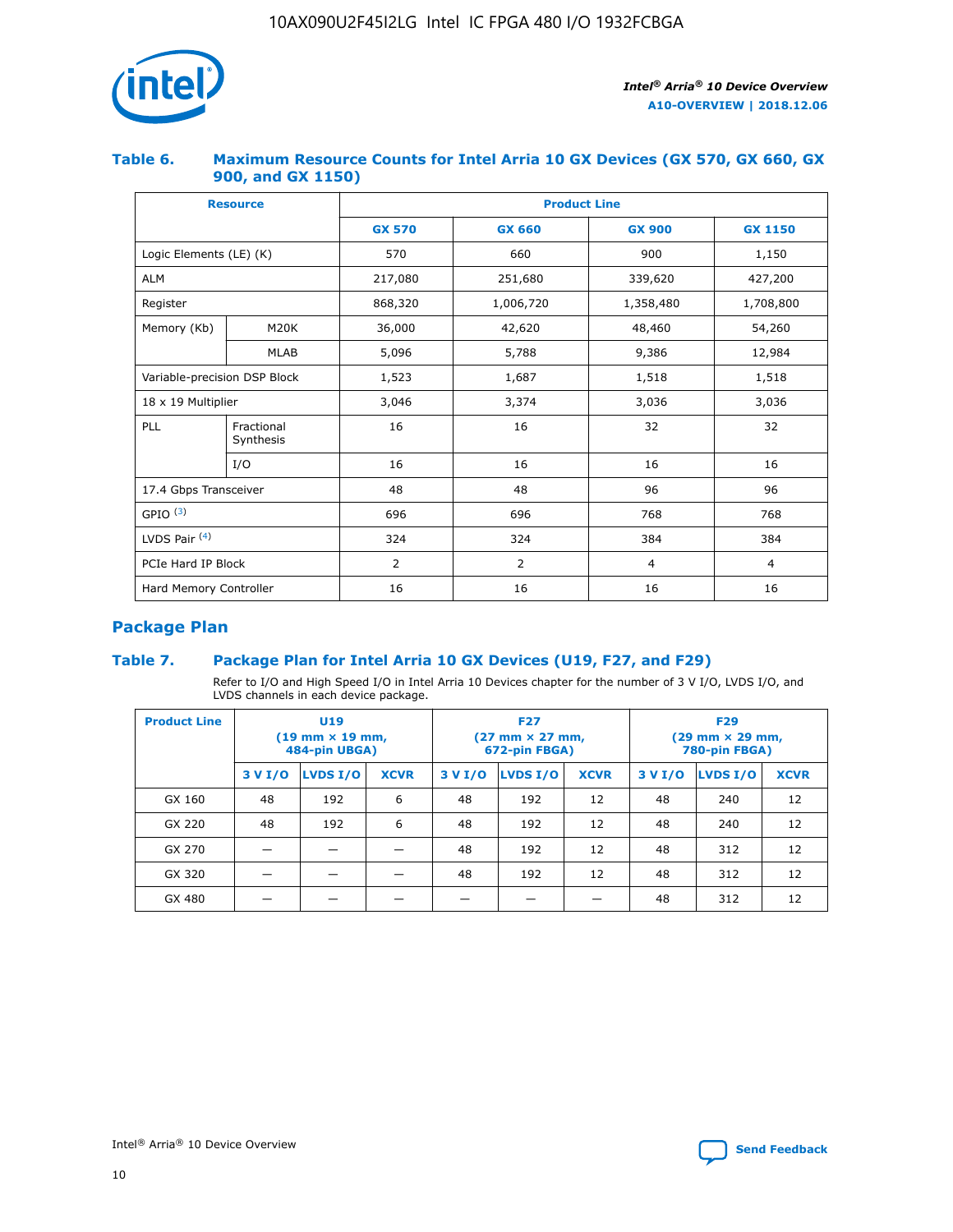



#### **Table 8. Package Plan for Intel Arria 10 GX Devices (F34, F35, NF40, and KF40)**

Refer to I/O and High Speed I/O in Intel Arria 10 Devices chapter for the number of 3 V I/O, LVDS I/O, and LVDS channels in each device package.

| <b>Product Line</b> | <b>F34</b><br>(35 mm × 35 mm,<br><b>1152-pin FBGA)</b> |                    | <b>F35</b><br>$(35$ mm $\times$ 35 mm,<br><b>1152-pin FBGA)</b> |           | <b>KF40</b><br>$(40 \text{ mm} \times 40 \text{ mm})$<br>1517-pin FBGA) |             |           | <b>NF40</b><br>$(40 \text{ mm} \times 40 \text{ mm})$<br><b>1517-pin FBGA)</b> |             |           |                    |             |
|---------------------|--------------------------------------------------------|--------------------|-----------------------------------------------------------------|-----------|-------------------------------------------------------------------------|-------------|-----------|--------------------------------------------------------------------------------|-------------|-----------|--------------------|-------------|
|                     | 3V<br>I/O                                              | <b>LVDS</b><br>I/O | <b>XCVR</b>                                                     | 3V<br>I/O | <b>LVDS</b><br>I/O                                                      | <b>XCVR</b> | 3V<br>I/O | <b>LVDS</b><br>I/O                                                             | <b>XCVR</b> | 3V<br>I/O | <b>LVDS</b><br>I/O | <b>XCVR</b> |
| GX 270              | 48                                                     | 336                | 24                                                              | 48        | 336                                                                     | 24          |           |                                                                                |             |           |                    |             |
| GX 320              | 48                                                     | 336                | 24                                                              | 48        | 336                                                                     | 24          |           |                                                                                |             |           |                    |             |
| GX 480              | 48                                                     | 444                | 24                                                              | 48        | 348                                                                     | 36          |           |                                                                                |             |           |                    |             |
| GX 570              | 48                                                     | 444                | 24                                                              | 48        | 348                                                                     | 36          | 96        | 600                                                                            | 36          | 48        | 540                | 48          |
| GX 660              | 48                                                     | 444                | 24                                                              | 48        | 348                                                                     | 36          | 96        | 600                                                                            | 36          | 48        | 540                | 48          |
| GX 900              |                                                        | 504                | 24                                                              | -         |                                                                         | -           |           |                                                                                |             |           | 600                | 48          |
| GX 1150             |                                                        | 504                | 24                                                              |           |                                                                         |             |           |                                                                                |             |           | 600                | 48          |

#### **Table 9. Package Plan for Intel Arria 10 GX Devices (RF40, NF45, SF45, and UF45)**

Refer to I/O and High Speed I/O in Intel Arria 10 Devices chapter for the number of 3 V I/O, LVDS I/O, and LVDS channels in each device package.

| <b>Product Line</b> | <b>RF40</b><br>$(40$ mm $\times$ 40 mm,<br>1517-pin FBGA) |                    | <b>NF45</b><br>$(45 \text{ mm} \times 45 \text{ mm})$<br><b>1932-pin FBGA)</b> |            |                    | <b>SF45</b><br>$(45 \text{ mm} \times 45 \text{ mm})$<br><b>1932-pin FBGA)</b> |            |                    | <b>UF45</b><br>$(45 \text{ mm} \times 45 \text{ mm})$<br><b>1932-pin FBGA)</b> |           |                    |             |
|---------------------|-----------------------------------------------------------|--------------------|--------------------------------------------------------------------------------|------------|--------------------|--------------------------------------------------------------------------------|------------|--------------------|--------------------------------------------------------------------------------|-----------|--------------------|-------------|
|                     | 3V<br>I/O                                                 | <b>LVDS</b><br>I/O | <b>XCVR</b>                                                                    | 3 V<br>I/O | <b>LVDS</b><br>I/O | <b>XCVR</b>                                                                    | 3 V<br>I/O | <b>LVDS</b><br>I/O | <b>XCVR</b>                                                                    | 3V<br>I/O | <b>LVDS</b><br>I/O | <b>XCVR</b> |
| GX 900              |                                                           | 342                | 66                                                                             | _          | 768                | 48                                                                             |            | 624                | 72                                                                             |           | 480                | 96          |
| GX 1150             |                                                           | 342                | 66                                                                             | _          | 768                | 48                                                                             |            | 624                | 72                                                                             |           | 480                | 96          |

#### **Related Information**

[I/O and High-Speed Differential I/O Interfaces in Intel Arria 10 Devices chapter, Intel](https://www.intel.com/content/www/us/en/programmable/documentation/sam1403482614086.html#sam1403482030321) [Arria 10 Device Handbook](https://www.intel.com/content/www/us/en/programmable/documentation/sam1403482614086.html#sam1403482030321)

Provides the number of 3 V and LVDS I/Os, and LVDS channels for each Intel Arria 10 device package.

## **Intel Arria 10 GT**

This section provides the available options, maximum resource counts, and package plan for the Intel Arria 10 GT devices.

The information in this section is correct at the time of publication. For the latest information and to get more details, refer to the Intel FPGA Product Selector.

#### **Related Information**

#### [Intel FPGA Product Selector](http://www.altera.com/products/selector/psg-selector.html)

Provides the latest information on Intel products.

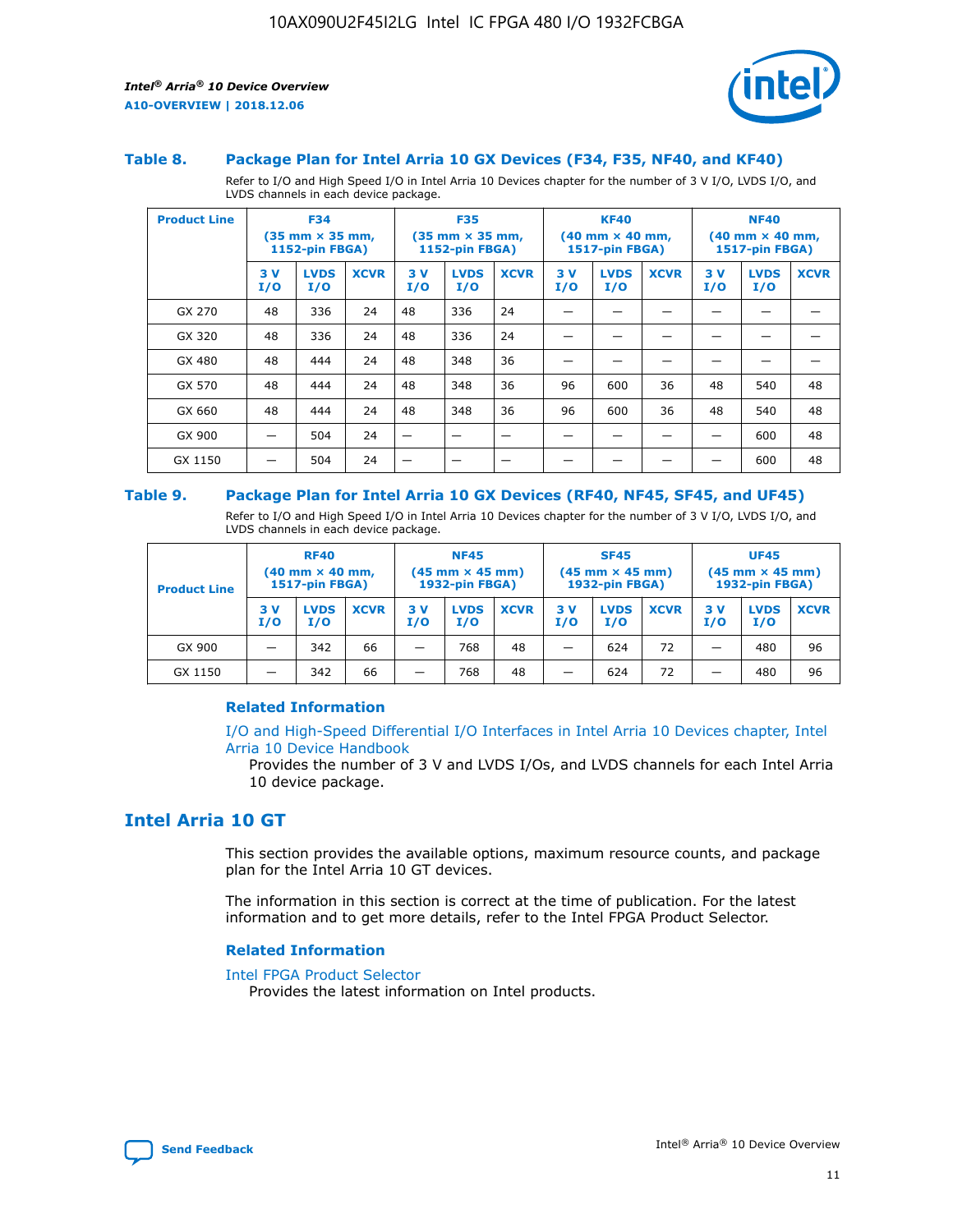

## **Available Options**

## **Figure 2. Sample Ordering Code and Available Options for Intel Arria 10 GT Devices**

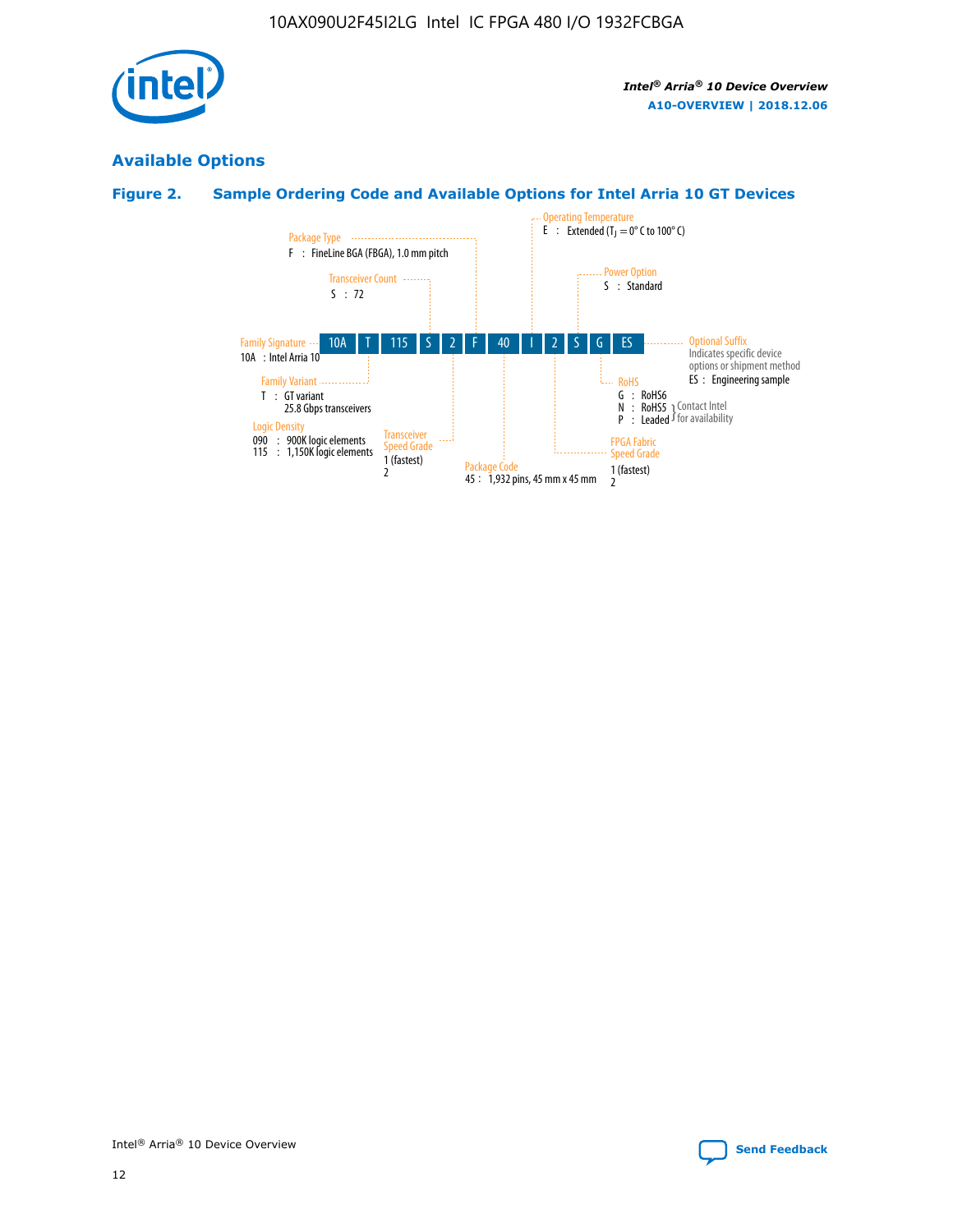

## **Maximum Resources**

#### **Table 10. Maximum Resource Counts for Intel Arria 10 GT Devices**

|                              | <b>Resource</b>      | <b>Product Line</b> |                |  |
|------------------------------|----------------------|---------------------|----------------|--|
|                              |                      | <b>GT 900</b>       | GT 1150        |  |
| Logic Elements (LE) (K)      |                      | 900                 | 1,150          |  |
| <b>ALM</b>                   |                      | 339,620             | 427,200        |  |
| Register                     |                      | 1,358,480           | 1,708,800      |  |
| Memory (Kb)                  | M20K                 | 48,460              | 54,260         |  |
|                              | <b>MLAB</b>          | 9,386               | 12,984         |  |
| Variable-precision DSP Block |                      | 1,518               | 1,518          |  |
| 18 x 19 Multiplier           |                      | 3,036               | 3,036          |  |
| <b>PLL</b>                   | Fractional Synthesis | 32                  | 32             |  |
|                              | I/O                  | 16                  | 16             |  |
| Transceiver                  | 17.4 Gbps            | 72(5)               | 72(5)          |  |
|                              | 25.8 Gbps            | 6                   | 6              |  |
| GPIO <sup>(6)</sup>          |                      | 624                 | 624            |  |
| LVDS Pair $(7)$              |                      | 312                 | 312            |  |
| PCIe Hard IP Block           |                      | $\overline{4}$      | $\overline{4}$ |  |
| Hard Memory Controller       |                      | 16                  | 16             |  |

### **Related Information**

#### [Intel Arria 10 GT Channel Usage](https://www.intel.com/content/www/us/en/programmable/documentation/nik1398707230472.html#nik1398707008178)

Configuring GT/GX channels in Intel Arria 10 GT devices.

## **Package Plan**

#### **Table 11. Package Plan for Intel Arria 10 GT Devices**

Refer to I/O and High Speed I/O in Intel Arria 10 Devices chapter for the number of 3 V I/O, LVDS I/O, and LVDS channels in each device package.

| <b>Product Line</b> | <b>SF45</b><br>(45 mm × 45 mm, 1932-pin FBGA) |                 |             |  |  |  |
|---------------------|-----------------------------------------------|-----------------|-------------|--|--|--|
|                     | 3 V I/O                                       | <b>LVDS I/O</b> | <b>XCVR</b> |  |  |  |
| GT 900              |                                               | 624             | 72          |  |  |  |
| GT 1150             |                                               | 624             | 72          |  |  |  |

<sup>(7)</sup> Each LVDS I/O pair can be used as differential input or output.



 $(5)$  If all 6 GT channels are in use, 12 of the GX channels are not usable.

<sup>(6)</sup> The number of GPIOs does not include transceiver I/Os. In the Intel Quartus Prime software, the number of user I/Os includes transceiver I/Os.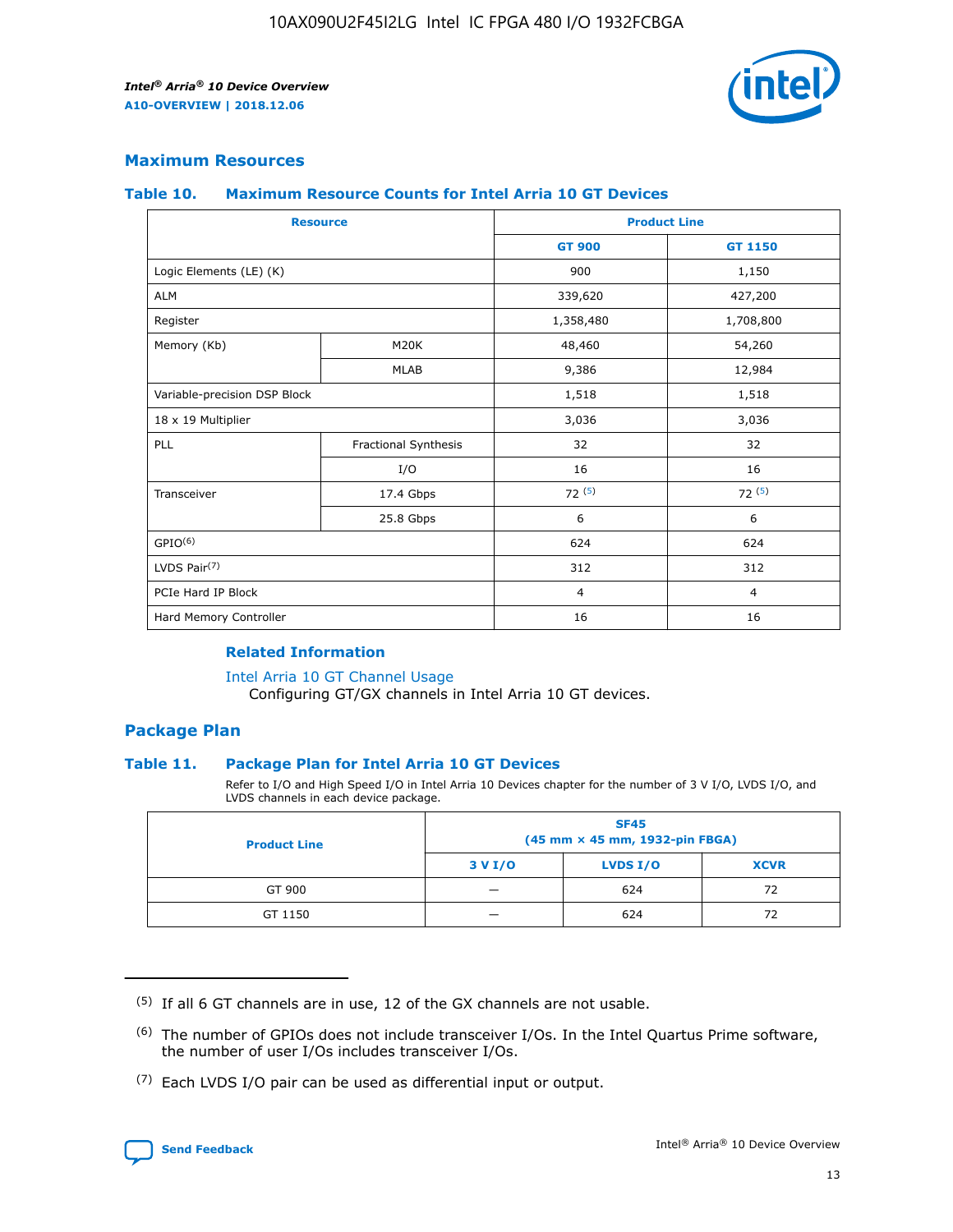

#### **Related Information**

[I/O and High-Speed Differential I/O Interfaces in Intel Arria 10 Devices chapter, Intel](https://www.intel.com/content/www/us/en/programmable/documentation/sam1403482614086.html#sam1403482030321) [Arria 10 Device Handbook](https://www.intel.com/content/www/us/en/programmable/documentation/sam1403482614086.html#sam1403482030321)

Provides the number of 3 V and LVDS I/Os, and LVDS channels for each Intel Arria 10 device package.

## **Intel Arria 10 SX**

This section provides the available options, maximum resource counts, and package plan for the Intel Arria 10 SX devices.

The information in this section is correct at the time of publication. For the latest information and to get more details, refer to the Intel FPGA Product Selector.

#### **Related Information**

[Intel FPGA Product Selector](http://www.altera.com/products/selector/psg-selector.html) Provides the latest information on Intel products.

#### **Available Options**

#### **Figure 3. Sample Ordering Code and Available Options for Intel Arria 10 SX Devices**



#### **Related Information**

[Transceiver Performance for Intel Arria 10 GX/SX Devices](https://www.intel.com/content/www/us/en/programmable/documentation/mcn1413182292568.html#mcn1413213965502) Provides more information about the transceiver speed grade.

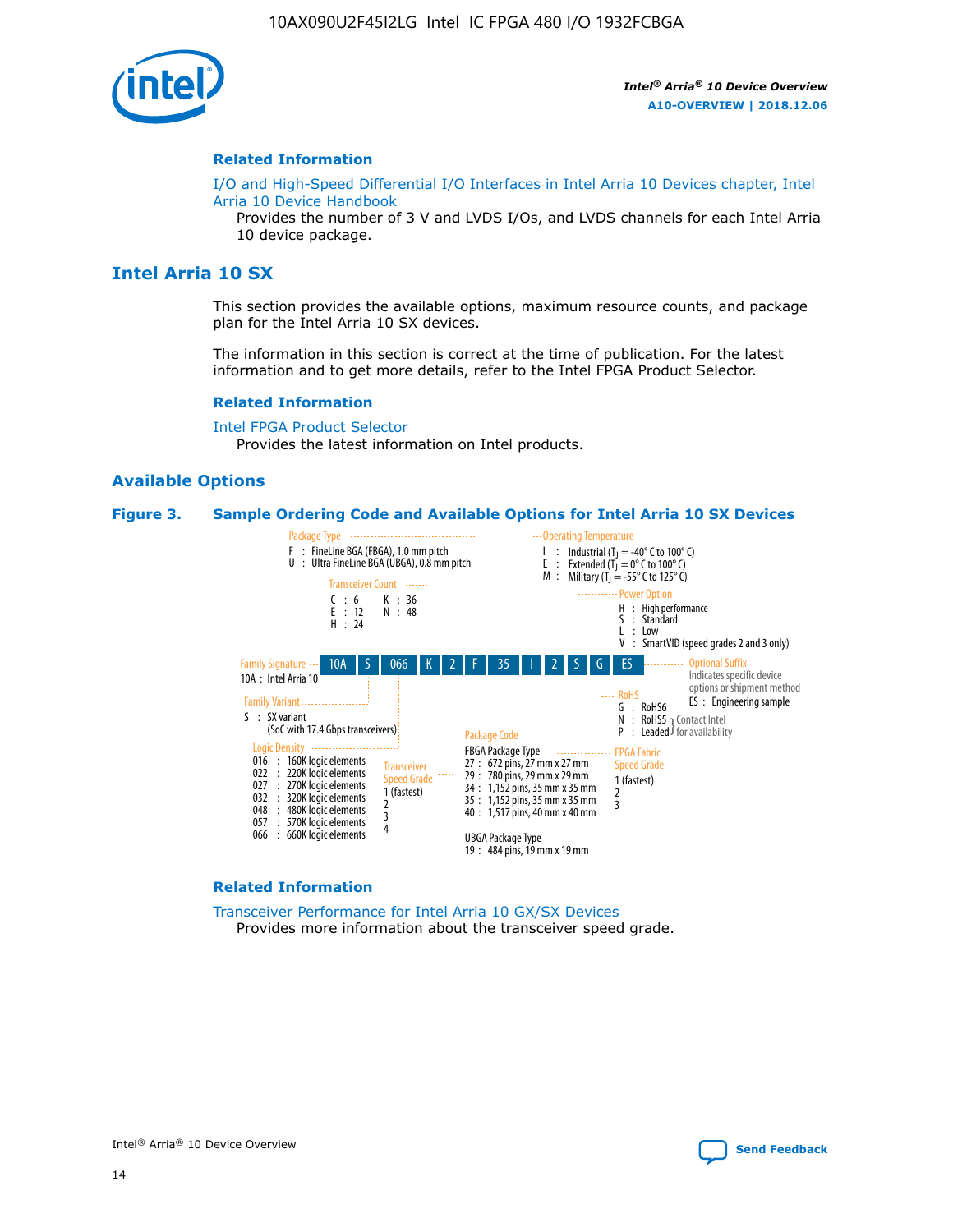

## **Maximum Resources**

#### **Table 12. Maximum Resource Counts for Intel Arria 10 SX Devices**

|                                   | <b>Resource</b>         | <b>Product Line</b> |               |                |                |                |                |                |  |  |  |
|-----------------------------------|-------------------------|---------------------|---------------|----------------|----------------|----------------|----------------|----------------|--|--|--|
|                                   |                         | <b>SX 160</b>       | <b>SX 220</b> | <b>SX 270</b>  | <b>SX 320</b>  | <b>SX 480</b>  | <b>SX 570</b>  | <b>SX 660</b>  |  |  |  |
| Logic Elements (LE) (K)           |                         | 160                 | 220           | 270            | 320            | 480            | 570            | 660            |  |  |  |
| <b>ALM</b>                        |                         | 61,510              | 80,330        | 101,620        | 119,900        | 183,590        | 217,080        | 251,680        |  |  |  |
| Register                          |                         | 246,040             | 321,320       | 406,480        | 479,600        | 734,360        | 868,320        | 1,006,720      |  |  |  |
| Memory (Kb)                       | M <sub>20</sub> K       | 8,800               | 11,740        | 15,000         | 17,820         | 28,620         | 36,000         | 42,620         |  |  |  |
|                                   | <b>MLAB</b>             | 1,050               | 1,690         | 2,452          | 2,727          | 4,164          | 5,096          | 5,788          |  |  |  |
| Variable-precision DSP Block      |                         | 156                 | 192           | 830            | 985            | 1,368          | 1,523          | 1,687          |  |  |  |
| 18 x 19 Multiplier                |                         | 312                 | 384           | 1,660          | 1,970          | 2,736          | 3,046          | 3,374          |  |  |  |
| <b>PLL</b>                        | Fractional<br>Synthesis | 6                   | 6             | 8              | 8              | 12             | 16             | 16             |  |  |  |
|                                   | I/O                     | 6                   | 6             | 8              | 8              | 12             | 16             | 16             |  |  |  |
| 17.4 Gbps Transceiver             |                         | 12                  | 12            | 24             | 24             | 36             | 48             | 48             |  |  |  |
| GPIO <sup>(8)</sup>               |                         | 288                 | 288           | 384            | 384            | 492            | 696            | 696            |  |  |  |
| LVDS Pair $(9)$                   |                         | 120                 | 120           | 168            | 168            | 174            | 324            | 324            |  |  |  |
| PCIe Hard IP Block                |                         | $\mathbf{1}$        | $\mathbf{1}$  | $\overline{2}$ | $\overline{2}$ | $\overline{2}$ | $\overline{2}$ | $\overline{2}$ |  |  |  |
| Hard Memory Controller            |                         | 6                   | 6             | 8              | 8              | 12             | 16             | 16             |  |  |  |
| ARM Cortex-A9 MPCore<br>Processor |                         | Yes                 | Yes           | Yes            | Yes            | Yes            | Yes            | Yes            |  |  |  |

## **Package Plan**

#### **Table 13. Package Plan for Intel Arria 10 SX Devices (U19, F27, F29, and F34)**

Refer to I/O and High Speed I/O in Intel Arria 10 Devices chapter for the number of 3 V I/O, LVDS I/O, and LVDS channels in each device package.

| <b>Product Line</b> | U <sub>19</sub><br>$(19 \text{ mm} \times 19 \text{ mm})$ .<br>484-pin UBGA) |                    |             | <b>F27</b><br>$(27 \text{ mm} \times 27 \text{ mm})$<br>672-pin FBGA) |                    | <b>F29</b><br>$(29 \text{ mm} \times 29 \text{ mm})$<br>780-pin FBGA) |           |                    | <b>F34</b><br>$(35 \text{ mm} \times 35 \text{ mm})$<br><b>1152-pin FBGA)</b> |           |                    |             |
|---------------------|------------------------------------------------------------------------------|--------------------|-------------|-----------------------------------------------------------------------|--------------------|-----------------------------------------------------------------------|-----------|--------------------|-------------------------------------------------------------------------------|-----------|--------------------|-------------|
|                     | 3V<br>I/O                                                                    | <b>LVDS</b><br>I/O | <b>XCVR</b> | 3V<br>I/O                                                             | <b>LVDS</b><br>I/O | <b>XCVR</b>                                                           | 3V<br>I/O | <b>LVDS</b><br>I/O | <b>XCVR</b>                                                                   | 3V<br>I/O | <b>LVDS</b><br>I/O | <b>XCVR</b> |
| SX 160              | 48                                                                           | 144                | 6           | 48                                                                    | 192                | 12                                                                    | 48        | 240                | 12                                                                            |           |                    |             |
| SX 220              | 48                                                                           | 144                | 6           | 48                                                                    | 192                | 12                                                                    | 48        | 240                | 12                                                                            |           |                    |             |
| SX 270              |                                                                              |                    |             | 48                                                                    | 192                | 12                                                                    | 48        | 312                | 12                                                                            | 48        | 336                | 24          |
| SX 320              |                                                                              |                    |             | 48                                                                    | 192                | 12                                                                    | 48        | 312                | 12                                                                            | 48        | 336                | 24          |
|                     | continued                                                                    |                    |             |                                                                       |                    |                                                                       |           |                    |                                                                               |           |                    |             |

 $(8)$  The number of GPIOs does not include transceiver I/Os. In the Intel Quartus Prime software, the number of user I/Os includes transceiver I/Os.

 $(9)$  Each LVDS I/O pair can be used as differential input or output.

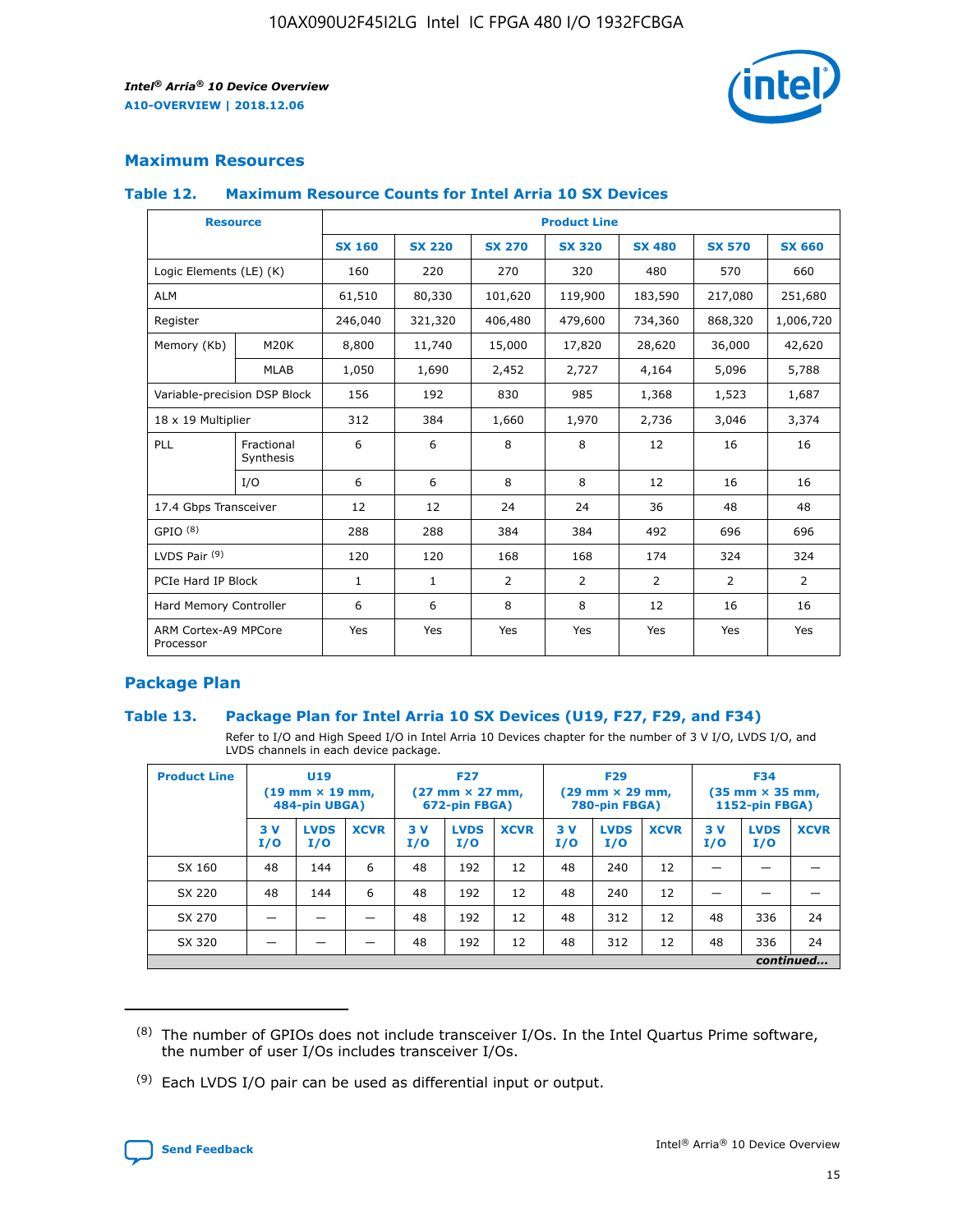

| <b>Product Line</b> | U <sub>19</sub><br>$(19 \text{ mm} \times 19 \text{ mm})$<br>484-pin UBGA) |                    | <b>F27</b><br>$(27 \text{ mm} \times 27 \text{ mm})$<br>672-pin FBGA) |           | <b>F29</b><br>$(29 \text{ mm} \times 29 \text{ mm})$<br>780-pin FBGA) |             |           | <b>F34</b><br>$(35 \text{ mm} \times 35 \text{ mm})$<br><b>1152-pin FBGA)</b> |             |           |                    |             |
|---------------------|----------------------------------------------------------------------------|--------------------|-----------------------------------------------------------------------|-----------|-----------------------------------------------------------------------|-------------|-----------|-------------------------------------------------------------------------------|-------------|-----------|--------------------|-------------|
|                     | 3 V<br>I/O                                                                 | <b>LVDS</b><br>I/O | <b>XCVR</b>                                                           | 3V<br>I/O | <b>LVDS</b><br>I/O                                                    | <b>XCVR</b> | 3V<br>I/O | <b>LVDS</b><br>I/O                                                            | <b>XCVR</b> | 3V<br>I/O | <b>LVDS</b><br>I/O | <b>XCVR</b> |
| SX 480              |                                                                            |                    |                                                                       |           |                                                                       |             | 48        | 312                                                                           | 12          | 48        | 444                | 24          |
| SX 570              |                                                                            |                    |                                                                       |           |                                                                       |             |           |                                                                               |             | 48        | 444                | 24          |
| SX 660              |                                                                            |                    |                                                                       |           |                                                                       |             |           |                                                                               |             | 48        | 444                | 24          |

## **Table 14. Package Plan for Intel Arria 10 SX Devices (F35, KF40, and NF40)**

Refer to I/O and High Speed I/O in Intel Arria 10 Devices chapter for the number of 3 V I/O, LVDS I/O, and LVDS channels in each device package.

| <b>Product Line</b> | <b>F35</b><br>$(35 \text{ mm} \times 35 \text{ mm})$<br><b>1152-pin FBGA)</b> |          |             |                                           | <b>KF40</b><br>(40 mm × 40 mm,<br>1517-pin FBGA) |    | <b>NF40</b><br>$(40 \text{ mm} \times 40 \text{ mm})$<br>1517-pin FBGA) |          |             |  |
|---------------------|-------------------------------------------------------------------------------|----------|-------------|-------------------------------------------|--------------------------------------------------|----|-------------------------------------------------------------------------|----------|-------------|--|
|                     | 3 V I/O                                                                       | LVDS I/O | <b>XCVR</b> | <b>LVDS I/O</b><br><b>XCVR</b><br>3 V I/O |                                                  |    | 3 V I/O                                                                 | LVDS I/O | <b>XCVR</b> |  |
| SX 270              | 48                                                                            | 336      | 24          |                                           |                                                  |    |                                                                         |          |             |  |
| SX 320              | 48                                                                            | 336      | 24          |                                           |                                                  |    |                                                                         |          |             |  |
| SX 480              | 48                                                                            | 348      | 36          |                                           |                                                  |    |                                                                         |          |             |  |
| SX 570              | 48                                                                            | 348      | 36          | 96<br>36<br>600                           |                                                  | 48 | 540                                                                     | 48       |             |  |
| SX 660              | 48                                                                            | 348      | 36          | 96                                        | 600                                              | 36 | 48                                                                      | 540      | 48          |  |

## **Related Information**

[I/O and High-Speed Differential I/O Interfaces in Intel Arria 10 Devices chapter, Intel](https://www.intel.com/content/www/us/en/programmable/documentation/sam1403482614086.html#sam1403482030321) [Arria 10 Device Handbook](https://www.intel.com/content/www/us/en/programmable/documentation/sam1403482614086.html#sam1403482030321)

Provides the number of 3 V and LVDS I/Os, and LVDS channels for each Intel Arria 10 device package.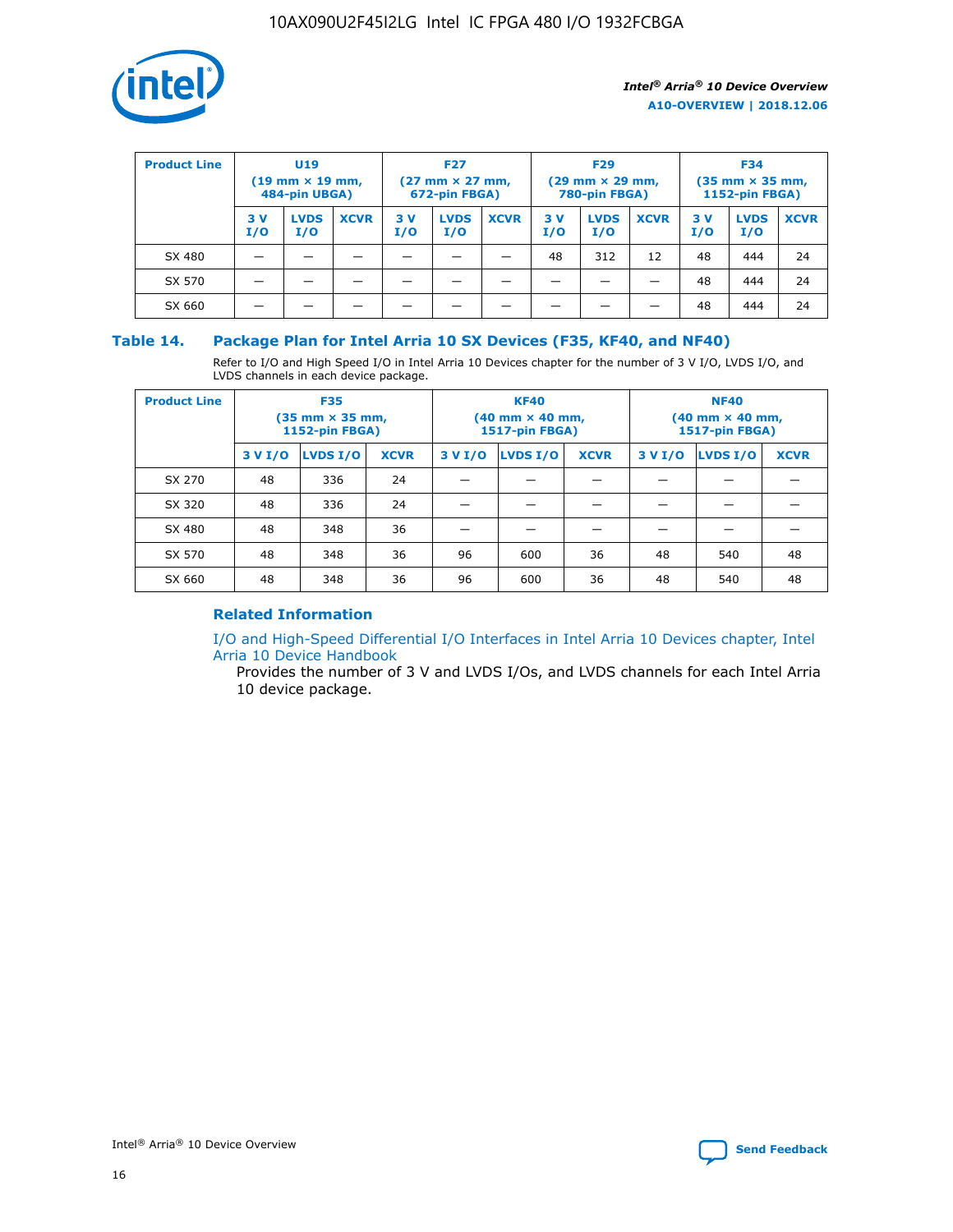

## **I/O Vertical Migration for Intel Arria 10 Devices**

#### **Figure 4. Migration Capability Across Intel Arria 10 Product Lines**

- The arrows indicate the migration paths. The devices included in each vertical migration path are shaded. Devices with fewer resources in the same path have lighter shades.
- To achieve the full I/O migration across product lines in the same migration path, restrict I/Os and transceivers usage to match the product line with the lowest I/O and transceiver counts.
- An LVDS I/O bank in the source device may be mapped to a 3 V I/O bank in the target device. To use memory interface clock frequency higher than 533 MHz, assign external memory interface pins only to banks that are LVDS I/O in both devices.
- There may be nominal 0.15 mm package height difference between some product lines in the same package type.
	- **Variant Product Line Package U19 F27 F29 F34 F35 KF40 NF40 RF40 NF45 SF45 UF45** Intel® Arria® 10 GX GX 160 GX 220 GX 270 GX 320 GX 480 GX 570 GX 660 GX 900 GX 1150 Intel Arria 10 GT GT 900 GT 1150 Intel Arria 10 SX SX 160 SX 220 SX 270 SX 320 SX 480 SX 570 SX 660
- Some migration paths are not shown in the Intel Quartus Prime software **Pin Migration View**.

*Note:* To verify the pin migration compatibility, use the **Pin Migration View** window in the Intel Quartus Prime software Pin Planner.

## **Adaptive Logic Module**

Intel Arria 10 devices use a 20 nm ALM as the basic building block of the logic fabric.

The ALM architecture is the same as the previous generation FPGAs, allowing for efficient implementation of logic functions and easy conversion of IP between the device generations.

The ALM, as shown in following figure, uses an 8-input fracturable look-up table (LUT) with four dedicated registers to help improve timing closure in register-rich designs and achieve an even higher design packing capability than the traditional two-register per LUT architecture.

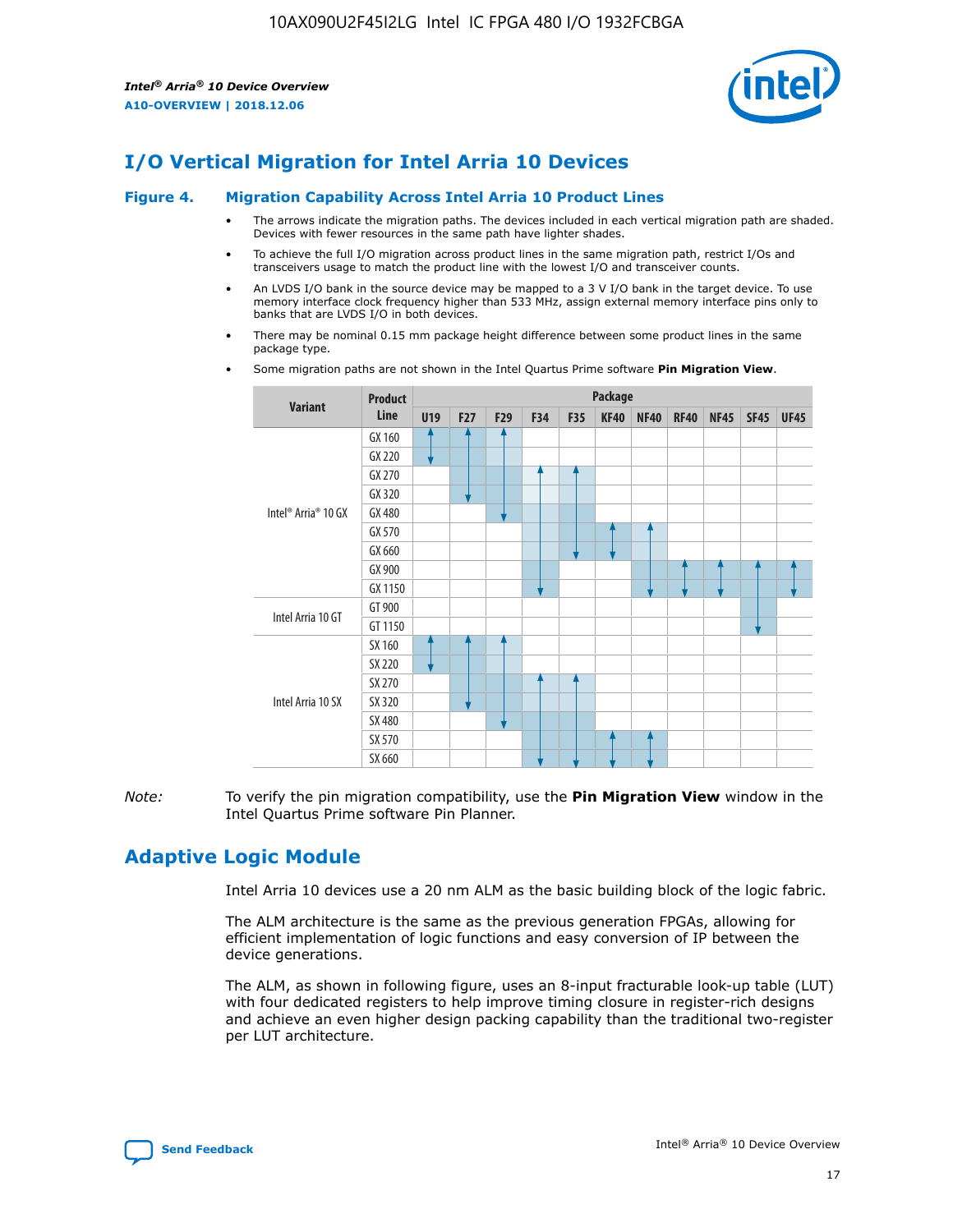

**Figure 5. ALM for Intel Arria 10 Devices**



The Intel Quartus Prime software optimizes your design according to the ALM logic structure and automatically maps legacy designs into the Intel Arria 10 ALM architecture.

## **Variable-Precision DSP Block**

The Intel Arria 10 variable precision DSP blocks support fixed-point arithmetic and floating-point arithmetic.

Features for fixed-point arithmetic:

- High-performance, power-optimized, and fully registered multiplication operations
- 18-bit and 27-bit word lengths
- Two 18 x 19 multipliers or one 27 x 27 multiplier per DSP block
- Built-in addition, subtraction, and 64-bit double accumulation register to combine multiplication results
- Cascading 19-bit or 27-bit when pre-adder is disabled and cascading 18-bit when pre-adder is used to form the tap-delay line for filtering applications
- Cascading 64-bit output bus to propagate output results from one block to the next block without external logic support
- Hard pre-adder supported in 19-bit and 27-bit modes for symmetric filters
- Internal coefficient register bank in both 18-bit and 27-bit modes for filter implementation
- 18-bit and 27-bit systolic finite impulse response (FIR) filters with distributed output adder
- Biased rounding support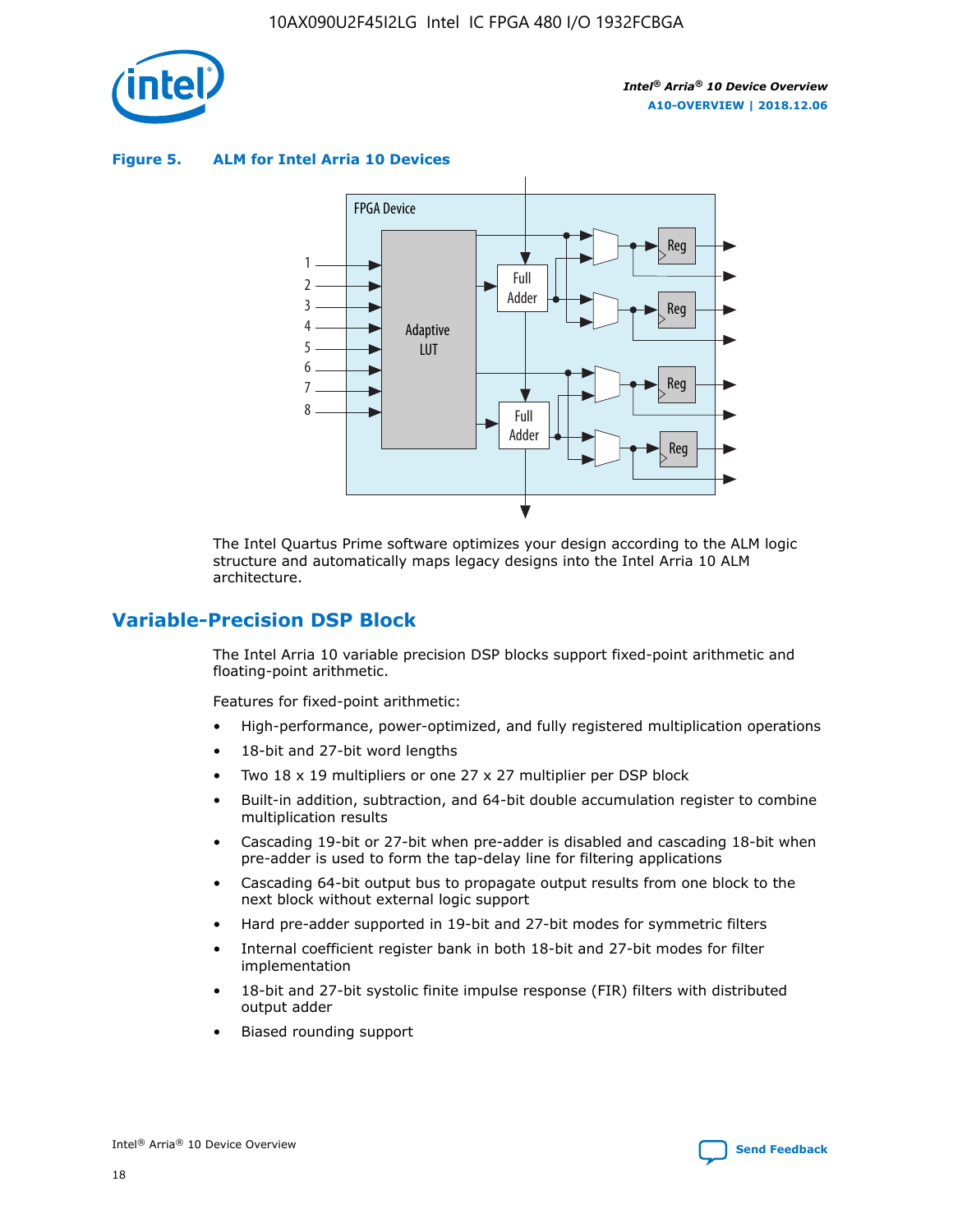

Features for floating-point arithmetic:

- A completely hardened architecture that supports multiplication, addition, subtraction, multiply-add, and multiply-subtract
- Multiplication with accumulation capability and a dynamic accumulator reset control
- Multiplication with cascade summation capability
- Multiplication with cascade subtraction capability
- Complex multiplication
- Direct vector dot product
- Systolic FIR filter

#### **Table 15. Variable-Precision DSP Block Configurations for Intel Arria 10 Devices**

| <b>Usage Example</b>                                       | <b>Multiplier Size (Bit)</b>    | <b>DSP Block Resources</b> |
|------------------------------------------------------------|---------------------------------|----------------------------|
| Medium precision fixed point                               | Two 18 x 19                     |                            |
| High precision fixed or Single precision<br>floating point | One 27 x 27                     |                            |
| Fixed point FFTs                                           | One 19 x 36 with external adder |                            |
| Very high precision fixed point                            | One 36 x 36 with external adder |                            |
| Double precision floating point                            | One 54 x 54 with external adder | 4                          |

#### **Table 16. Resources for Fixed-Point Arithmetic in Intel Arria 10 Devices**

The table lists the variable-precision DSP resources by bit precision for each Intel Arria 10 device.

| <b>Variant</b>               | <b>Product Line</b> | Variable-<br>precision | <b>Independent Input and Output</b><br><b>Multiplications Operator</b> |                                     | 18 x 19<br><b>Multiplier</b><br><b>Adder Sum</b> | $18 \times 18$<br><b>Multiplier</b>                |
|------------------------------|---------------------|------------------------|------------------------------------------------------------------------|-------------------------------------|--------------------------------------------------|----------------------------------------------------|
|                              |                     | <b>DSP Block</b>       | $18 \times 19$<br><b>Multiplier</b>                                    | $27 \times 27$<br><b>Multiplier</b> | <b>Mode</b>                                      | <b>Adder</b><br><b>Summed with</b><br>36 bit Input |
| AIntel Arria 10<br><b>GX</b> | GX 160              | 156                    | 312                                                                    | 156                                 | 156                                              | 156                                                |
|                              | GX 220              | 192                    | 384                                                                    | 192                                 | 192                                              | 192                                                |
|                              | GX 270              | 830                    | 1,660                                                                  | 830                                 | 830                                              | 830                                                |
|                              | GX 320              | 984                    | 1,968                                                                  | 984                                 | 984                                              | 984                                                |
|                              | GX 480              | 1,368                  | 2,736                                                                  | 1,368                               | 1,368                                            | 1,368                                              |
|                              | GX 570              | 1,523                  | 3,046                                                                  | 1,523                               | 1,523                                            | 1,523                                              |
|                              | GX 660              | 1,687                  | 3,374                                                                  | 1,687                               | 1,687                                            | 1,687                                              |
|                              | GX 900              | 1,518                  | 3,036                                                                  | 1,518                               | 1,518                                            | 1,518                                              |
|                              | GX 1150             | 1,518                  | 3,036                                                                  | 1,518                               | 1,518                                            | 1,518                                              |
| Intel Arria 10               | GT 900              | 1,518                  | 3,036                                                                  | 1,518                               | 1,518                                            | 1,518                                              |
| GT                           | GT 1150             | 1,518                  | 3,036                                                                  | 1,518                               | 1,518                                            | 1,518                                              |
| Intel Arria 10               | SX 160              | 156                    | 312                                                                    | 156                                 | 156                                              | 156                                                |
| <b>SX</b>                    | SX 220              | 192                    | 384                                                                    | 192                                 | 192                                              | 192                                                |
|                              | SX 270              | 830                    | 1,660                                                                  | 830                                 | 830                                              | 830                                                |
|                              |                     |                        |                                                                        |                                     |                                                  | continued                                          |

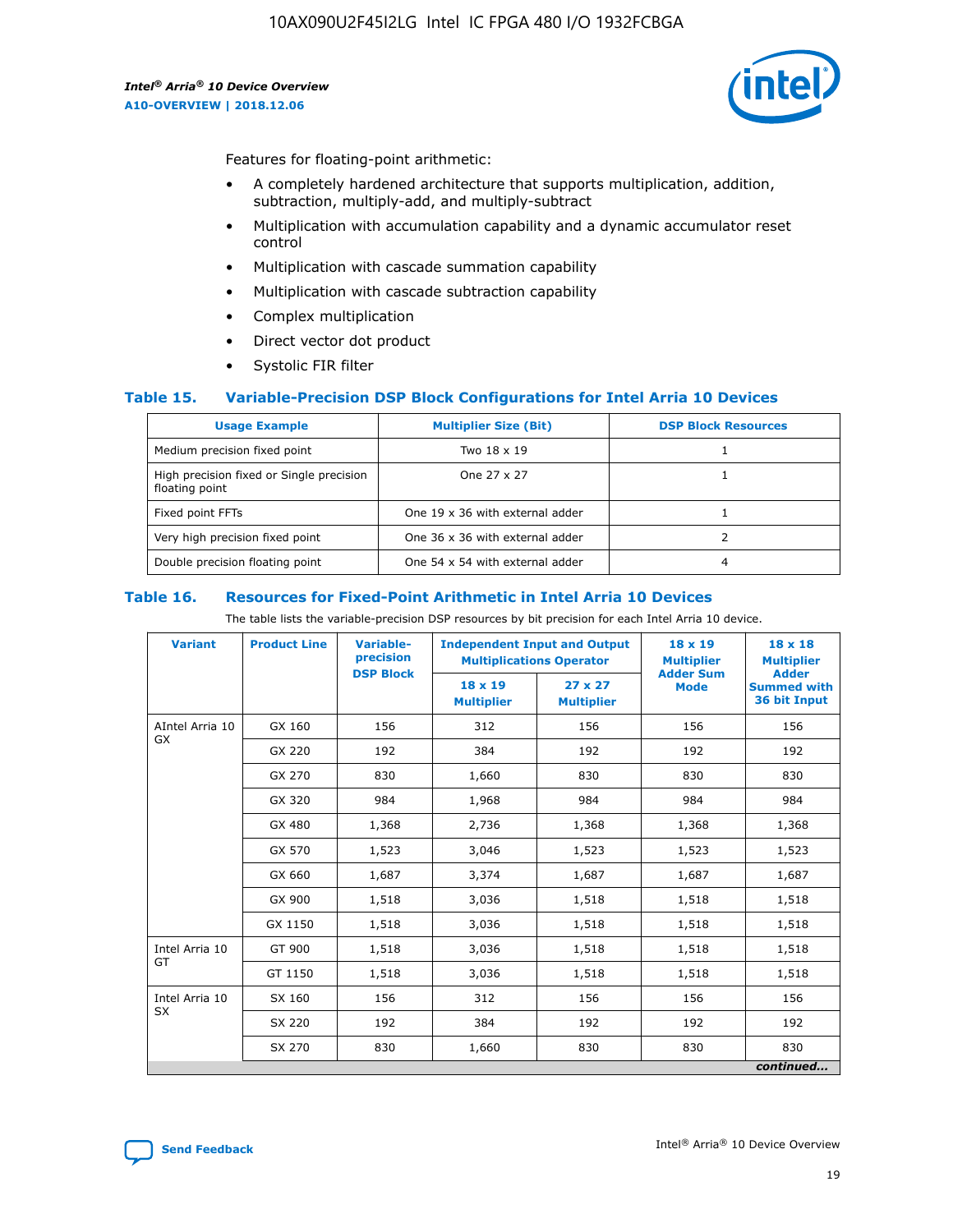

| <b>Variant</b> | <b>Product Line</b> | <b>Variable-</b><br>precision<br><b>DSP Block</b> | <b>Independent Input and Output</b><br><b>Multiplications Operator</b> |                                     | $18 \times 19$<br><b>Multiplier</b><br><b>Adder Sum</b> | $18 \times 18$<br><b>Multiplier</b><br><b>Adder</b> |  |
|----------------|---------------------|---------------------------------------------------|------------------------------------------------------------------------|-------------------------------------|---------------------------------------------------------|-----------------------------------------------------|--|
|                |                     |                                                   | $18 \times 19$<br><b>Multiplier</b>                                    | $27 \times 27$<br><b>Multiplier</b> | <b>Mode</b>                                             | <b>Summed with</b><br>36 bit Input                  |  |
|                | SX 320              | 984                                               | 1,968                                                                  | 984                                 | 984                                                     | 984                                                 |  |
|                | SX 480              | 1,368                                             | 2,736                                                                  | 1,368                               | 1,368                                                   | 1,368                                               |  |
|                | SX 570              | 1,523                                             | 3,046                                                                  | 1,523                               | 1,523                                                   | 1,523                                               |  |
|                | SX 660              | 1,687                                             | 3,374                                                                  | 1,687                               | 1,687                                                   | 1,687                                               |  |

## **Table 17. Resources for Floating-Point Arithmetic in Intel Arria 10 Devices**

The table lists the variable-precision DSP resources by bit precision for each Intel Arria 10 device.

| <b>Variant</b> | <b>Product Line</b> | <b>Variable-</b><br>precision<br><b>DSP Block</b> | <b>Single</b><br><b>Precision</b><br><b>Floating-Point</b><br><b>Multiplication</b><br><b>Mode</b> | <b>Single-Precision</b><br><b>Floating-Point</b><br><b>Adder Mode</b> | Single-<br><b>Precision</b><br><b>Floating-Point</b><br><b>Multiply</b><br><b>Accumulate</b><br><b>Mode</b> | <b>Peak</b><br><b>Giga Floating-</b><br><b>Point</b><br><b>Operations</b><br>per Second<br>(GFLOPs) |
|----------------|---------------------|---------------------------------------------------|----------------------------------------------------------------------------------------------------|-----------------------------------------------------------------------|-------------------------------------------------------------------------------------------------------------|-----------------------------------------------------------------------------------------------------|
| Intel Arria 10 | GX 160              | 156                                               | 156                                                                                                | 156                                                                   | 156                                                                                                         | 140                                                                                                 |
| GX             | GX 220              | 192                                               | 192                                                                                                | 192                                                                   | 192                                                                                                         | 173                                                                                                 |
|                | GX 270              | 830                                               | 830                                                                                                | 830                                                                   | 830                                                                                                         | 747                                                                                                 |
|                | GX 320              | 984                                               | 984                                                                                                | 984                                                                   | 984                                                                                                         | 886                                                                                                 |
|                | GX 480              | 1,369                                             | 1,368                                                                                              | 1,368                                                                 | 1,368                                                                                                       | 1,231                                                                                               |
|                | GX 570              | 1,523                                             | 1,523                                                                                              | 1,523                                                                 | 1,523                                                                                                       | 1,371                                                                                               |
|                | GX 660              | 1,687                                             | 1,687                                                                                              | 1,687                                                                 | 1,687                                                                                                       | 1,518                                                                                               |
|                | GX 900              | 1,518                                             | 1,518                                                                                              | 1,518                                                                 | 1,518                                                                                                       | 1,366                                                                                               |
|                | GX 1150             | 1,518                                             | 1,518                                                                                              | 1,518                                                                 | 1,518                                                                                                       | 1,366                                                                                               |
| Intel Arria 10 | GT 900              | 1,518                                             | 1,518                                                                                              | 1,518                                                                 | 1,518                                                                                                       | 1,366                                                                                               |
| GT             | GT 1150             | 1,518                                             | 1,518                                                                                              | 1,518                                                                 | 1,518                                                                                                       | 1,366                                                                                               |
| Intel Arria 10 | SX 160              | 156                                               | 156                                                                                                | 156                                                                   | 156                                                                                                         | 140                                                                                                 |
| <b>SX</b>      | SX 220              | 192                                               | 192                                                                                                | 192                                                                   | 192                                                                                                         | 173                                                                                                 |
|                | SX 270              | 830                                               | 830                                                                                                | 830                                                                   | 830                                                                                                         | 747                                                                                                 |
|                | SX 320              | 984                                               | 984                                                                                                | 984                                                                   | 984                                                                                                         | 886                                                                                                 |
|                | SX 480              | 1,369                                             | 1,368                                                                                              | 1,368                                                                 | 1,368                                                                                                       | 1,231                                                                                               |
|                | SX 570              | 1,523                                             | 1,523                                                                                              | 1,523                                                                 | 1,523                                                                                                       | 1,371                                                                                               |
|                | SX 660              | 1,687                                             | 1,687                                                                                              | 1,687                                                                 | 1,687                                                                                                       | 1,518                                                                                               |

# **Embedded Memory Blocks**

The embedded memory blocks in the devices are flexible and designed to provide an optimal amount of small- and large-sized memory arrays to fit your design requirements.

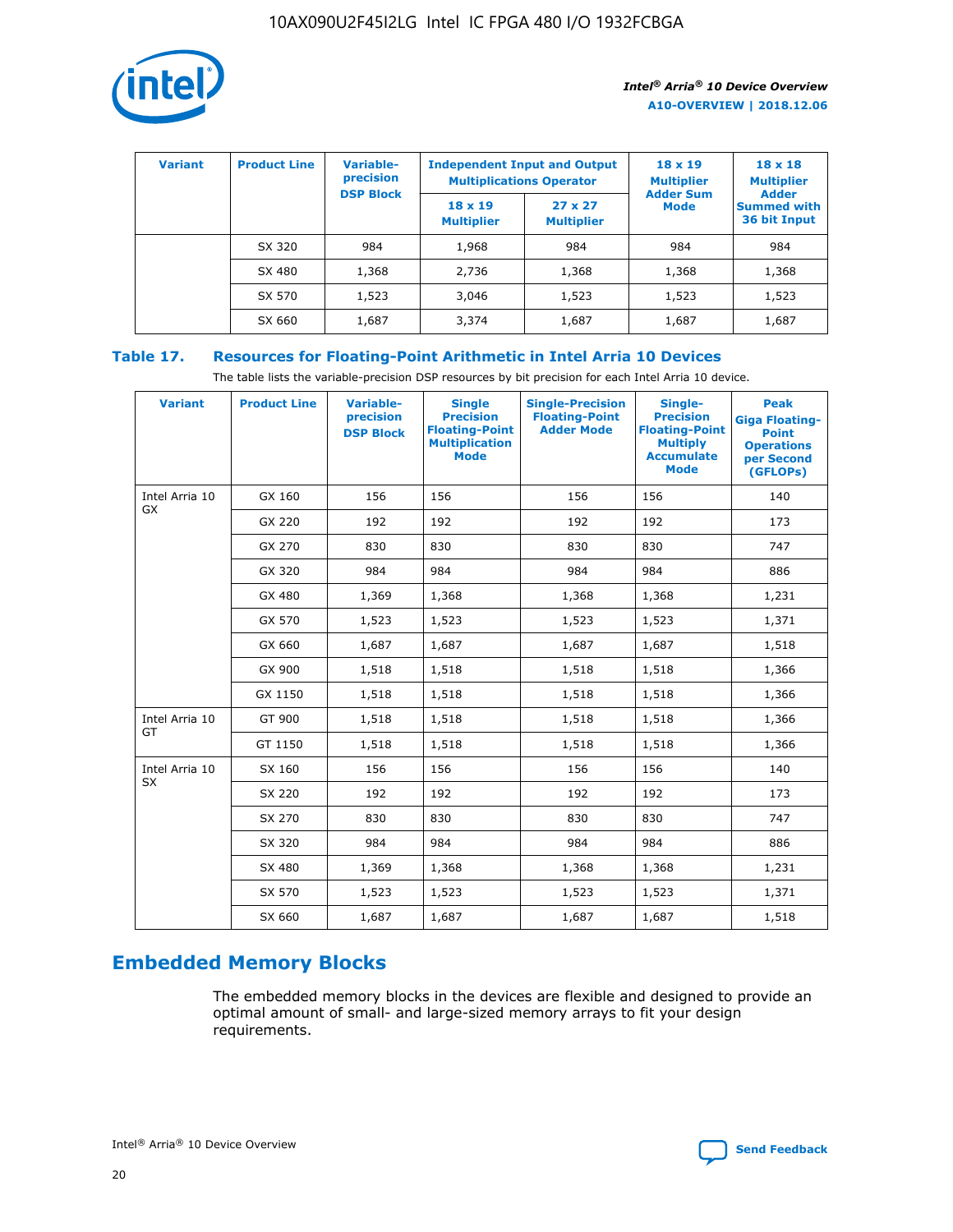

## **Types of Embedded Memory**

The Intel Arria 10 devices contain two types of memory blocks:

- 20 Kb M20K blocks—blocks of dedicated memory resources. The M20K blocks are ideal for larger memory arrays while still providing a large number of independent ports.
- 640 bit memory logic array blocks (MLABs)—enhanced memory blocks that are configured from dual-purpose logic array blocks (LABs). The MLABs are ideal for wide and shallow memory arrays. The MLABs are optimized for implementation of shift registers for digital signal processing (DSP) applications, wide and shallow FIFO buffers, and filter delay lines. Each MLAB is made up of ten adaptive logic modules (ALMs). In the Intel Arria 10 devices, you can configure these ALMs as ten 32 x 2 blocks, giving you one 32 x 20 simple dual-port SRAM block per MLAB.

## **Embedded Memory Capacity in Intel Arria 10 Devices**

|                   | <b>Product</b> |              | <b>M20K</b>         | <b>MLAB</b>  |                     | <b>Total RAM Bit</b> |
|-------------------|----------------|--------------|---------------------|--------------|---------------------|----------------------|
| <b>Variant</b>    | <b>Line</b>    | <b>Block</b> | <b>RAM Bit (Kb)</b> | <b>Block</b> | <b>RAM Bit (Kb)</b> | (Kb)                 |
| Intel Arria 10 GX | GX 160         | 440          | 8,800               | 1,680        | 1,050               | 9,850                |
|                   | GX 220         | 587          | 11,740              | 2,703        | 1,690               | 13,430               |
|                   | GX 270         | 750          | 15,000              | 3,922        | 2,452               | 17,452               |
|                   | GX 320         | 891          | 17,820              | 4,363        | 2,727               | 20,547               |
|                   | GX 480         | 1,431        | 28,620              | 6,662        | 4,164               | 32,784               |
|                   | GX 570         | 1,800        | 36,000              | 8,153        | 5,096               | 41,096               |
|                   | GX 660         | 2,131        | 42,620              | 9,260        | 5,788               | 48,408               |
|                   | GX 900         | 2,423        | 48,460              | 15,017       | 9,386               | 57,846               |
|                   | GX 1150        | 2,713        | 54,260              | 20,774       | 12,984              | 67,244               |
| Intel Arria 10 GT | GT 900         | 2,423        | 48,460              | 15,017       | 9,386               | 57,846               |
|                   | GT 1150        | 2,713        | 54,260              | 20,774       | 12,984              | 67,244               |
| Intel Arria 10 SX | SX 160         | 440          | 8,800               | 1,680        | 1,050               | 9,850                |
|                   | SX 220         | 587          | 11,740              | 2,703        | 1,690               | 13,430               |
|                   | SX 270         | 750          | 15,000              | 3,922        | 2,452               | 17,452               |
|                   | SX 320         | 891          | 17,820              | 4,363        | 2,727               | 20,547               |
|                   | SX 480         | 1,431        | 28,620              | 6,662        | 4,164               | 32,784               |
|                   | SX 570         | 1,800        | 36,000              | 8,153        | 5,096               | 41,096               |
|                   | SX 660         | 2,131        | 42,620              | 9,260        | 5,788               | 48,408               |

#### **Table 18. Embedded Memory Capacity and Distribution in Intel Arria 10 Devices**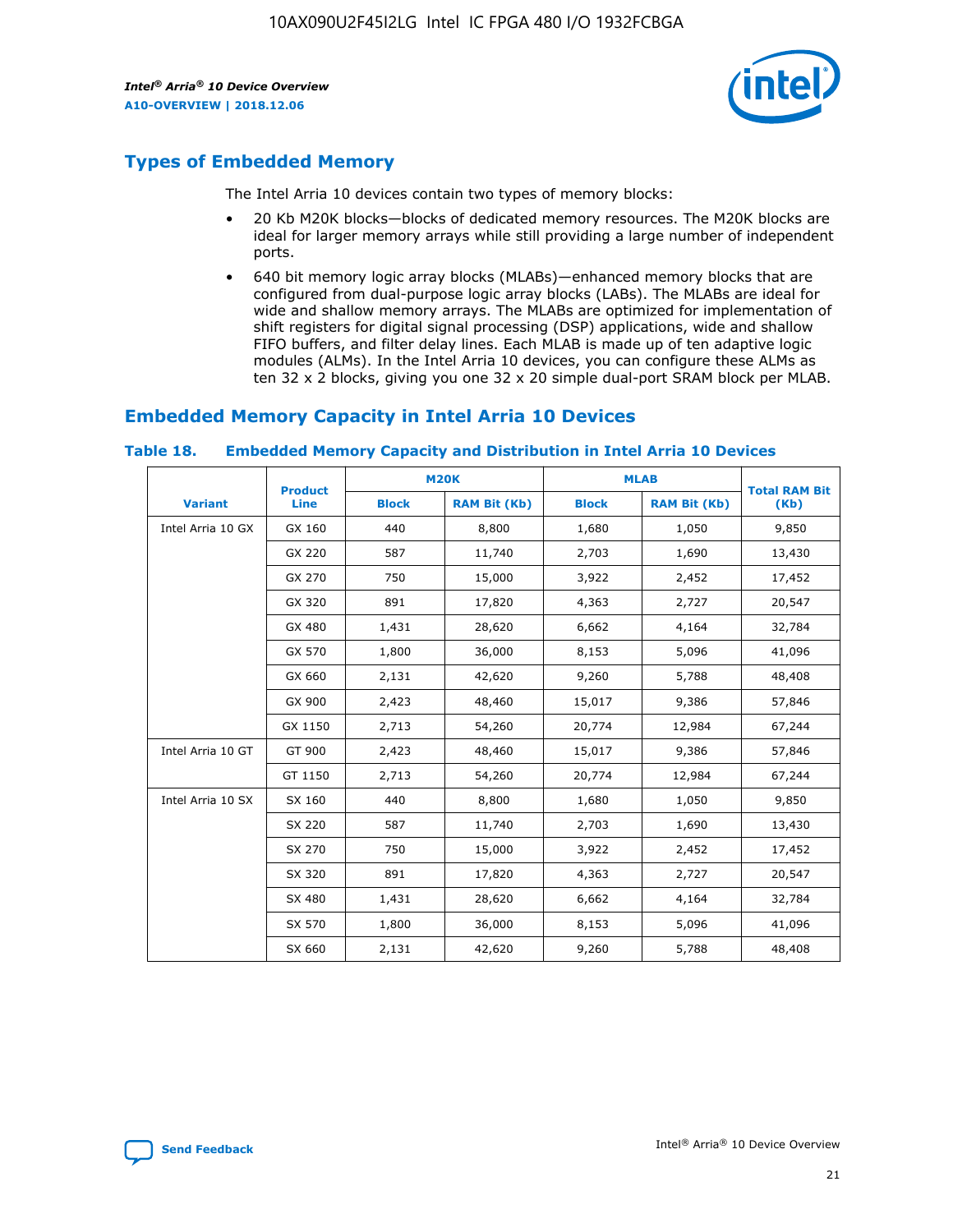

## **Embedded Memory Configurations for Single-port Mode**

#### **Table 19. Single-port Embedded Memory Configurations for Intel Arria 10 Devices**

This table lists the maximum configurations supported for single-port RAM and ROM modes.

| <b>Memory Block</b> | Depth (bits) | <b>Programmable Width</b> |
|---------------------|--------------|---------------------------|
| MLAB                | 32           | x16, x18, or x20          |
|                     | 64(10)       | x8, x9, x10               |
| M20K                | 512          | x40, x32                  |
|                     | 1K           | x20, x16                  |
|                     | 2K           | x10, x8                   |
|                     | 4K           | x5, x4                    |
|                     | 8K           | x2                        |
|                     | 16K          | x1                        |

## **Clock Networks and PLL Clock Sources**

The clock network architecture is based on Intel's global, regional, and peripheral clock structure. This clock structure is supported by dedicated clock input pins, fractional clock synthesis PLLs, and integer I/O PLLs.

## **Clock Networks**

The Intel Arria 10 core clock networks are capable of up to 800 MHz fabric operation across the full industrial temperature range. For the external memory interface, the clock network supports the hard memory controller with speeds up to 2,400 Mbps in a quarter-rate transfer.

To reduce power consumption, the Intel Quartus Prime software identifies all unused sections of the clock network and powers them down.

## **Fractional Synthesis and I/O PLLs**

Intel Arria 10 devices contain up to 32 fractional synthesis PLLs and up to 16 I/O PLLs that are available for both specific and general purpose uses in the core:

- Fractional synthesis PLLs—located in the column adjacent to the transceiver blocks
- I/O PLLs—located in each bank of the 48 I/Os

## **Fractional Synthesis PLLs**

You can use the fractional synthesis PLLs to:

- Reduce the number of oscillators that are required on your board
- Reduce the number of clock pins that are used in the device by synthesizing multiple clock frequencies from a single reference clock source

<sup>(10)</sup> Supported through software emulation and consumes additional MLAB blocks.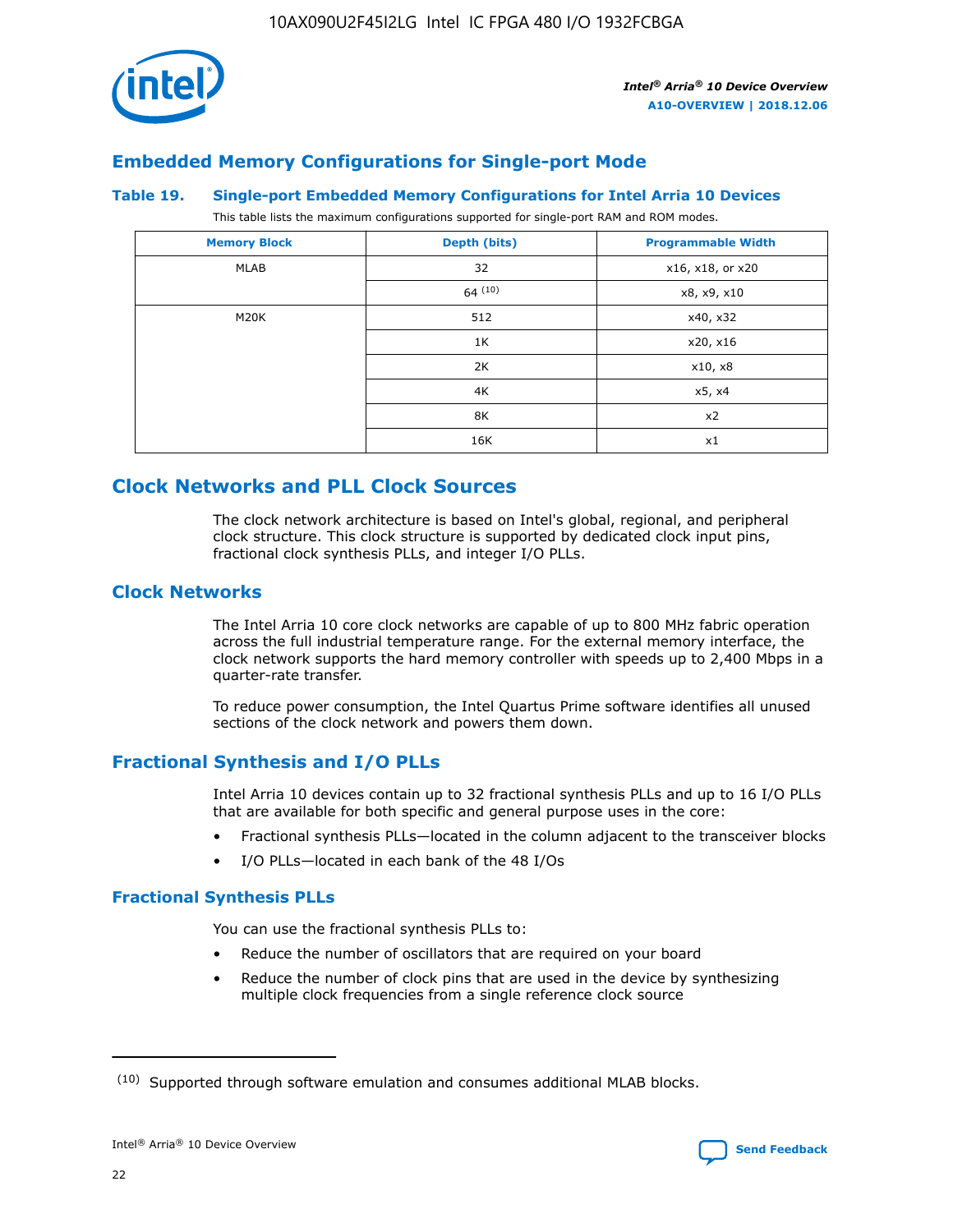

The fractional synthesis PLLs support the following features:

- Reference clock frequency synthesis for transceiver CMU and Advanced Transmit (ATX) PLLs
- Clock network delay compensation
- Zero-delay buffering
- Direct transmit clocking for transceivers
- Independently configurable into two modes:
	- Conventional integer mode equivalent to the general purpose PLL
	- Enhanced fractional mode with third order delta-sigma modulation
- PLL cascading

#### **I/O PLLs**

The integer mode I/O PLLs are located in each bank of 48 I/Os. You can use the I/O PLLs to simplify the design of external memory and high-speed LVDS interfaces.

In each I/O bank, the I/O PLLs are adjacent to the hard memory controllers and LVDS SERDES. Because these PLLs are tightly coupled with the I/Os that need to use them, it makes it easier to close timing.

You can use the I/O PLLs for general purpose applications in the core such as clock network delay compensation and zero-delay buffering.

Intel Arria 10 devices support PLL-to-PLL cascading.

## **FPGA General Purpose I/O**

Intel Arria 10 devices offer highly configurable GPIOs. Each I/O bank contains 48 general purpose I/Os and a high-efficiency hard memory controller.

The following list describes the features of the GPIOs:

- Consist of 3 V I/Os for high-voltage application and LVDS I/Os for differential signaling
	- Up to two 3 V I/O banks, available in some devices, that support up to 3 V I/O standards
	- LVDS I/O banks that support up to 1.8 V I/O standards
- Support a wide range of single-ended and differential I/O interfaces
- LVDS speeds up to 1.6 Gbps
- Each LVDS pair of pins has differential input and output buffers, allowing you to configure the LVDS direction for each pair.
- Programmable bus hold and weak pull-up
- Programmable differential output voltage  $(V_{OD})$  and programmable pre-emphasis

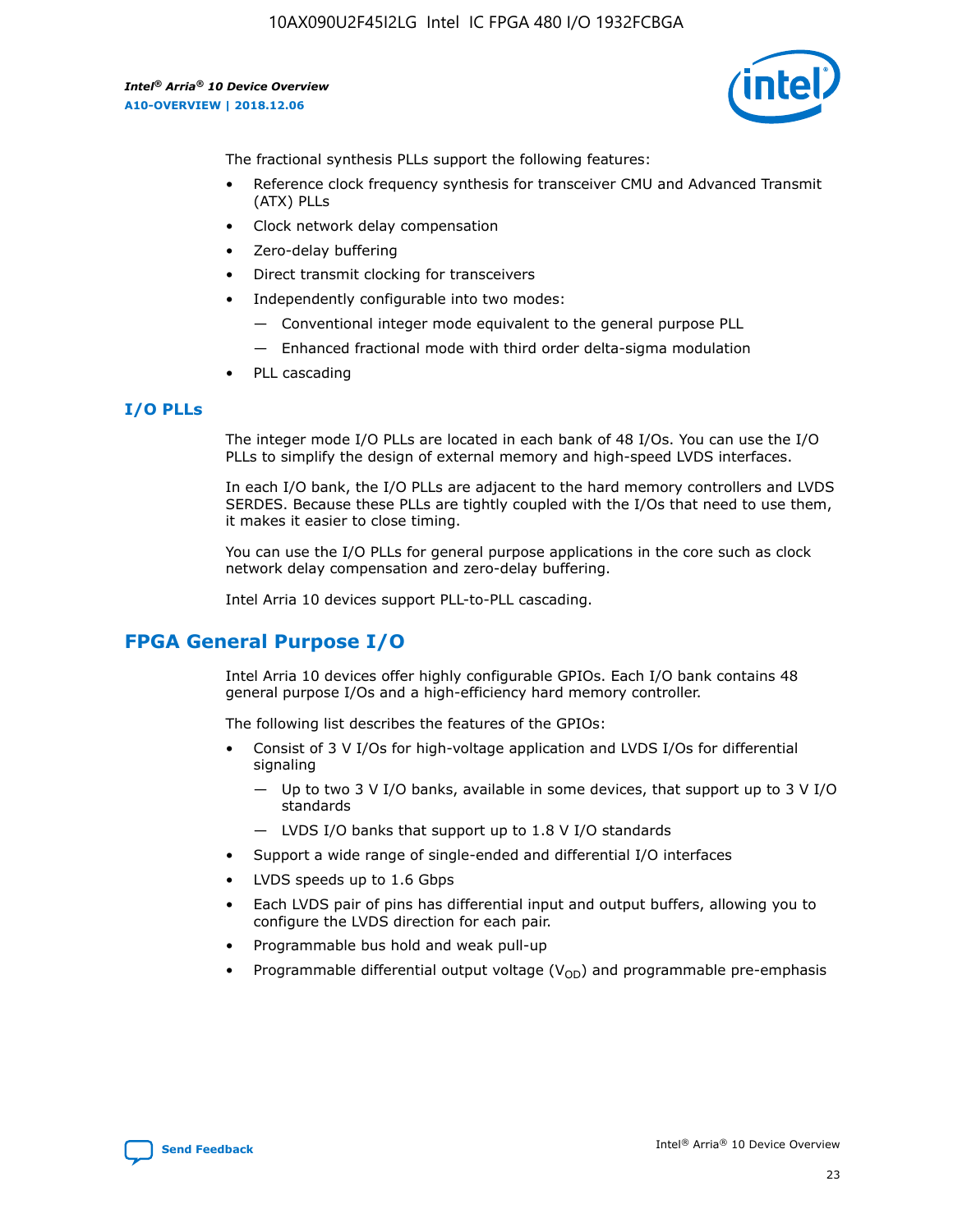

- Series (R<sub>S</sub>) and parallel (R<sub>T</sub>) on-chip termination (OCT) for all I/O banks with OCT calibration to limit the termination impedance variation
- On-chip dynamic termination that has the ability to swap between series and parallel termination, depending on whether there is read or write on a common bus for signal integrity
- Easy timing closure support using the hard read FIFO in the input register path, and delay-locked loop (DLL) delay chain with fine and coarse architecture

## **External Memory Interface**

Intel Arria 10 devices offer massive external memory bandwidth, with up to seven 32 bit DDR4 memory interfaces running at up to 2,400 Mbps. This bandwidth provides additional ease of design, lower power, and resource efficiencies of hardened highperformance memory controllers.

The memory interface within Intel Arria 10 FPGAs and SoCs delivers the highest performance and ease of use. You can configure up to a maximum width of 144 bits when using the hard or soft memory controllers. If required, you can bypass the hard memory controller and use a soft controller implemented in the user logic.

Each I/O contains a hardened DDR read/write path (PHY) capable of performing key memory interface functionality such as read/write leveling, FIFO buffering to lower latency and improve margin, timing calibration, and on-chip termination.

The timing calibration is aided by the inclusion of hard microcontrollers based on Intel's Nios® II technology, specifically tailored to control the calibration of multiple memory interfaces. This calibration allows the Intel Arria 10 device to compensate for any changes in process, voltage, or temperature either within the Intel Arria 10 device itself, or within the external memory device. The advanced calibration algorithms ensure maximum bandwidth and robust timing margin across all operating conditions.

In addition to parallel memory interfaces, Intel Arria 10 devices support serial memory technologies such as the Hybrid Memory Cube (HMC). The HMC is supported by the Intel Arria 10 high-speed serial transceivers which connect up to four HMC links, with each link running at data rates up to 15 Gbps.

#### **Related Information**

#### [External Memory Interface Spec Estimator](http://www.altera.com/technology/memory/estimator/mem-emif-index.html)

Provides a parametric tool that allows you to find and compare the performance of the supported external memory interfaces in IntelFPGAs.

## **Memory Standards Supported by Intel Arria 10 Devices**

The I/Os are designed to provide high performance support for existing and emerging external memory standards.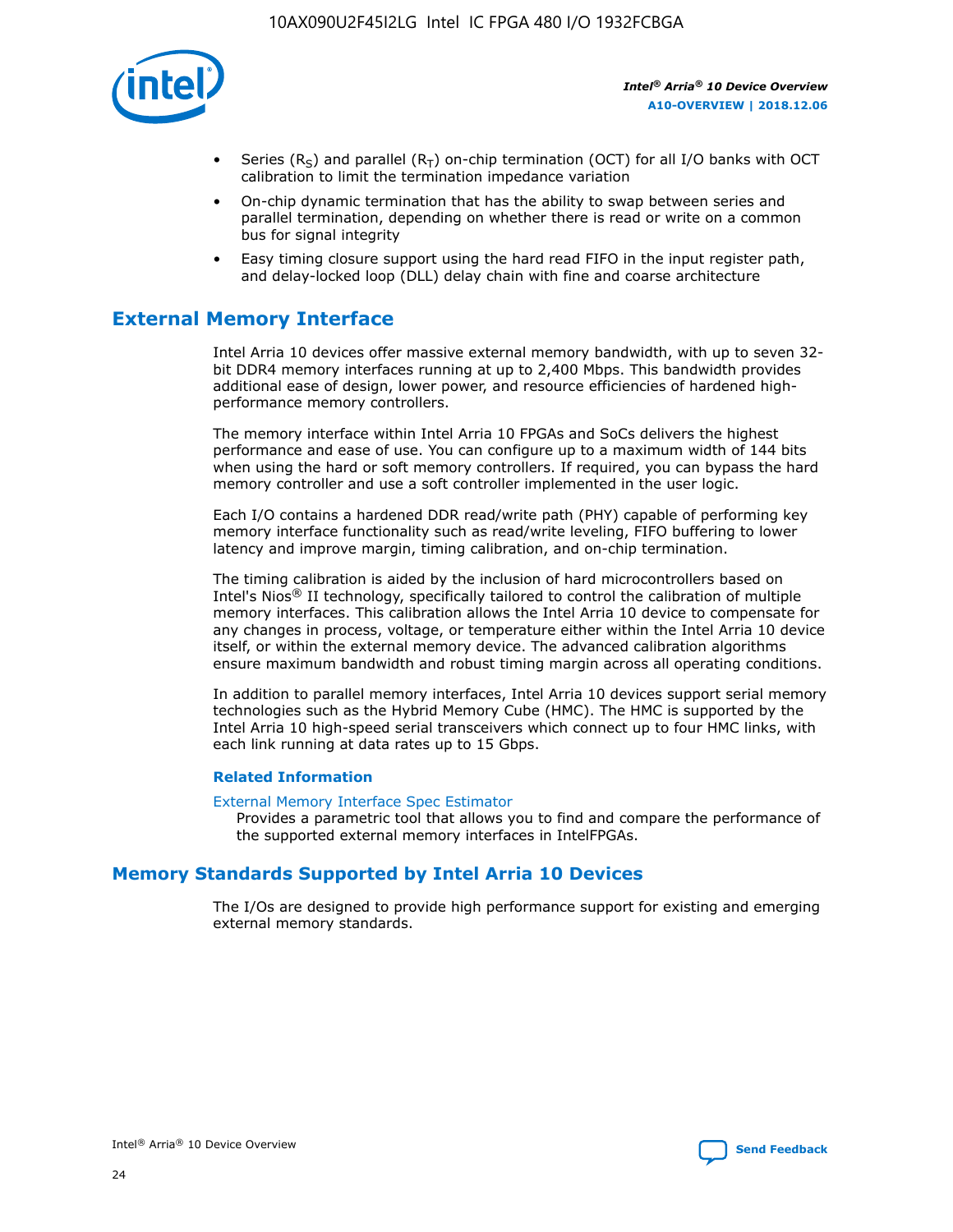

#### **Table 20. Memory Standards Supported by the Hard Memory Controller**

This table lists the overall capability of the hard memory controller. For specific details, refer to the External Memory Interface Spec Estimator and Intel Arria 10 Device Datasheet.

| <b>Memory Standard</b> | <b>Rate Support</b> | <b>Ping Pong PHY Support</b> | <b>Maximum Frequency</b><br>(MHz) |
|------------------------|---------------------|------------------------------|-----------------------------------|
| <b>DDR4 SDRAM</b>      | Quarter rate        | Yes                          | 1,067                             |
|                        |                     |                              | 1,200                             |
| <b>DDR3 SDRAM</b>      | Half rate           | Yes                          | 533                               |
|                        |                     |                              | 667                               |
|                        | Quarter rate        | Yes                          | 1,067                             |
|                        |                     |                              | 1,067                             |
| <b>DDR3L SDRAM</b>     | Half rate           | Yes                          | 533                               |
|                        |                     |                              | 667                               |
|                        | Quarter rate        | Yes                          | 933                               |
|                        |                     |                              | 933                               |
| LPDDR3 SDRAM           | Half rate           |                              | 533                               |
|                        | Quarter rate        |                              | 800                               |

#### **Table 21. Memory Standards Supported by the Soft Memory Controller**

| <b>Memory Standard</b>      | <b>Rate Support</b> | <b>Maximum Frequency</b><br>(MHz) |
|-----------------------------|---------------------|-----------------------------------|
| <b>RLDRAM 3 (11)</b>        | Quarter rate        | 1,200                             |
| ODR IV SRAM <sup>(11)</sup> | Quarter rate        | 1,067                             |
| <b>ODR II SRAM</b>          | Full rate           | 333                               |
|                             | Half rate           | 633                               |
| <b>ODR II+ SRAM</b>         | Full rate           | 333                               |
|                             | Half rate           | 633                               |
| <b>ODR II+ Xtreme SRAM</b>  | Full rate           | 333                               |
|                             | Half rate           | 633                               |

#### **Table 22. Memory Standards Supported by the HPS Hard Memory Controller**

The hard processor system (HPS) is available in Intel Arria 10 SoC devices only.

| <b>Memory Standard</b> | <b>Rate Support</b> | <b>Maximum Frequency</b><br>(MHz) |
|------------------------|---------------------|-----------------------------------|
| <b>DDR4 SDRAM</b>      | Half rate           | 1,200                             |
| <b>DDR3 SDRAM</b>      | Half rate           | 1,067                             |
| <b>DDR3L SDRAM</b>     | Half rate           | 933                               |

<sup>(11)</sup> Intel Arria 10 devices support this external memory interface using hard PHY with soft memory controller.

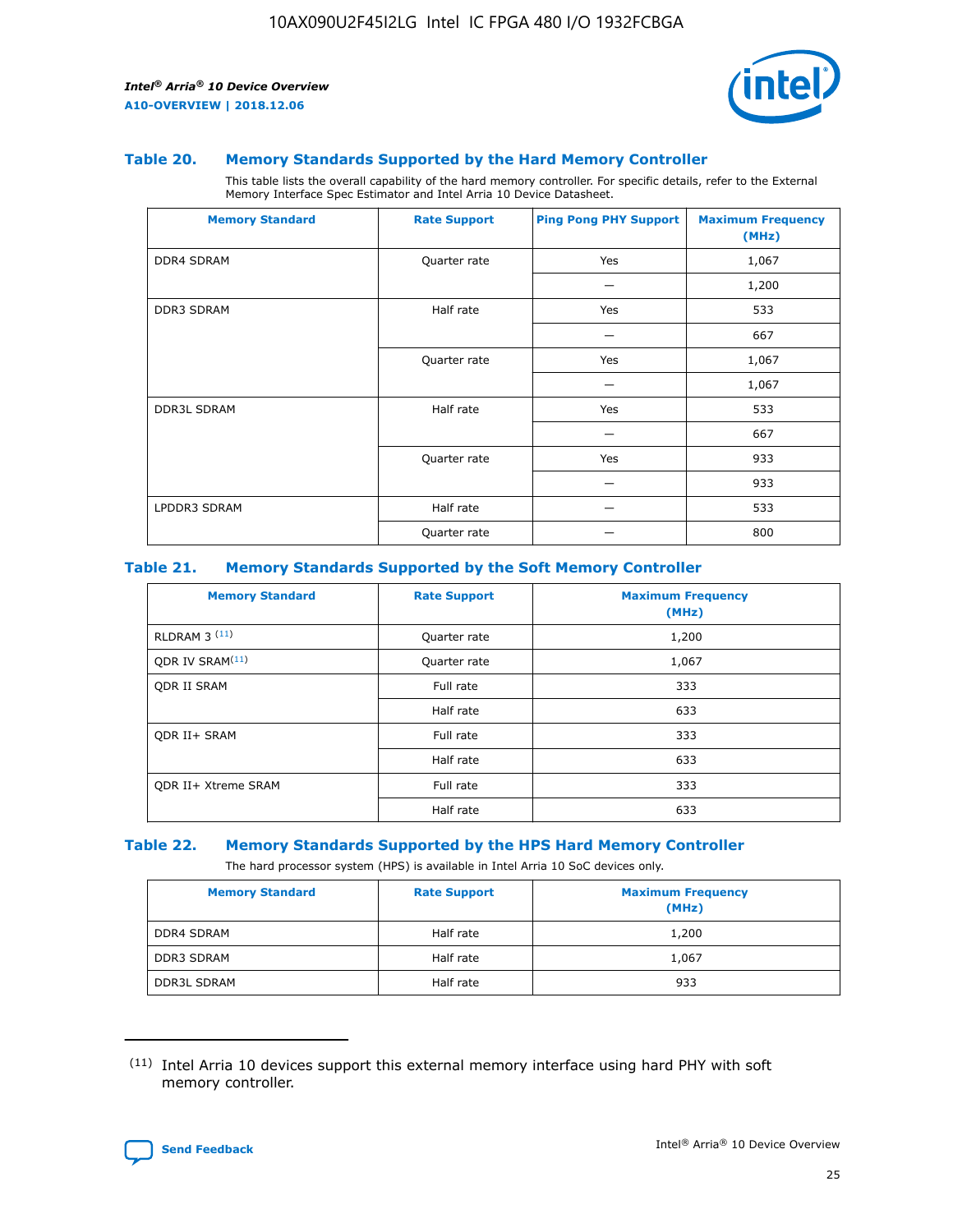

#### **Related Information**

#### [Intel Arria 10 Device Datasheet](https://www.intel.com/content/www/us/en/programmable/documentation/mcn1413182292568.html#mcn1413182153340)

Lists the memory interface performance according to memory interface standards, rank or chip select configurations, and Intel Arria 10 device speed grades.

## **PCIe Gen1, Gen2, and Gen3 Hard IP**

Intel Arria 10 devices contain PCIe hard IP that is designed for performance and ease-of-use:

- Includes all layers of the PCIe stack—transaction, data link and physical layers.
- Supports PCIe Gen3, Gen2, and Gen1 Endpoint and Root Port in x1, x2, x4, or x8 lane configuration.
- Operates independently from the core logic—optional configuration via protocol (CvP) allows the PCIe link to power up and complete link training in less than 100 ms while the Intel Arria 10 device completes loading the programming file for the rest of the FPGA.
- Provides added functionality that makes it easier to support emerging features such as Single Root I/O Virtualization (SR-IOV) and optional protocol extensions.
- Provides improved end-to-end datapath protection using ECC.
- Supports FPGA configuration via protocol (CvP) using PCIe at Gen3, Gen2, or Gen1 speed.

#### **Related Information**

PCS Features on page 30

## **Enhanced PCS Hard IP for Interlaken and 10 Gbps Ethernet**

## **Interlaken Support**

The Intel Arria 10 enhanced PCS hard IP provides integrated Interlaken PCS supporting rates up to 25.8 Gbps per lane.

The Interlaken PCS is based on the proven functionality of the PCS developed for Intel's previous generation FPGAs, which demonstrated interoperability with Interlaken ASSP vendors and third-party IP suppliers. The Interlaken PCS is present in every transceiver channel in Intel Arria 10 devices.

#### **Related Information**

PCS Features on page 30

## **10 Gbps Ethernet Support**

The Intel Arria 10 enhanced PCS hard IP supports 10GBASE-R PCS compliant with IEEE 802.3 10 Gbps Ethernet (10GbE). The integrated hard IP support for 10GbE and the 10 Gbps transceivers save external PHY cost, board space, and system power.

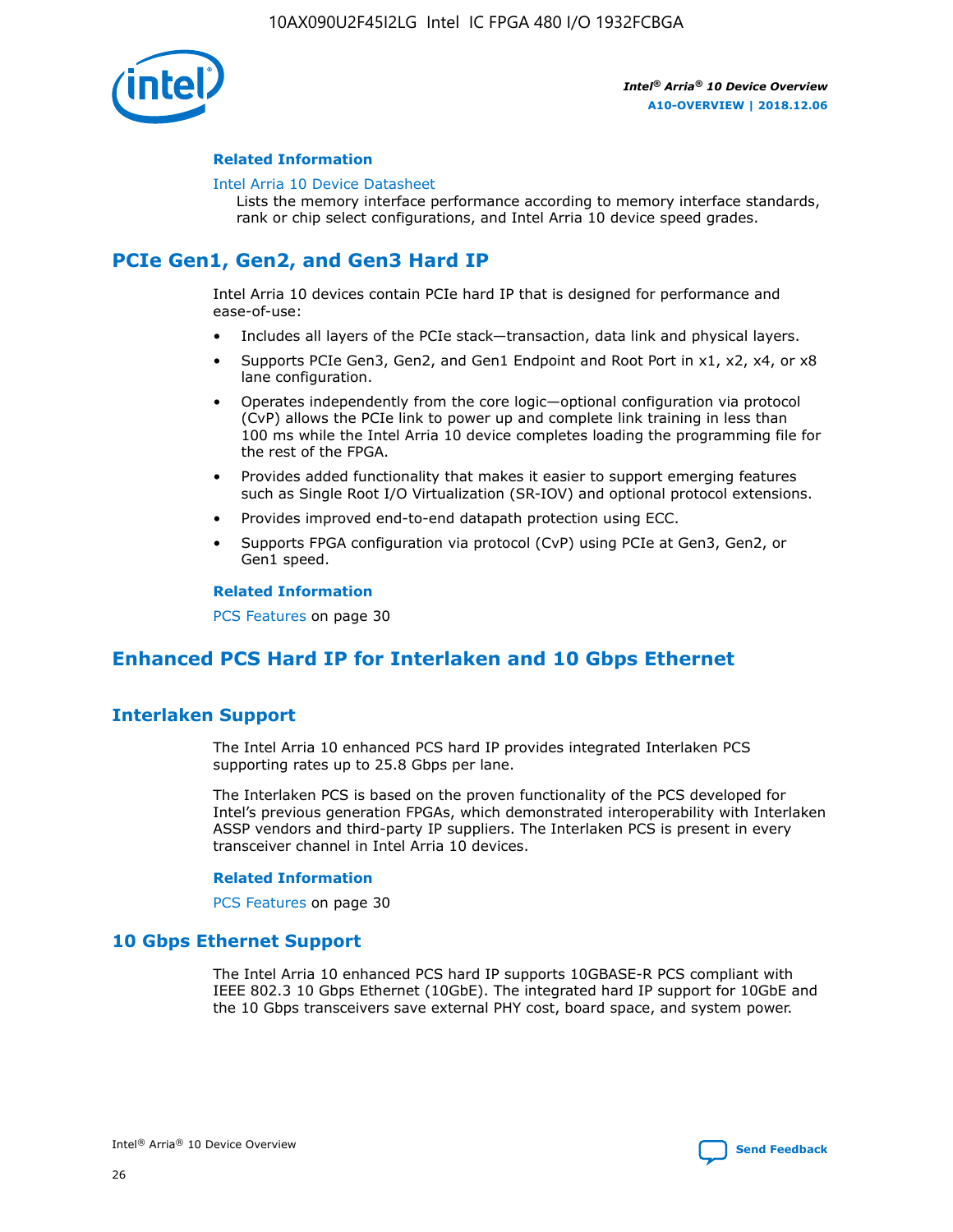

The scalable hard IP supports multiple independent 10GbE ports while using a single PLL for all the 10GBASE-R PCS instantiations, which saves on core logic resources and clock networks:

- Simplifies multiport 10GbE systems compared to XAUI interfaces that require an external XAUI-to-10G PHY.
- Incorporates Electronic Dispersion Compensation (EDC), which enables direct connection to standard 10 Gbps XFP and SFP+ pluggable optical modules.
- Supports backplane Ethernet applications and includes a hard 10GBASE-KR Forward Error Correction (FEC) circuit that you can use for 10 Gbps and 40 Gbps applications.

The 10 Gbps Ethernet PCS hard IP and 10GBASE-KR FEC are present in every transceiver channel.

#### **Related Information**

PCS Features on page 30

## **Low Power Serial Transceivers**

Intel Arria 10 FPGAs and SoCs include lowest power transceivers that deliver high bandwidth, throughput and low latency.

Intel Arria 10 devices deliver the industry's lowest power consumption per transceiver channel:

- 12.5 Gbps transceivers at as low as 242 mW
- 10 Gbps transceivers at as low as 168 mW
- 6 Gbps transceivers at as low as 117 mW

Intel Arria 10 transceivers support various data rates according to application:

- Chip-to-chip and chip-to-module applications—from 1 Gbps up to 25.8 Gbps
- Long reach and backplane applications—from 1 Gbps up to 12.5 with advanced adaptive equalization
- Critical power sensitive applications—from 1 Gbps up to 11.3 Gbps using lower power modes

The combination of 20 nm process technology and architectural advances provide the following benefits:

- Significant reduction in die area and power consumption
- Increase of up to two times in transceiver I/O density compared to previous generation devices while maintaining optimal signal integrity
- Up to 72 total transceiver channels—you can configure up to 6 of these channels to run as fast as 25.8 Gbps
- All channels feature continuous data rate support up to the maximum rated speed

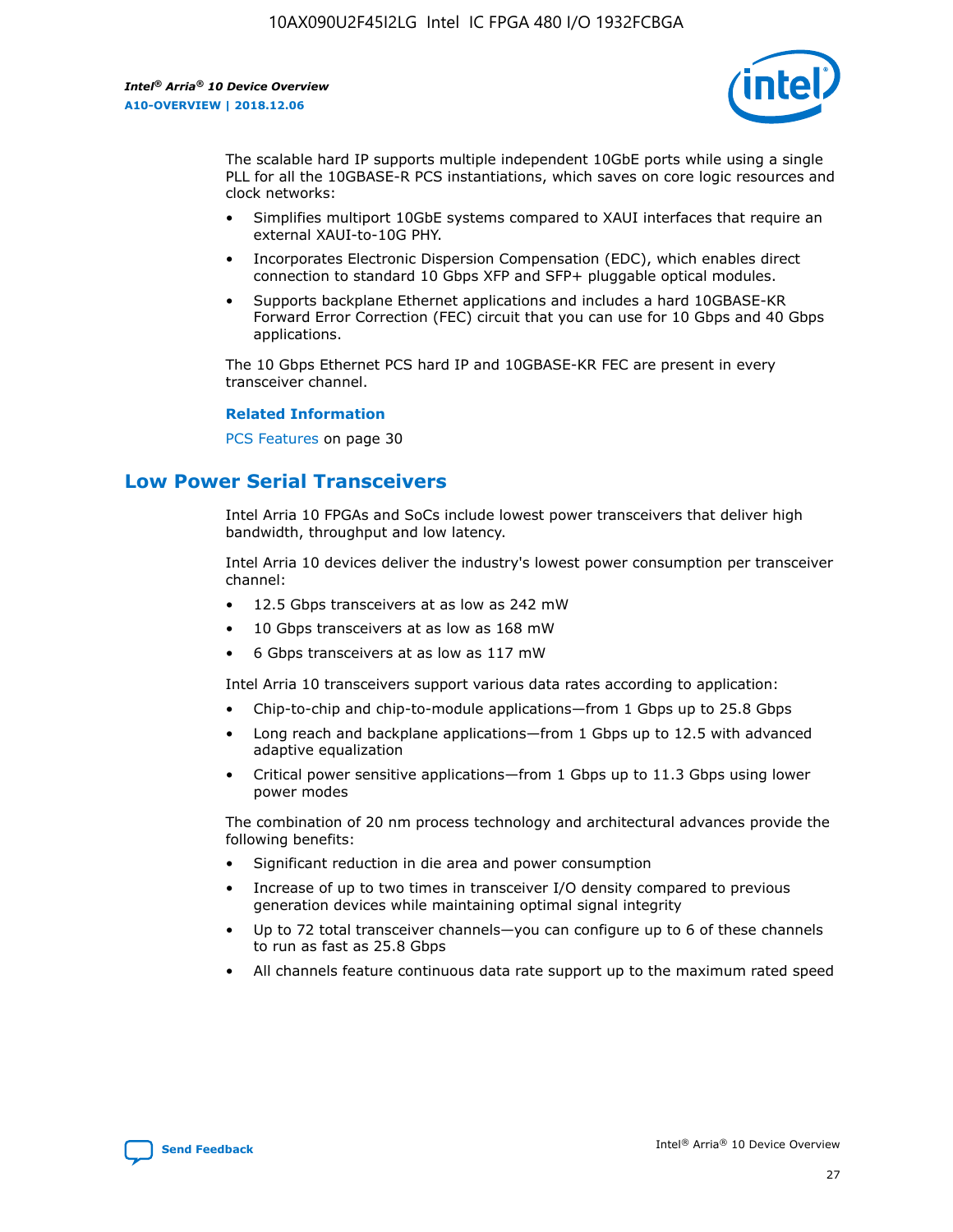

## Transceiver PMA TX/RX PCS ATX PLL Transceiver PMA TX/RX PCS fPLL Network Flexible Clock Distribution Network PCS Transceiver PMA TX/RX FPGA **Clock Distribution** Fabric PCS Transceiver PMA TX/RX ATX Flexible PLL PCS Transceiver PMA TX/RX ▲ fPLL Transceiver PMA TX/RX PCS 4

## **Figure 6. Intel Arria 10 Transceiver Block Architecture**

## **Transceiver Channels**

All transceiver channels feature a dedicated Physical Medium Attachment (PMA) and a hardened Physical Coding Sublayer (PCS).

- The PMA provides primary interfacing capabilities to physical channels.
- The PCS typically handles encoding/decoding, word alignment, and other preprocessing functions before transferring data to the FPGA core fabric.

A transceiver channel consists of a PMA and a PCS block. Most transceiver banks have 6 channels. There are some transceiver banks that contain only 3 channels.

A wide variety of bonded and non-bonded data rate configurations is possible using a highly configurable clock distribution network. Up to 80 independent transceiver data rates can be configured.

The following figures are graphical representations of top views of the silicon die, which correspond to reverse views for flip chip packages. Different Intel Arria 10 devices may have different floorplans than the ones shown in the figures.

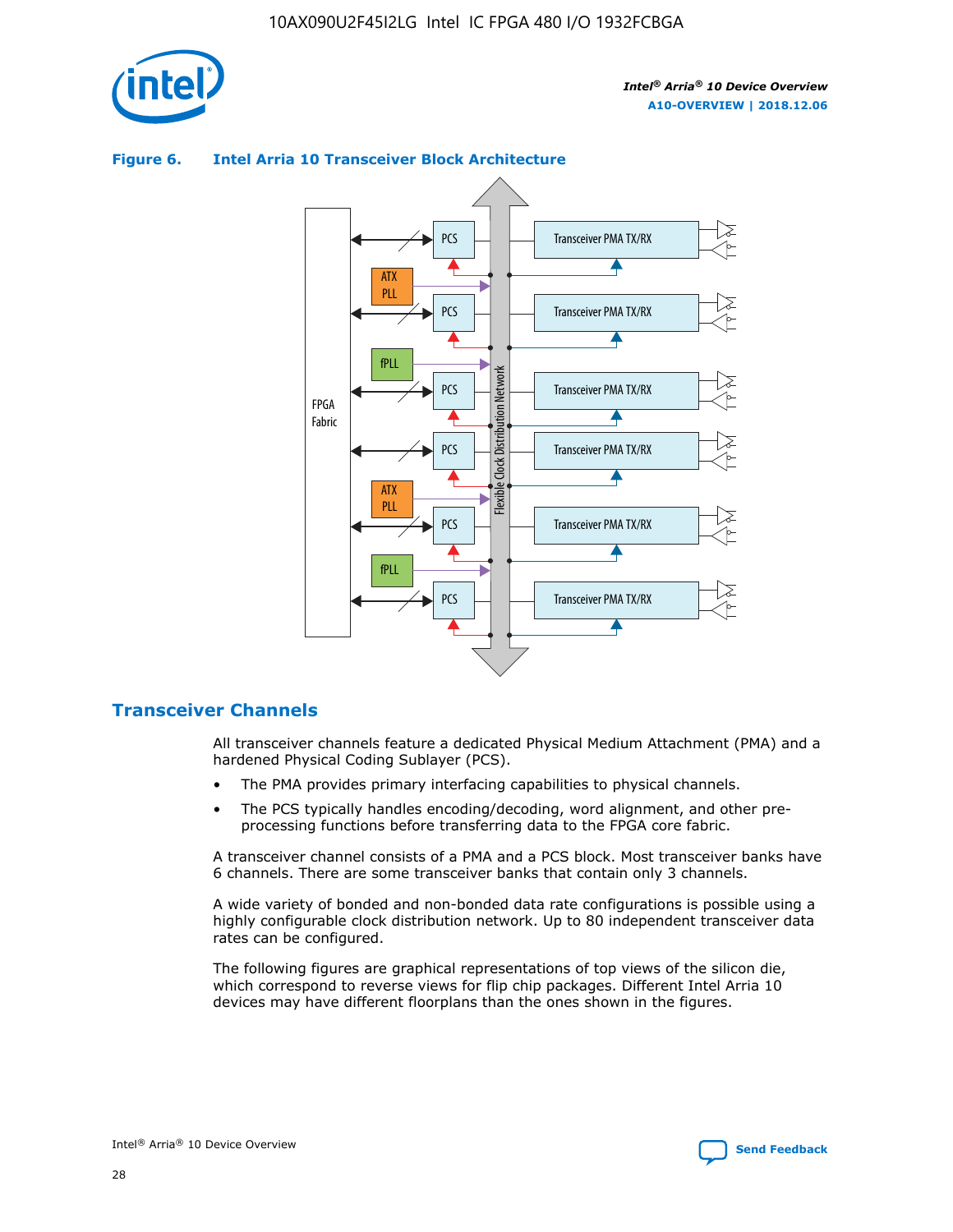

### **Figure 7. Device Chip Overview for Intel Arria 10 GX and GT Devices**





#### **PMA Features**

Intel Arria 10 transceivers provide exceptional signal integrity at data rates up to 25.8 Gbps. Clocking options include ultra-low jitter ATX PLLs (LC tank based), clock multiplier unit (CMU) PLLs, and fractional PLLs.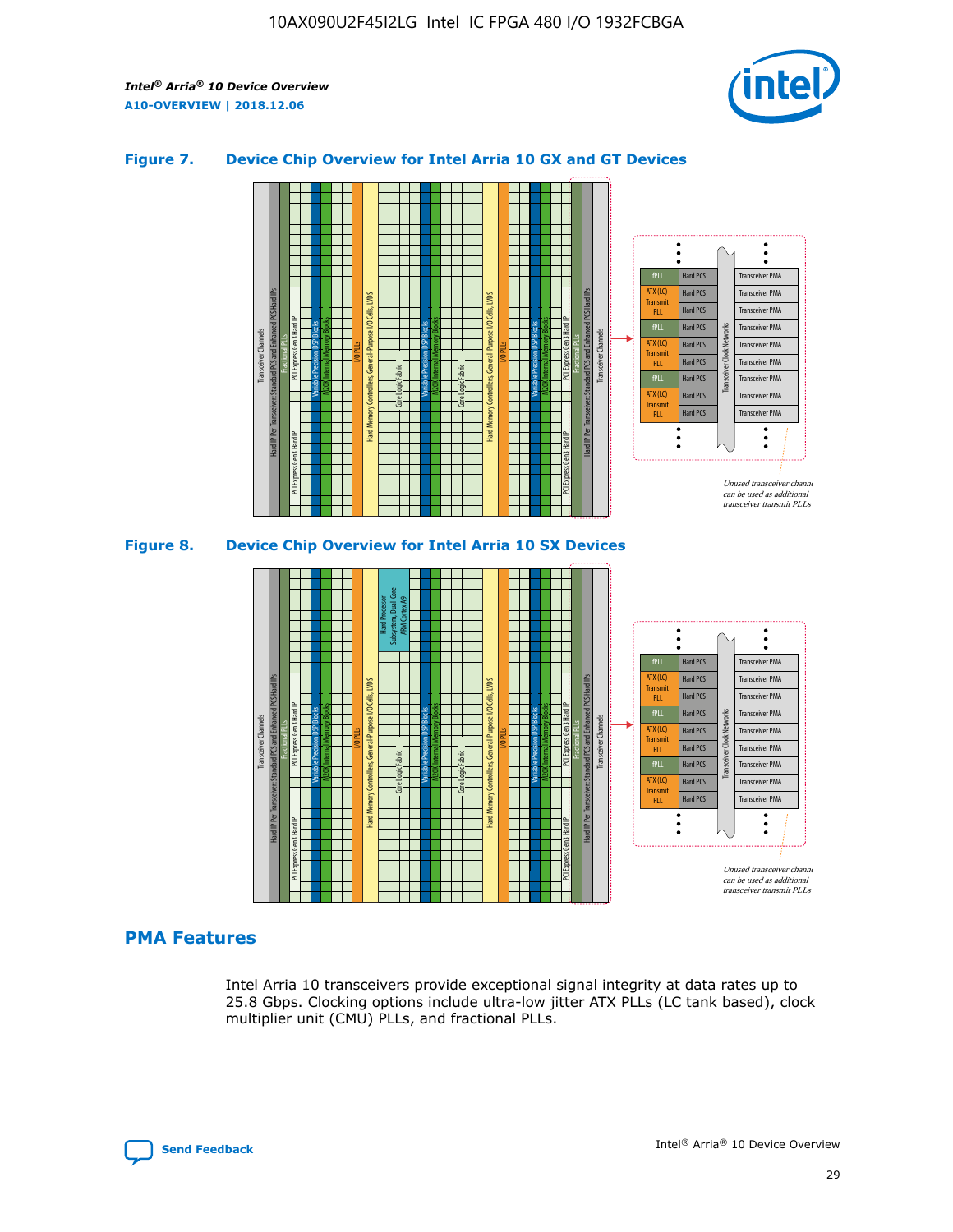

Each transceiver channel contains a channel PLL that can be used as the CMU PLL or clock data recovery (CDR) PLL. In CDR mode, the channel PLL recovers the receiver clock and data in the transceiver channel. Up to 80 independent data rates can be configured on a single Intel Arria 10 device.

## **Table 23. PMA Features of the Transceivers in Intel Arria 10 Devices**

| <b>Feature</b>                                             | <b>Capability</b>                                                                                                                                                                                                             |
|------------------------------------------------------------|-------------------------------------------------------------------------------------------------------------------------------------------------------------------------------------------------------------------------------|
| Chip-to-Chip Data Rates                                    | 1 Gbps to 17.4 Gbps (Intel Arria 10 GX devices)<br>1 Gbps to 25.8 Gbps (Intel Arria 10 GT devices)                                                                                                                            |
| Backplane Support                                          | Drive backplanes at data rates up to 12.5 Gbps                                                                                                                                                                                |
| <b>Optical Module Support</b>                              | SFP+/SFP, XFP, CXP, QSFP/QSFP28, CFP/CFP2/CFP4                                                                                                                                                                                |
| Cable Driving Support                                      | SFP+ Direct Attach, PCI Express over cable, eSATA                                                                                                                                                                             |
| Transmit Pre-Emphasis                                      | 4-tap transmit pre-emphasis and de-emphasis to compensate for system channel loss                                                                                                                                             |
| Continuous Time Linear<br>Equalizer (CTLE)                 | Dual mode, high-gain, and high-data rate, linear receive equalization to compensate for<br>system channel loss                                                                                                                |
| Decision Feedback Equalizer<br>(DFE)                       | 7-fixed and 4-floating tap DFE to equalize backplane channel loss in the presence of<br>crosstalk and noisy environments                                                                                                      |
| Variable Gain Amplifier                                    | Optimizes the signal amplitude prior to the CDR sampling and operates in fixed and<br>adaptive modes                                                                                                                          |
| Altera Digital Adaptive<br>Parametric Tuning (ADAPT)       | Fully digital adaptation engine to automatically adjust all link equalization parameters-<br>including CTLE, DFE, and variable gain amplifier blocks—that provide optimal link margin<br>without intervention from user logic |
| Precision Signal Integrity<br>Calibration Engine (PreSICE) | Hardened calibration controller to quickly calibrate all transceiver control parameters on<br>power-up, which provides the optimal signal integrity and jitter performance                                                    |
| Advanced Transmit (ATX)<br><b>PLL</b>                      | Low jitter ATX (LC tank based) PLLs with continuous tuning range to cover a wide range of<br>standard and proprietary protocols                                                                                               |
| <b>Fractional PLLs</b>                                     | On-chip fractional frequency synthesizers to replace on-board crystal oscillators and reduce<br>system cost                                                                                                                   |
| Digitally Assisted Analog<br><b>CDR</b>                    | Superior jitter tolerance with fast lock time                                                                                                                                                                                 |
| Dynamic Partial<br>Reconfiguration                         | Allows independent control of the Avalon memory-mapped interface of each transceiver<br>channel for the highest transceiver flexibility                                                                                       |
| Multiple PCS-PMA and PCS-<br>PLD interface widths          | 8-, 10-, 16-, 20-, 32-, 40-, or 64-bit interface widths for flexibility of deserialization width,<br>encoding, and reduced latency                                                                                            |

## **PCS Features**

This table summarizes the Intel Arria 10 transceiver PCS features. You can use the transceiver PCS to support a wide range of protocols ranging from 1 Gbps to 25.8 Gbps.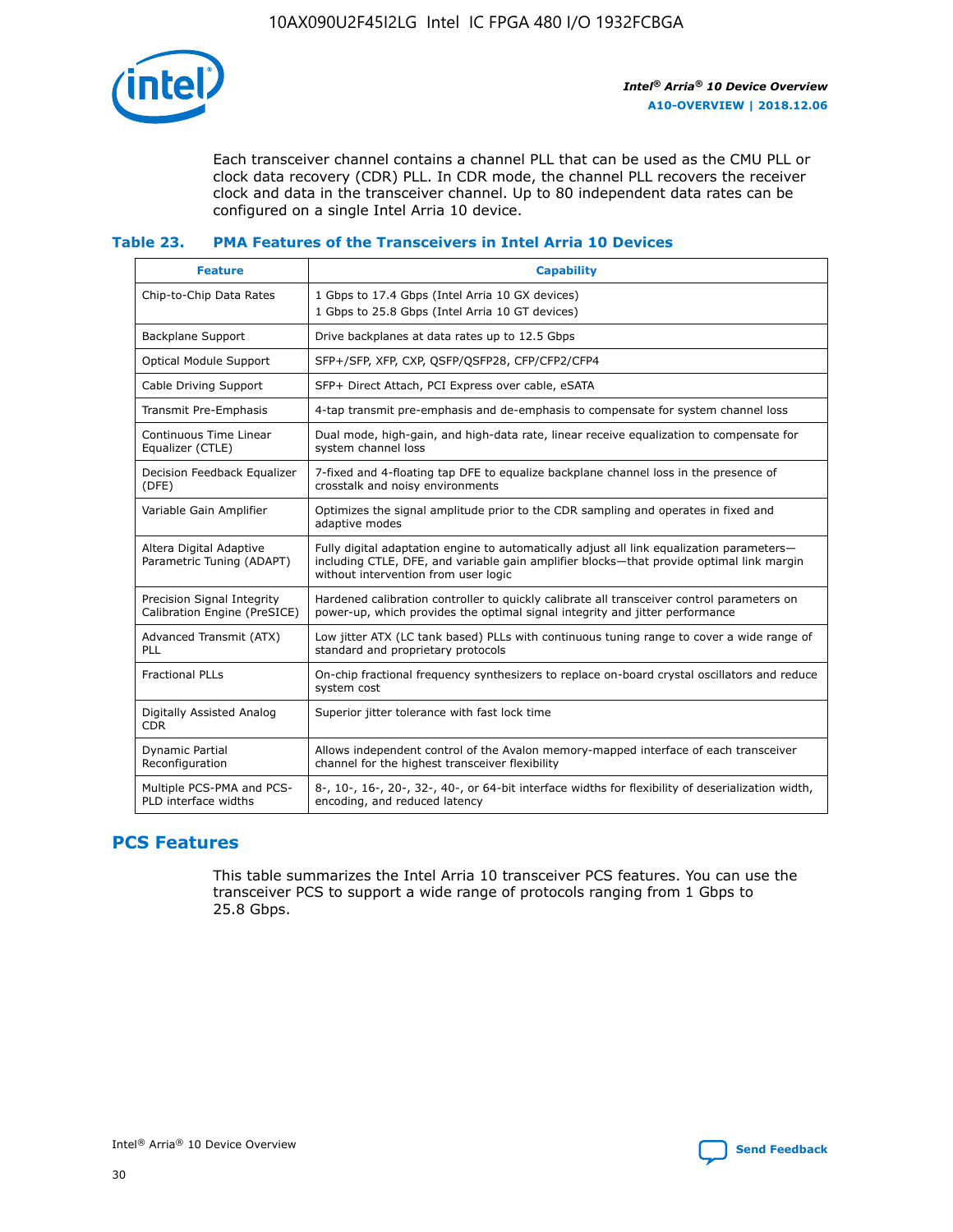

| <b>PCS</b>    | <b>Description</b>                                                                                                                                                                                                                                                                                                                                                                                             |
|---------------|----------------------------------------------------------------------------------------------------------------------------------------------------------------------------------------------------------------------------------------------------------------------------------------------------------------------------------------------------------------------------------------------------------------|
| Standard PCS  | Operates at a data rate up to 12 Gbps<br>Supports protocols such as PCI-Express, CPRI 4.2+, GigE, IEEE 1588 in Hard PCS<br>Implements other protocols using Basic/Custom (Standard PCS) transceiver<br>configuration rules.                                                                                                                                                                                    |
| Enhanced PCS  | Performs functions common to most serial data industry standards, such as word<br>alignment, encoding/decoding, and framing, before data is sent or received off-chip<br>through the PMA<br>• Handles data transfer to and from the FPGA fabric<br>Handles data transfer internally to and from the PMA<br>Provides frequency compensation<br>Performs channel bonding for multi-channel low skew applications |
| PCIe Gen3 PCS | Supports the seamless switching of Data and Clock between the Gen1, Gen2, and Gen3<br>data rates<br>Provides support for PIPE 3.0 features<br>Supports the PIPE interface with the Hard IP enabled, as well as with the Hard IP<br>bypassed                                                                                                                                                                    |

#### **Related Information**

- PCIe Gen1, Gen2, and Gen3 Hard IP on page 26
- Interlaken Support on page 26
- 10 Gbps Ethernet Support on page 26

## **PCS Protocol Support**

This table lists some of the protocols supported by the Intel Arria 10 transceiver PCS. For more information about the blocks in the transmitter and receiver data paths, refer to the related information.

| <b>Protocol</b>                                 | <b>Data Rate</b><br>(Gbps) | <b>Transceiver IP</b>       | <b>PCS Support</b>                      |
|-------------------------------------------------|----------------------------|-----------------------------|-----------------------------------------|
| PCIe Gen3 x1, x2, x4, x8                        | 8.0                        | Native PHY (PIPE)           | Standard PCS and PCIe<br>Gen3 PCS       |
| PCIe Gen2 x1, x2, x4, x8                        | 5.0                        | Native PHY (PIPE)           | <b>Standard PCS</b>                     |
| PCIe Gen1 x1, x2, x4, x8                        | 2.5                        | Native PHY (PIPE)           | Standard PCS                            |
| 1000BASE-X Gigabit Ethernet                     | 1.25                       | Native PHY                  | <b>Standard PCS</b>                     |
| 1000BASE-X Gigabit Ethernet with<br>IEEE 1588v2 | 1.25                       | Native PHY                  | Standard PCS                            |
| 10GBASE-R                                       | 10.3125                    | Native PHY                  | <b>Enhanced PCS</b>                     |
| 10GBASE-R with IEEE 1588v2                      | 10.3125                    | Native PHY                  | <b>Enhanced PCS</b>                     |
| 10GBASE-R with KR FEC                           | 10.3125                    | Native PHY                  | <b>Enhanced PCS</b>                     |
| 10GBASE-KR and 1000BASE-X                       | 10.3125                    | 1G/10GbE and 10GBASE-KR PHY | Standard PCS and<br><b>Enhanced PCS</b> |
| Interlaken (CEI-6G/11G)                         | 3.125 to 17.4              | Native PHY                  | <b>Enhanced PCS</b>                     |
| SFI-S/SFI-5.2                                   | 11.2                       | Native PHY                  | <b>Enhanced PCS</b>                     |
| $10G$ SDI                                       | 10.692                     | Native PHY                  | <b>Enhanced PCS</b>                     |
|                                                 |                            |                             | continued                               |

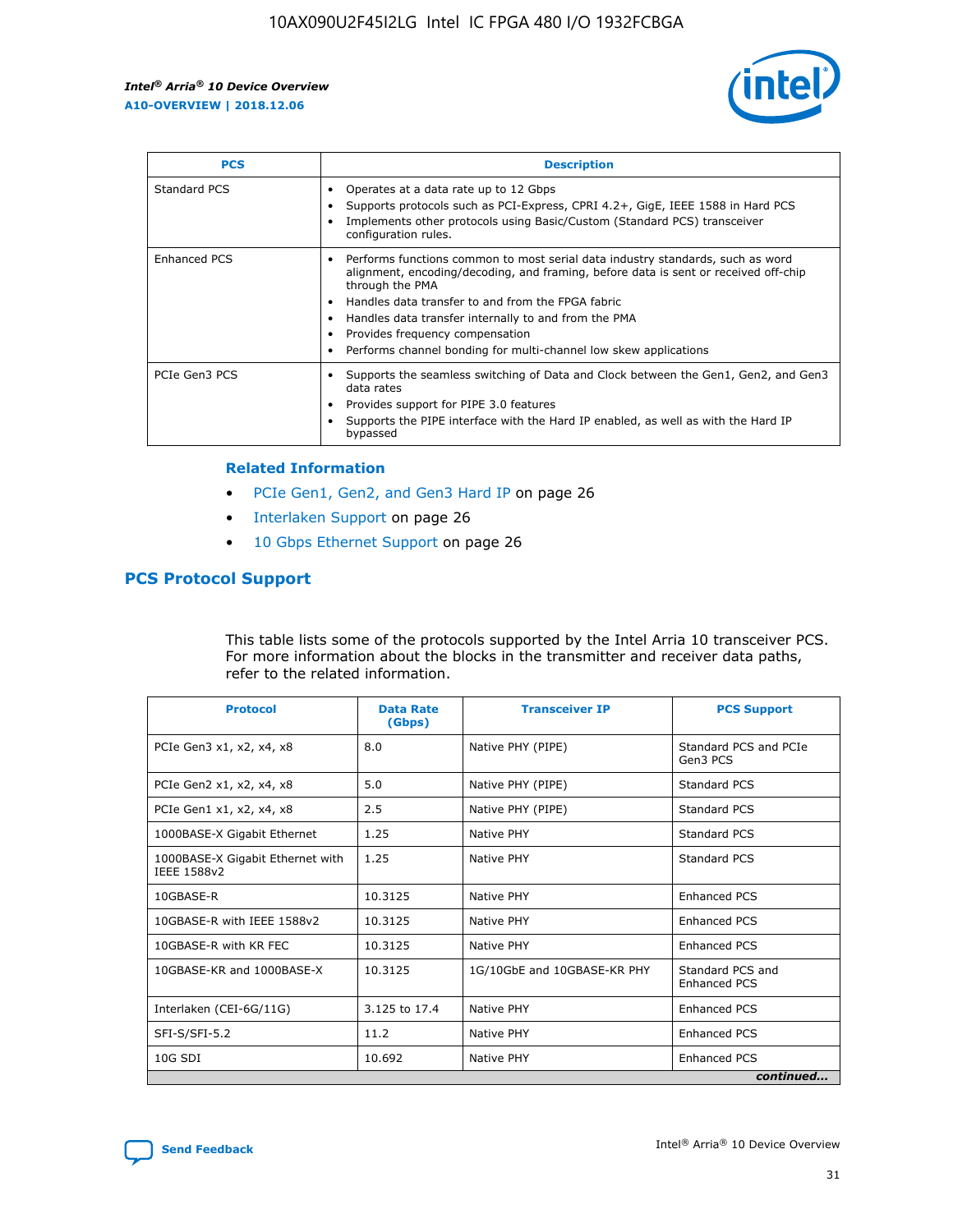

| <b>Protocol</b>      | <b>Data Rate</b><br>(Gbps) | <b>Transceiver IP</b> | <b>PCS Support</b> |
|----------------------|----------------------------|-----------------------|--------------------|
| CPRI 6.0 (64B/66B)   | 0.6144 to<br>10.1376       | Native PHY            | Enhanced PCS       |
| CPRI 4.2 (8B/10B)    | $0.6144$ to<br>9.8304      | Native PHY            | Standard PCS       |
| OBSAI RP3 v4.2       | 0.6144 to 6.144            | Native PHY            | Standard PCS       |
| SD-SDI/HD-SDI/3G-SDI | $0.143(12)$ to<br>2.97     | Native PHY            | Standard PCS       |

## **Related Information**

#### [Intel Arria 10 Transceiver PHY User Guide](https://www.intel.com/content/www/us/en/programmable/documentation/nik1398707230472.html#nik1398707091164)

Provides more information about the supported transceiver protocols and PHY IP, the PMA architecture, and the standard, enhanced, and PCIe Gen3 PCS architecture.

## **SoC with Hard Processor System**

Each SoC device combines an FPGA fabric and a hard processor system (HPS) in a single device. This combination delivers the flexibility of programmable logic with the power and cost savings of hard IP in these ways:

- Reduces board space, system power, and bill of materials cost by eliminating a discrete embedded processor
- Allows you to differentiate the end product in both hardware and software, and to support virtually any interface standard
- Extends the product life and revenue through in-field hardware and software updates

 $(12)$  The 0.143 Gbps data rate is supported using oversampling of user logic that you must implement in the FPGA fabric.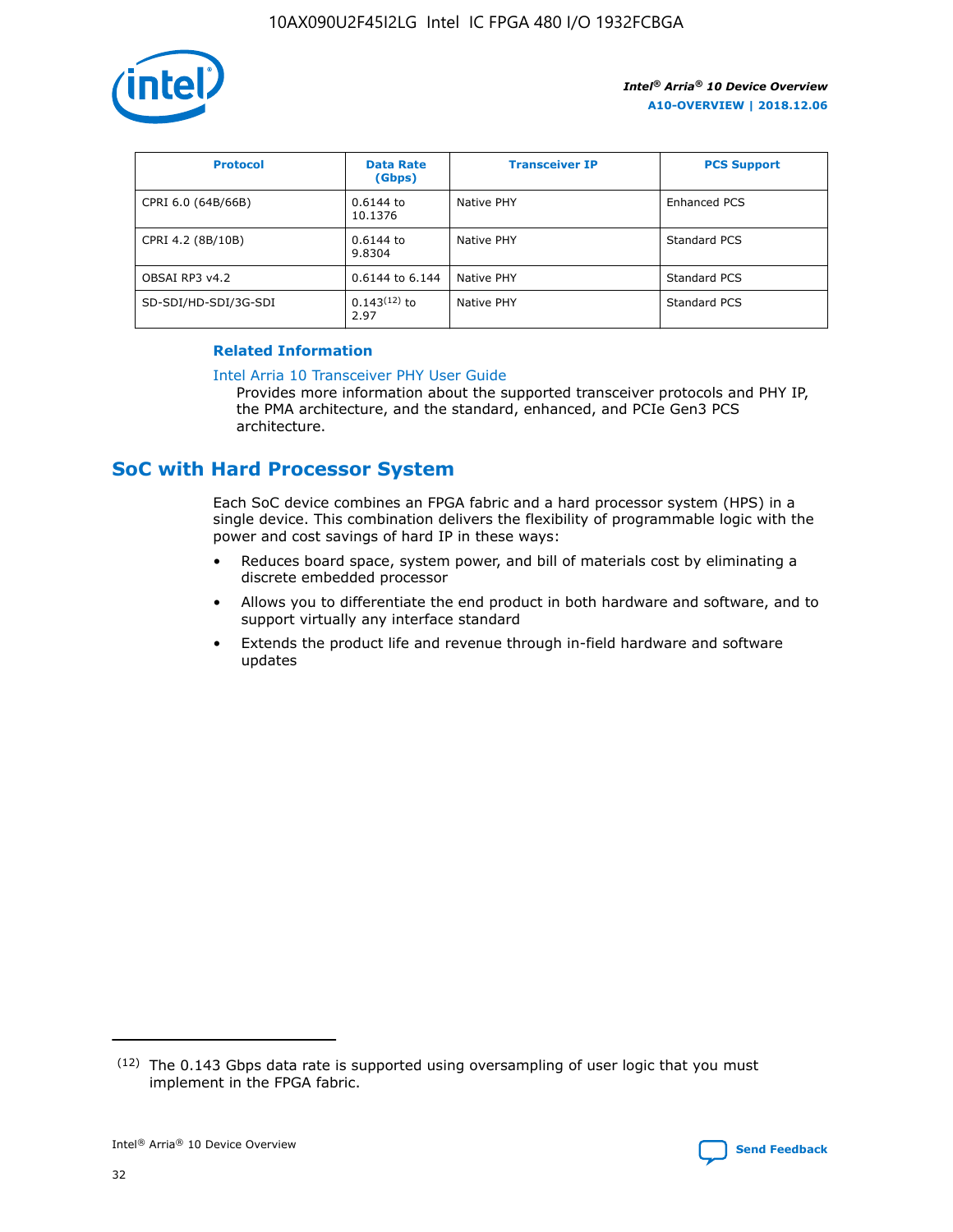

#### **Figure 9. HPS Block Diagram**

This figure shows a block diagram of the HPS with the dual ARM Cortex-A9 MPCore processor.



## **Key Advantages of 20-nm HPS**

The 20-nm HPS strikes a balance between enabling maximum software compatibility with 28-nm SoCs while still improving upon the 28-nm HPS architecture. These improvements address the requirements of the next generation target markets such as wireless and wireline communications, compute and storage equipment, broadcast and military in terms of performance, memory bandwidth, connectivity via backplane and security.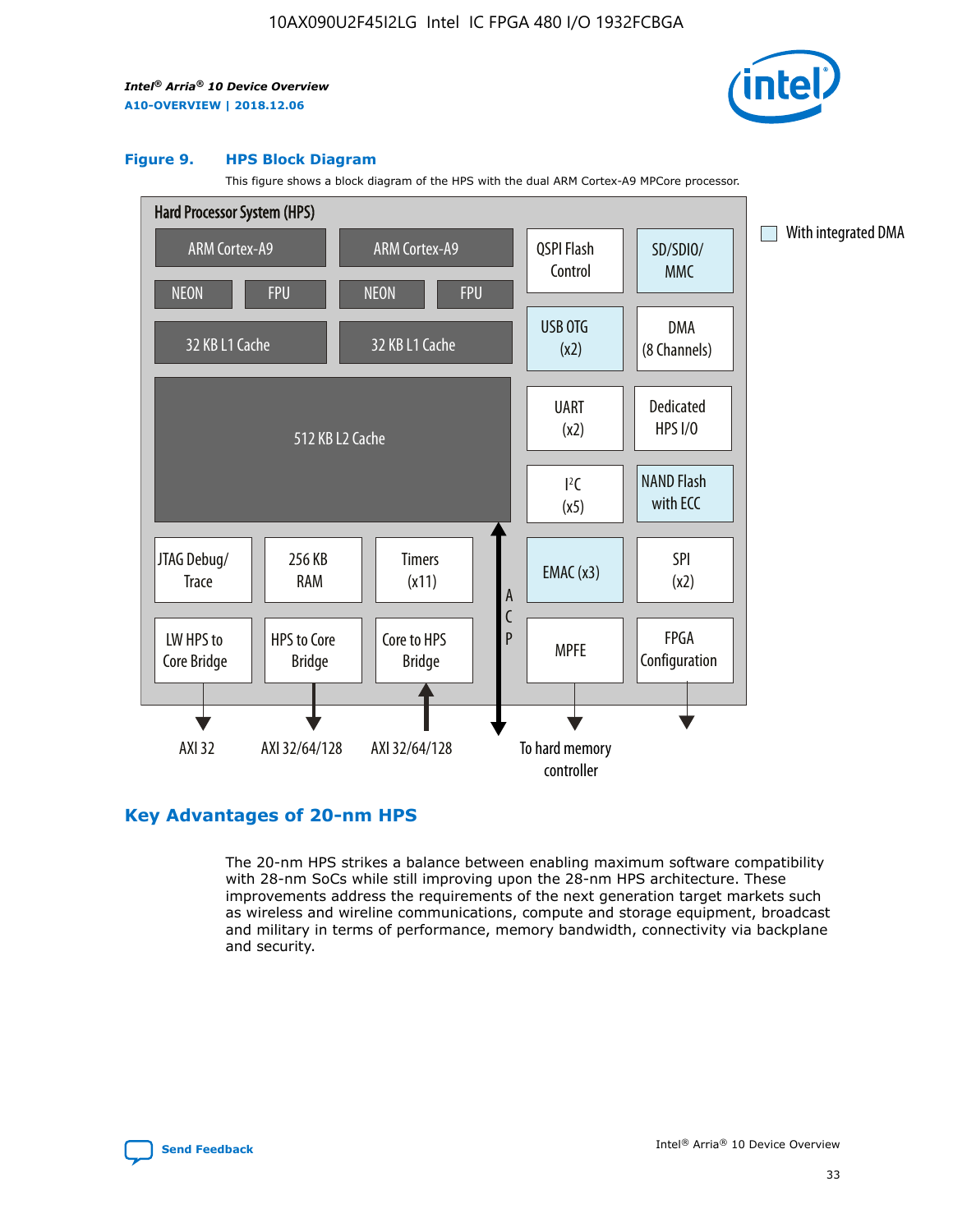

## **Table 24. Improvements in 20 nm HPS**

This table lists the key improvements of the 20 nm HPS compared to the 28 nm HPS.

| Advantages/<br><b>Improvements</b>                          | <b>Description</b>                                                                                                                                                                                                                                                                                                                                                                                                                                                                                                                                                                                                                                                                                                                                                                                                                                                                                                                                |
|-------------------------------------------------------------|---------------------------------------------------------------------------------------------------------------------------------------------------------------------------------------------------------------------------------------------------------------------------------------------------------------------------------------------------------------------------------------------------------------------------------------------------------------------------------------------------------------------------------------------------------------------------------------------------------------------------------------------------------------------------------------------------------------------------------------------------------------------------------------------------------------------------------------------------------------------------------------------------------------------------------------------------|
| Increased performance and<br>overdrive capability           | While the nominal processor frequency is 1.2 GHz, the 20 nm HPS offers an "overdrive"<br>feature which enables a higher processor operating frequency. This requires a higher supply<br>voltage value that is unique to the HPS and may require a separate regulator.                                                                                                                                                                                                                                                                                                                                                                                                                                                                                                                                                                                                                                                                             |
| Increased processor memory<br>bandwidth and DDR4<br>support | Up to 64-bit DDR4 memory at 2,400 Mbps support is available for the processor. The hard<br>memory controller for the HPS comprises a multi-port front end that manages connections<br>to a single port memory controller. The multi-port front end allows logic core and the HPS<br>to share ports and thereby the available bandwidth of the memory controller.                                                                                                                                                                                                                                                                                                                                                                                                                                                                                                                                                                                  |
| Flexible I/O sharing                                        | An advanced I/O pin muxing scheme allows improved sharing of I/O between the HPS and<br>the core logic. The following types of I/O are available for SoC:<br>17 dedicated I/Os-physically located inside the HPS block and are not accessible to<br>$\bullet$<br>logic within the core. The 17 dedicated I/Os are used for HPS clock, resets, and<br>interfacing with boot devices, QSPI, and SD/MMC.<br>48 direct shared I/O-located closest to the HPS block and are ideal for high speed HPS<br>$\bullet$<br>peripherals such as EMAC, USB, and others. There is one bank of 48 I/Os that supports<br>direct sharing where the 48 I/Os can be shared 12 I/Os at a time.<br>Standard (shared) I/O-all standard I/Os can be shared by the HPS peripherals and any<br>logic within the core. For designs where more than 48 I/Os are reguired to fully use all<br>the peripherals in the HPS, these I/Os can be connected through the core logic. |
| <b>EMAC</b> core                                            | Three EMAC cores are available in the HPS. The EMAC cores enable an application to<br>support two redundant Ethernet connections; for example, backplane, or two EMAC cores<br>for managing IEEE 1588 time stamp information while allowing a third EMAC core for debug<br>and configuration. All three EMACs can potentially share the same time stamps, simplifying<br>the 1588 time stamping implementation. A new serial time stamp interface allows core<br>logic to access and read the time stamp values. The integrated EMAC controllers can be<br>connected to external Ethernet PHY through the provided MDIO or I <sup>2</sup> C interface.                                                                                                                                                                                                                                                                                            |
| On-chip memory                                              | The on-chip memory is updated to 256 KB support and can support larger data sets and<br>real time algorithms.                                                                                                                                                                                                                                                                                                                                                                                                                                                                                                                                                                                                                                                                                                                                                                                                                                     |
| <b>ECC</b> enhancements                                     | Improvements in L2 Cache ECC management allow identification of errors down to the<br>address level. ECC enhancements also enable improved error injection and status reporting<br>via the introduction of new memory mapped access to syndrome and data signals.                                                                                                                                                                                                                                                                                                                                                                                                                                                                                                                                                                                                                                                                                 |
| HPS to FPGA Interconnect<br>Backbone                        | Although the HPS and the Logic Core can operate independently, they are tightly coupled<br>via a high-bandwidth system interconnect built from high-performance ARM AMBA AXI bus<br>bridges. IP bus masters in the FPGA fabric have access to HPS bus slaves via the FPGA-to-<br>HPS interconnect. Similarly, HPS bus masters have access to bus slaves in the core fabric<br>via the HPS-to-FPGA bridge. Both bridges are AMBA AXI-3 compliant and support<br>simultaneous read and write transactions. Up to three masters within the core fabric can<br>share the HPS SDRAM controller with the processor. Additionally, the processor can be used<br>to configure the core fabric under program control via a dedicated 32-bit configuration port.                                                                                                                                                                                            |
| FPGA configuration and HPS<br>booting                       | The FPGA fabric and HPS in the SoCs are powered independently. You can reduce the clock<br>frequencies or gate the clocks to reduce dynamic power.<br>You can configure the FPGA fabric and boot the HPS independently, in any order, providing<br>you with more design flexibility.                                                                                                                                                                                                                                                                                                                                                                                                                                                                                                                                                                                                                                                              |
| Security                                                    | New security features have been introduced for anti-tamper management, secure boot,<br>encryption (AES), and authentication (SHA).                                                                                                                                                                                                                                                                                                                                                                                                                                                                                                                                                                                                                                                                                                                                                                                                                |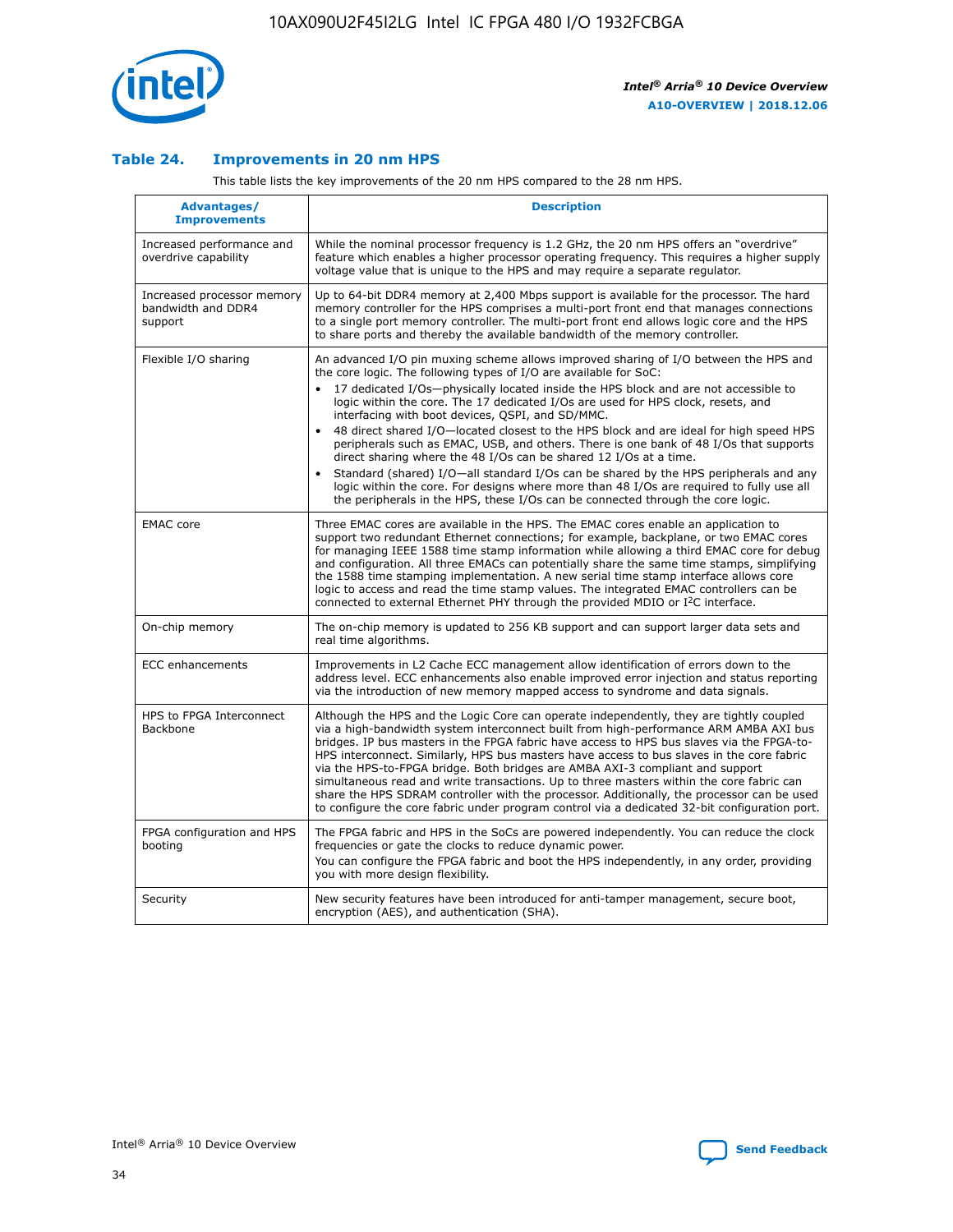

## **Features of the HPS**

The HPS has the following features:

- 1.2-GHz, dual-core ARM Cortex-A9 MPCore processor with up to 1.5-GHz via overdrive
	- ARMv7-A architecture that runs 32-bit ARM instructions, 16-bit and 32-bit Thumb instructions, and 8-bit Java byte codes in Jazelle style
	- Superscalar, variable length, out-of-order pipeline with dynamic branch prediction
	- Instruction Efficiency 2.5 MIPS/MHz, which provides total performance of 7500 MIPS at 1.5 GHz
- Each processor core includes:
	- 32 KB of L1 instruction cache, 32 KB of L1 data cache
	- Single- and double-precision floating-point unit and NEON media engine
	- CoreSight debug and trace technology
	- Snoop Control Unit (SCU) and Acceleration Coherency Port (ACP)
- 512 KB of shared L2 cache
- 256 KB of scratch RAM
- Hard memory controller with support for DDR3, DDR4 and optional error correction code (ECC) support
- Multiport Front End (MPFE) Scheduler interface to the hard memory controller
- 8-channel direct memory access (DMA) controller
- QSPI flash controller with SIO, DIO, QIO SPI Flash support
- NAND flash controller (ONFI 1.0 or later) with DMA and ECC support, updated to support 8 and 16-bit Flash devices and new command DMA to offload CPU for fast power down recovery
- Updated SD/SDIO/MMC controller to eMMC 4.5 with DMA with CE-ATA digital command support
- 3 10/100/1000 Ethernet media access control (MAC) with DMA
- 2 USB On-the-Go (OTG) controllers with DMA
- $\bullet$  5 I<sup>2</sup>C controllers (3 can be used by EMAC for MIO to external PHY)
- 2 UART 16550 Compatible controllers
- 4 serial peripheral interfaces (SPI) (2 Master, 2 Slaves)
- 62 programmable general-purpose I/Os, which includes 48 direct share I/Os that allows the HPS peripherals to connect directly to the FPGA I/Os
- 7 general-purpose timers
- 4 watchdog timers
- Anti-tamper, Secure Boot, Encryption (AES) and Authentication (SHA)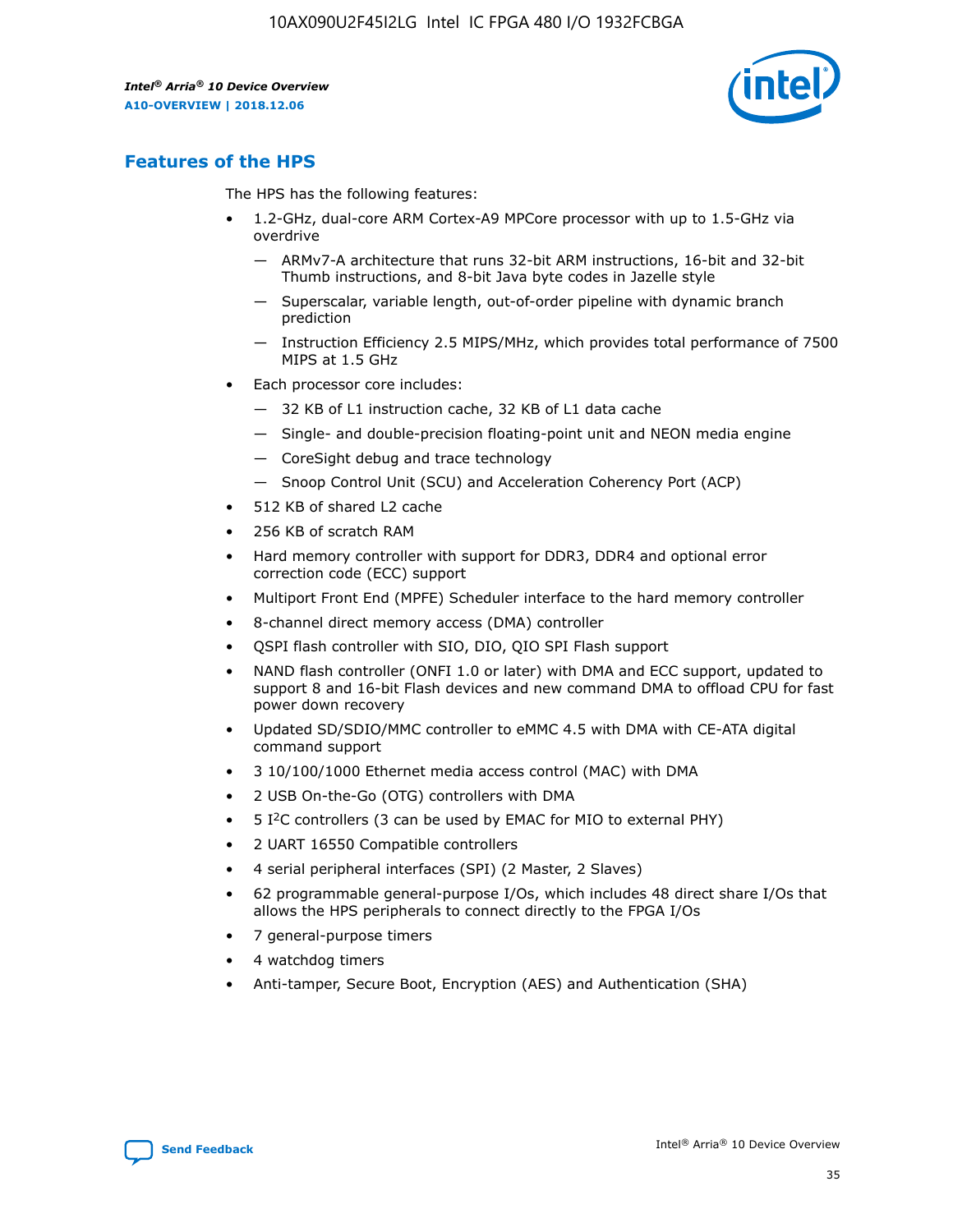

## **System Peripherals and Debug Access Port**

Each Ethernet MAC, USB OTG, NAND flash controller, and SD/MMC controller module has an integrated DMA controller. For modules without an integrated DMA controller, an additional DMA controller module provides up to eight channels of high-bandwidth data transfers. Peripherals that communicate off-chip are multiplexed with other peripherals at the HPS pin level. This allows you to choose which peripherals interface with other devices on your PCB.

The debug access port provides interfaces to industry standard JTAG debug probes and supports ARM CoreSight debug and core traces to facilitate software development.

## **HPS–FPGA AXI Bridges**

The HPS–FPGA bridges, which support the Advanced Microcontroller Bus Architecture (AMBA) Advanced eXtensible Interface (AXI™) specifications, consist of the following bridges:

- FPGA-to-HPS AMBA AXI bridge—a high-performance bus supporting 32, 64, and 128 bit data widths that allows the FPGA fabric to issue transactions to slaves in the HPS.
- HPS-to-FPGA Avalon/AMBA AXI bridge—a high-performance bus supporting 32, 64, and 128 bit data widths that allows the HPS to issue transactions to slaves in the FPGA fabric.
- Lightweight HPS-to-FPGA AXI bridge—a lower latency 32 bit width bus that allows the HPS to issue transactions to soft peripherals in the FPGA fabric. This bridge is primarily used for control and status register (CSR) accesses to peripherals in the FPGA fabric.

The HPS–FPGA AXI bridges allow masters in the FPGA fabric to communicate with slaves in the HPS logic, and vice versa. For example, the HPS-to-FPGA AXI bridge allows you to share memories instantiated in the FPGA fabric with one or both microprocessors in the HPS, while the FPGA-to-HPS AXI bridge allows logic in the FPGA fabric to access the memory and peripherals in the HPS.

Each HPS–FPGA bridge also provides asynchronous clock crossing for data transferred between the FPGA fabric and the HPS.

#### **HPS SDRAM Controller Subsystem**

The HPS SDRAM controller subsystem contains a multiport SDRAM controller and DDR PHY that are shared between the FPGA fabric (through the FPGA-to-HPS SDRAM interface), the level 2 (L2) cache, and the level 3 (L3) system interconnect. The FPGA-to-HPS SDRAM interface supports AMBA AXI and Avalon® Memory-Mapped (Avalon-MM) interface standards, and provides up to six individual ports for access by masters implemented in the FPGA fabric.

The HPS SDRAM controller supports up to 3 masters (command ports), 3x 64-bit read data ports and 3x 64-bit write data ports.

To maximize memory performance, the SDRAM controller subsystem supports command and data reordering, deficit round-robin arbitration with aging, and high-priority bypass features.

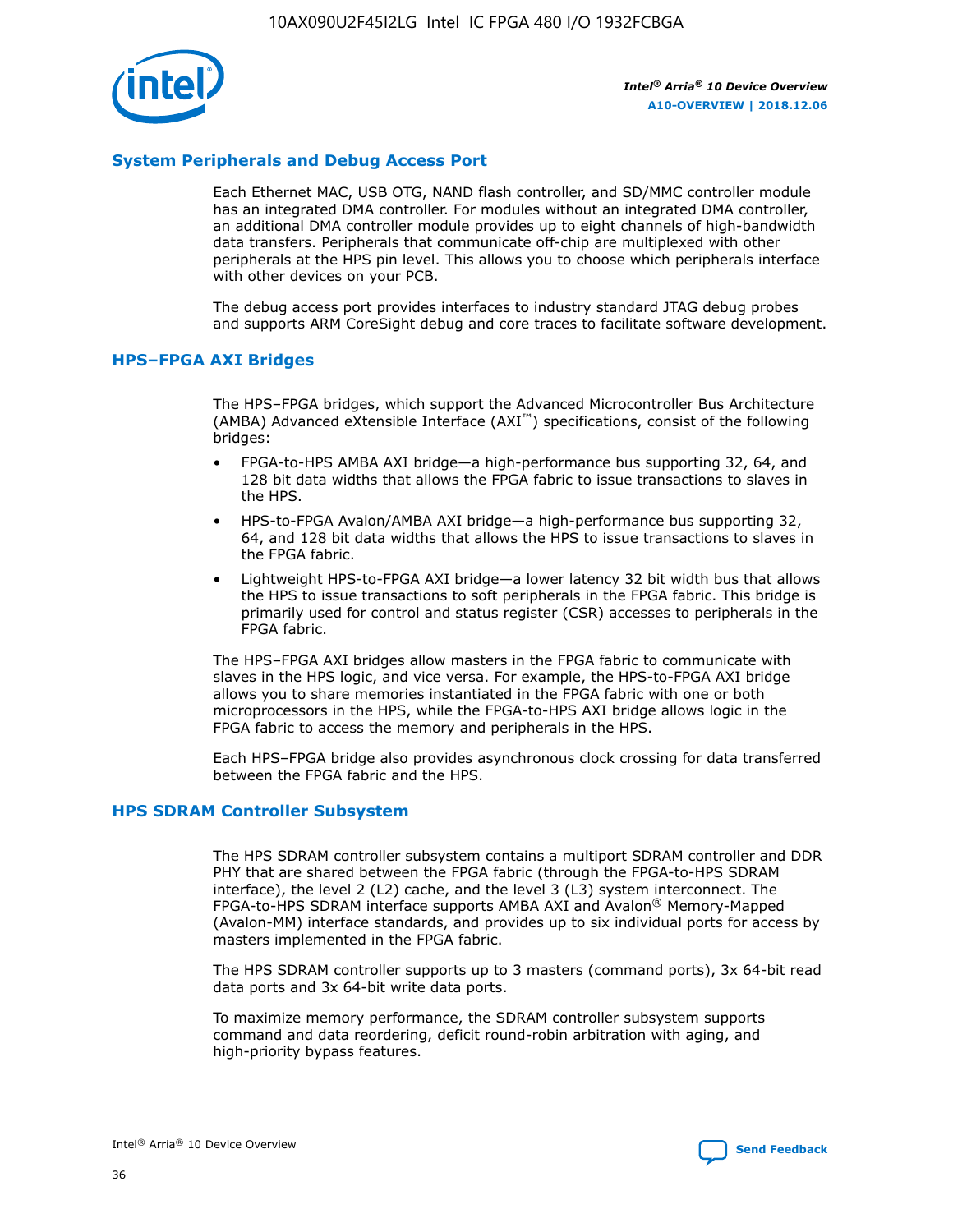

## **FPGA Configuration and HPS Booting**

The FPGA fabric and HPS in the SoC FPGA must be powered at the same time. You can reduce the clock frequencies or gate the clocks to reduce dynamic power.

Once powered, the FPGA fabric and HPS can be configured independently thus providing you with more design flexibility:

- You can boot the HPS independently. After the HPS is running, the HPS can fully or partially reconfigure the FPGA fabric at any time under software control. The HPS can also configure other FPGAs on the board through the FPGA configuration controller.
- Configure the FPGA fabric first, and then boot the HPS from memory accessible to the FPGA fabric.

## **Hardware and Software Development**

For hardware development, you can configure the HPS and connect your soft logic in the FPGA fabric to the HPS interfaces using the Platform Designer system integration tool in the Intel Quartus Prime software.

For software development, the ARM-based SoC FPGA devices inherit the rich software development ecosystem available for the ARM Cortex-A9 MPCore processor. The software development process for Intel SoC FPGAs follows the same steps as those for other SoC devices from other manufacturers. Support for Linux\*, VxWorks\*, and other operating systems are available for the SoC FPGAs. For more information on the operating systems support availability, contact the Intel FPGA sales team.

You can begin device-specific firmware and software development on the Intel SoC FPGA Virtual Target. The Virtual Target is a fast PC-based functional simulation of a target development system—a model of a complete development board. The Virtual Target enables the development of device-specific production software that can run unmodified on actual hardware.

## **Dynamic and Partial Reconfiguration**

The Intel Arria 10 devices support dynamic and partial reconfiguration. You can use dynamic and partial reconfiguration simultaneously to enable seamless reconfiguration of both the device core and transceivers.

## **Dynamic Reconfiguration**

You can reconfigure the PMA and PCS blocks while the device continues to operate. This feature allows you to change the data rates, protocol, and analog settings of a channel in a transceiver bank without affecting on-going data transfer in other transceiver banks. This feature is ideal for applications that require dynamic multiprotocol or multirate support.

## **Partial Reconfiguration**

Using partial reconfiguration, you can reconfigure some parts of the device while keeping the device in operation.

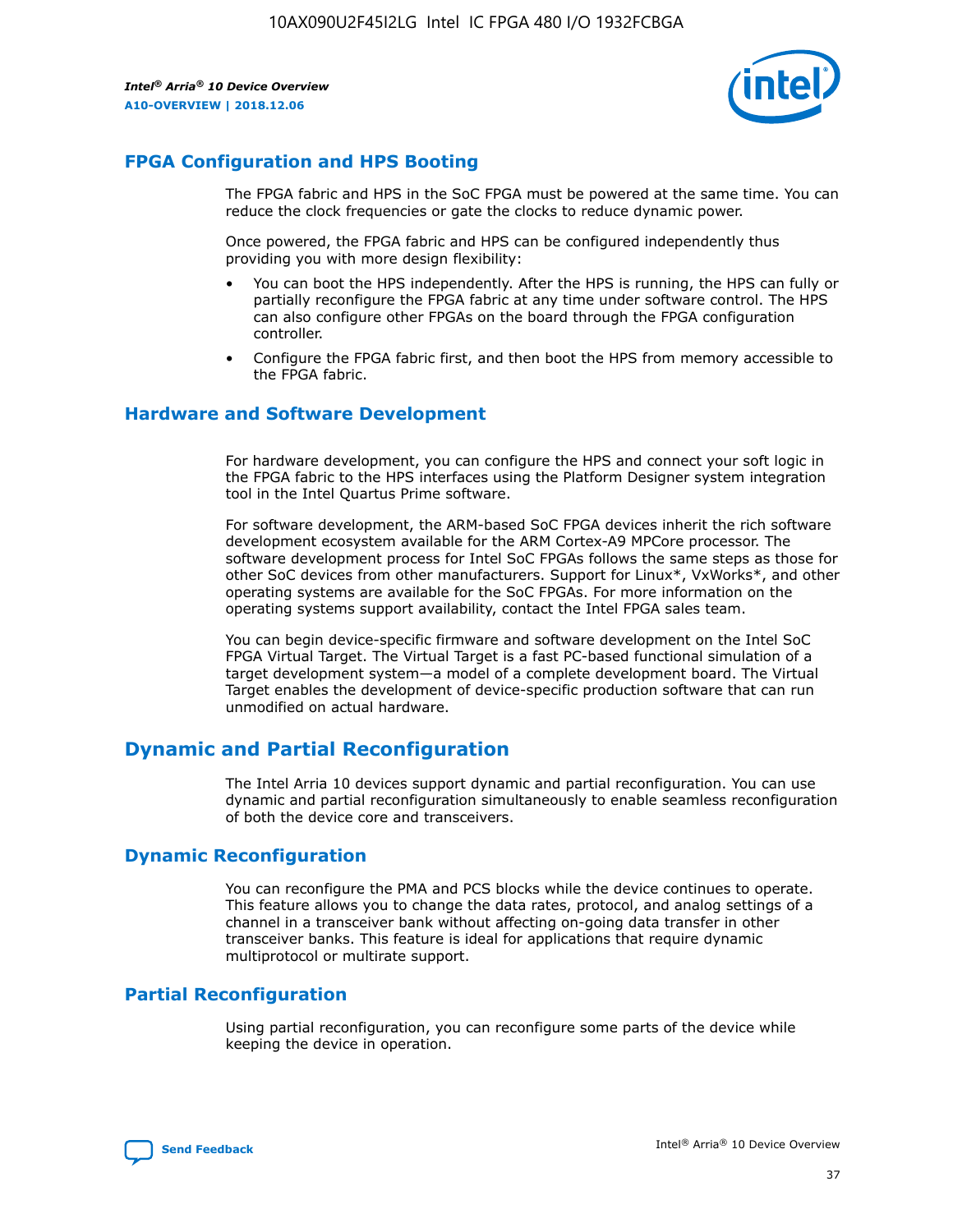

Instead of placing all device functions in the FPGA fabric, you can store some functions that do not run simultaneously in external memory and load them only when required. This capability increases the effective logic density of the device, and lowers cost and power consumption.

In the Intel solution, you do not have to worry about intricate device architecture to perform a partial reconfiguration. The partial reconfiguration capability is built into the Intel Quartus Prime design software, making such time-intensive task simple.

Intel Arria 10 devices support partial reconfiguration in the following configuration options:

- Using an internal host:
	- All supported configuration modes where the FPGA has access to external memory devices such as serial and parallel flash memory.
	- Configuration via Protocol [CvP (PCIe)]
- Using an external host—passive serial (PS), fast passive parallel (FPP) x8, FPP x16, and FPP x32 I/O interface.

# **Enhanced Configuration and Configuration via Protocol**

## **Table 25. Configuration Schemes and Features of Intel Arria 10 Devices**

Intel Arria 10 devices support 1.8 V programming voltage and several configuration schemes.

| <b>Scheme</b>                                                          | <b>Data</b><br><b>Width</b> | <b>Max Clock</b><br>Rate<br>(MHz) | <b>Max Data</b><br>Rate<br>(Mbps)<br>(13) | <b>Decompression</b> | <b>Design</b><br>Security <sup>(1</sup><br>4) | <b>Partial</b><br><b>Reconfiguration</b><br>(15) | <b>Remote</b><br><b>System</b><br><b>Update</b> |
|------------------------------------------------------------------------|-----------------------------|-----------------------------------|-------------------------------------------|----------------------|-----------------------------------------------|--------------------------------------------------|-------------------------------------------------|
| <b>JTAG</b>                                                            | 1 bit                       | 33                                | 33                                        |                      |                                               | Yes(16)                                          |                                                 |
| Active Serial (AS)<br>through the<br>EPCO-L<br>configuration<br>device | 1 bit,<br>4 bits            | 100                               | 400                                       | Yes                  | Yes                                           | $Y_{PS}(16)$                                     | Yes                                             |
| Passive serial (PS)<br>through CPLD or<br>external<br>microcontroller  | 1 bit                       | 100                               | 100                                       | Yes                  | Yes                                           | Yes(16)                                          | Parallel<br>Flash<br>Loader<br>(PFL) IP<br>core |
|                                                                        |                             |                                   |                                           |                      |                                               |                                                  | continued                                       |

<sup>(13)</sup> Enabling either compression or design security features affects the maximum data rate. Refer to the Intel Arria 10 Device Datasheet for more information.

<sup>(14)</sup> Encryption and compression cannot be used simultaneously.

 $(15)$  Partial reconfiguration is an advanced feature of the device family. If you are interested in using partial reconfiguration, contact Intel for support.

 $(16)$  Partial configuration can be performed only when it is configured as internal host.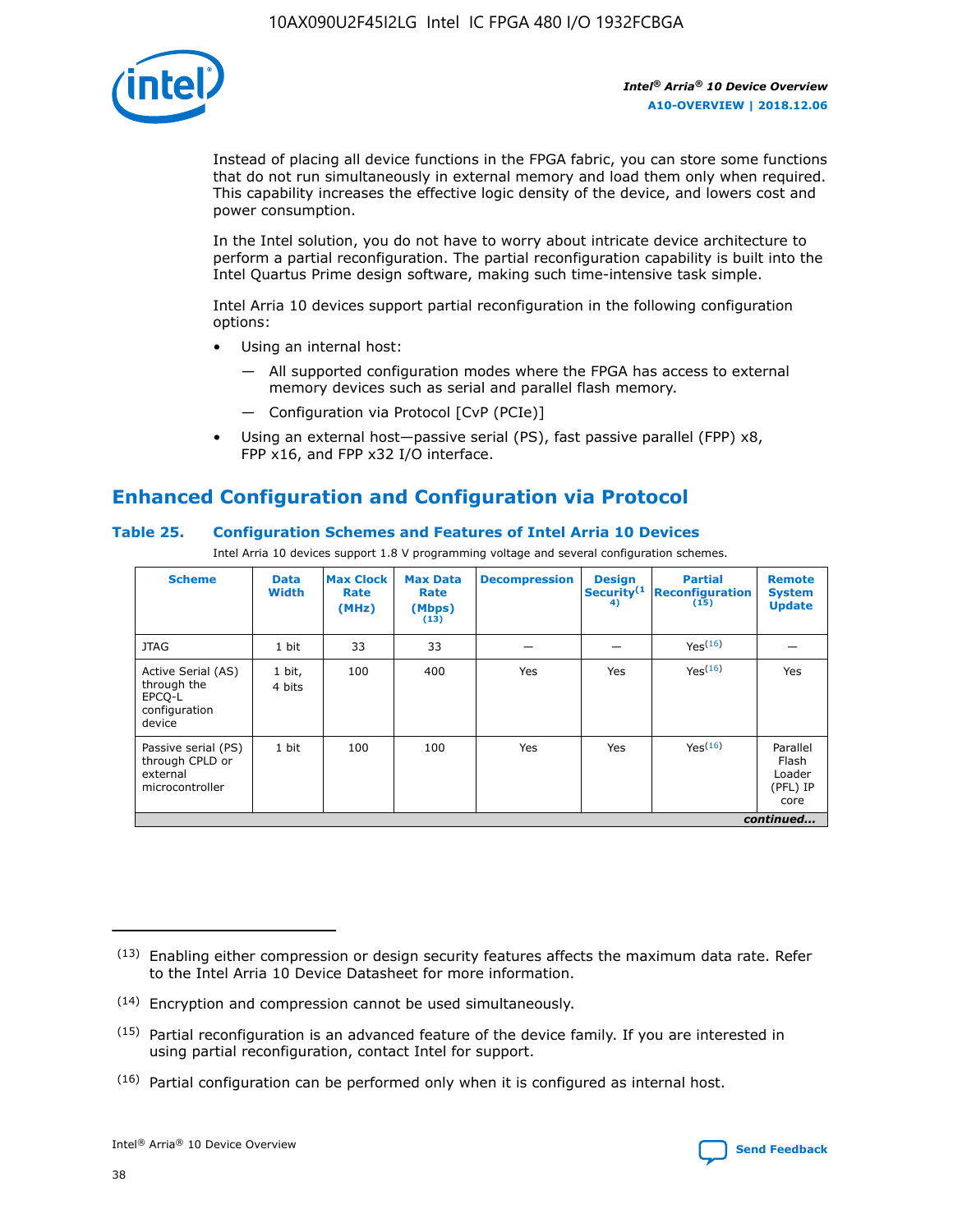

| <b>Scheme</b>                                    | <b>Data</b><br><b>Width</b> | <b>Max Clock</b><br>Rate<br>(MHz) | <b>Max Data</b><br>Rate<br>(Mbps)<br>(13) | <b>Decompression</b> | <b>Design</b><br>Security <sup>(1</sup><br>4) | <b>Partial</b><br><b>Reconfiguration</b><br>(15) | <b>Remote</b><br><b>System</b><br><b>Update</b> |
|--------------------------------------------------|-----------------------------|-----------------------------------|-------------------------------------------|----------------------|-----------------------------------------------|--------------------------------------------------|-------------------------------------------------|
| Fast passive                                     | 8 bits                      | 100                               | 3200                                      | <b>Yes</b>           | Yes                                           | Yes(17)                                          | PFL IP                                          |
| parallel (FPP)<br>through CPLD or                | 16 bits                     |                                   |                                           | Yes                  | Yes                                           |                                                  | core                                            |
| external<br>microcontroller                      | 32 bits                     |                                   |                                           | Yes                  | Yes                                           |                                                  |                                                 |
| Configuration via                                | 16 bits                     | 100                               | 3200                                      | Yes                  | Yes                                           | Yes <sup>(17)</sup>                              |                                                 |
| <b>HPS</b>                                       | 32 bits                     |                                   |                                           | Yes                  | Yes                                           |                                                  |                                                 |
| Configuration via<br>Protocol [CvP<br>$(PCIe^*)$ | x1, x2,<br>x4, x8<br>lanes  |                                   | 8000                                      | Yes                  | Yes                                           | Yes <sup>(16)</sup>                              |                                                 |

You can configure Intel Arria 10 devices through PCIe using Configuration via Protocol (CvP). The Intel Arria 10 CvP implementation conforms to the PCIe 100 ms power-up-to-active time requirement.

#### **Related Information**

[Configuration via Protocol \(CvP\) Implementation in Intel FPGAs User Guide](https://www.intel.com/content/www/us/en/programmable/documentation/dsu1441819344145.html#dsu1442269728522) Provides more information about the CvP configuration scheme.

## **SEU Error Detection and Correction**

Intel Arria 10 devices offer robust and easy-to-use single-event upset (SEU) error detection and correction circuitry.

The detection and correction circuitry includes protection for Configuration RAM (CRAM) programming bits and user memories. The CRAM is protected by a continuously running CRC error detection circuit with integrated ECC that automatically corrects one or two errors and detects higher order multi-bit errors. When more than two errors occur, correction is available through reloading of the core programming file, providing a complete design refresh while the FPGA continues to operate.

The physical layout of the Intel Arria 10 CRAM array is optimized to make the majority of multi-bit upsets appear as independent single-bit or double-bit errors which are automatically corrected by the integrated CRAM ECC circuitry. In addition to the CRAM protection, the M20K memory blocks also include integrated ECC circuitry and are layout-optimized for error detection and correction. The MLAB does not have ECC.

(14) Encryption and compression cannot be used simultaneously.

<sup>(17)</sup> Supported at a maximum clock rate of 100 MHz.



 $(13)$  Enabling either compression or design security features affects the maximum data rate. Refer to the Intel Arria 10 Device Datasheet for more information.

 $(15)$  Partial reconfiguration is an advanced feature of the device family. If you are interested in using partial reconfiguration, contact Intel for support.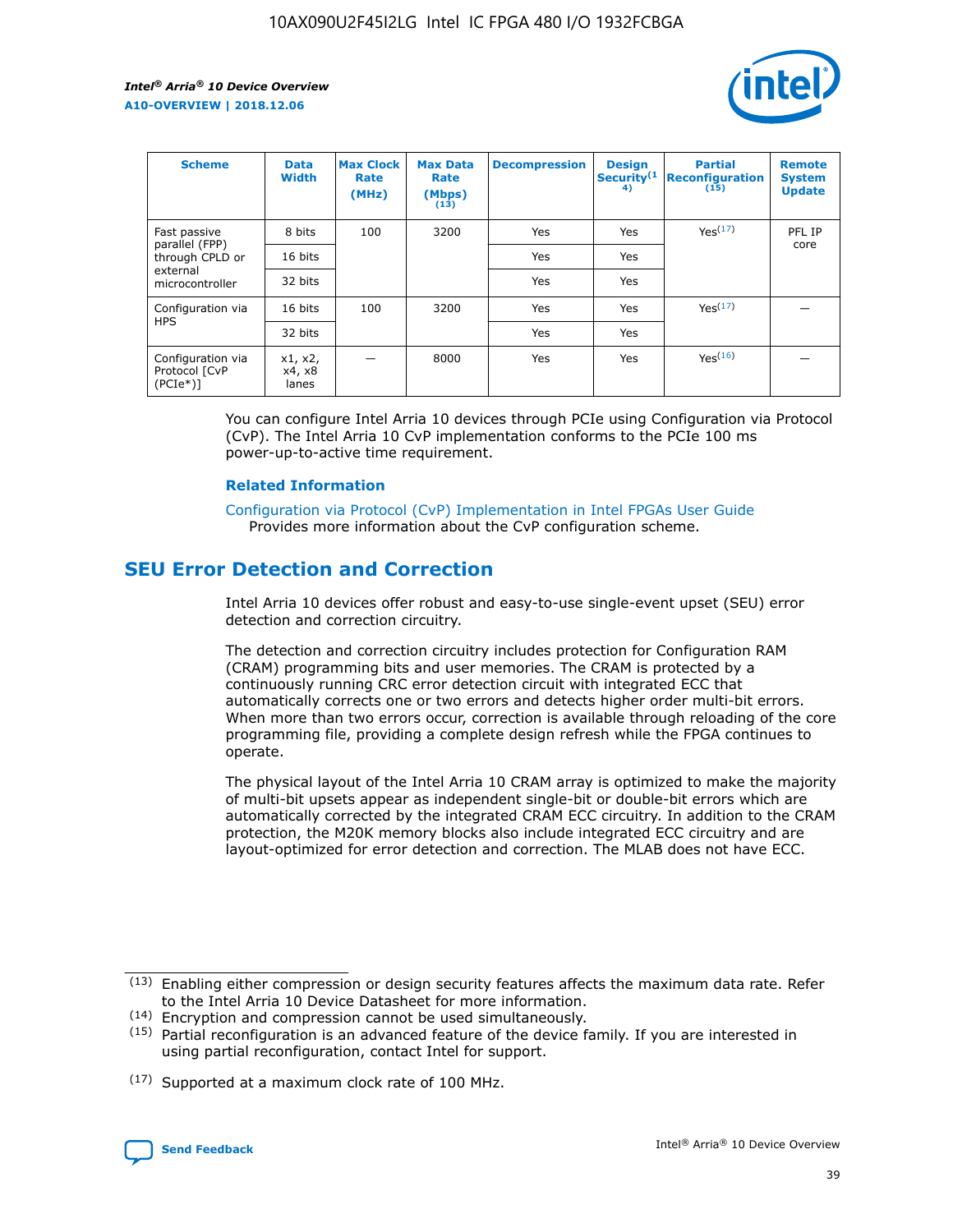

## **Power Management**

Intel Arria 10 devices leverage the advanced 20 nm process technology, a low 0.9 V core power supply, an enhanced core architecture, and several optional power reduction techniques to reduce total power consumption by as much as 40% compared to Arria V devices and as much as 60% compared to Stratix V devices.

The optional power reduction techniques in Intel Arria 10 devices include:

- **SmartVID**—a code is programmed into each device during manufacturing that allows a smart regulator to operate the device at lower core  $V_{CC}$  while maintaining performance
- **Programmable Power Technology**—non-critical timing paths are identified by the Intel Quartus Prime software and the logic in these paths is biased for low power instead of high performance
- **Low Static Power Options**—devices are available with either standard static power or low static power while maintaining performance

Furthermore, Intel Arria 10 devices feature Intel's industry-leading low power transceivers and include a number of hard IP blocks that not only reduce logic resources but also deliver substantial power savings compared to soft implementations. In general, hard IP blocks consume up to 90% less power than the equivalent soft logic implementations.

## **Incremental Compilation**

The Intel Quartus Prime software incremental compilation feature reduces compilation time and helps preserve performance to ease timing closure. The incremental compilation feature enables the partial reconfiguration flow for Intel Arria 10 devices.

Incremental compilation supports top-down, bottom-up, and team-based design flows. This feature facilitates modular, hierarchical, and team-based design flows where different designers compile their respective design sections in parallel. Furthermore, different designers or IP providers can develop and optimize different blocks of the design independently. These blocks can then be imported into the top level project.

## **Document Revision History for Intel Arria 10 Device Overview**

| <b>Document</b><br><b>Version</b> | <b>Changes</b>                                                                                                                                                                                                                                                              |
|-----------------------------------|-----------------------------------------------------------------------------------------------------------------------------------------------------------------------------------------------------------------------------------------------------------------------------|
| 2018.12.06                        | Added links to Intel Arria 10 device errata documents.<br>Removed automotive temperature option from the Intel Arria 10 GX devices.<br>Removed -3 fabric speed grade from the Intel Arria 10 GT devices.<br>Updated power options for the Intel Arria 10 GX and GT devices. |
| 2018.04.09                        | Updated the lowest $V_{CC}$ from 0.83 V to 0.82 V in the topic listing a summary of the device features.                                                                                                                                                                    |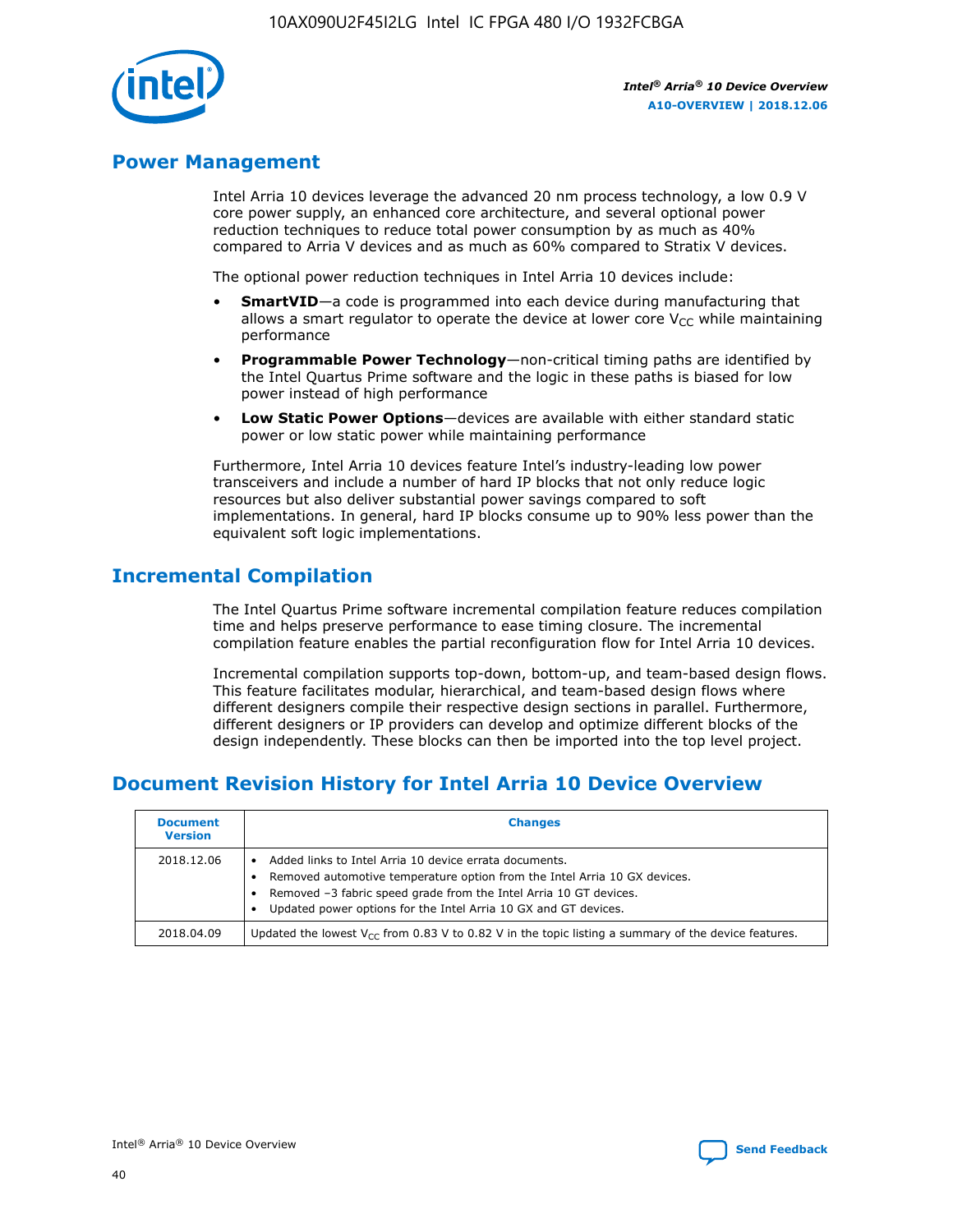

| <b>Date</b>    | <b>Version</b> | <b>Changes</b>                                                                                                                                                                                                                                                                                                                                                                                                                                                                                                                                                                                                                                                                                                                                                                                                                                                                                                                                               |
|----------------|----------------|--------------------------------------------------------------------------------------------------------------------------------------------------------------------------------------------------------------------------------------------------------------------------------------------------------------------------------------------------------------------------------------------------------------------------------------------------------------------------------------------------------------------------------------------------------------------------------------------------------------------------------------------------------------------------------------------------------------------------------------------------------------------------------------------------------------------------------------------------------------------------------------------------------------------------------------------------------------|
| January 2018   | 2018.01.17     | Updated the maximum data rate for HPS (Intel Arria 10 SX devices<br>external memory interface DDR3 controller from 2,166 Mbps to 2,133<br>Mbps.<br>Updated maximum frequency supported for half rate QDRII and QDRII<br>+ SRAM to 633 MHz in Memory Standards Supported by the Soft<br>Memory Controller table.<br>Updated transceiver backplane capability to 12.5 Gbps.<br>Removed transceiver speed grade 5 in Sample Ordering Core and<br>Available Options for Intel Arria 10 GX Devices figure.<br>Removed package code 40, low static power, SmartVID, industrial, and<br>military operating temperature support from Sample Ordering Core and<br>Available Options for Intel Arria 10 GT Devices figure.<br>Updated short reach transceiver rate for Intel Arria 10 GT devices to<br>25.8 Gbps.<br>Removed On-Die Instrumentation - EyeQ and Jitter Margin Tool<br>support from PMA Features of the Transceivers in Intel Arria 10 Devices<br>table. |
| September 2017 | 2017.09.20     | Updated the maximum speed of the DDR4 external memory interface from<br>1,333 MHz/2,666 Mbps to 1,200 MHz/2,400 Mbps.                                                                                                                                                                                                                                                                                                                                                                                                                                                                                                                                                                                                                                                                                                                                                                                                                                        |
| July 2017      | 2017.07.13     | Corrected the automotive temperature range in the figure showing the<br>available options for the Intel Arria 10 GX devices from "-40°C to 100°C"<br>to "-40°C to 125°C".                                                                                                                                                                                                                                                                                                                                                                                                                                                                                                                                                                                                                                                                                                                                                                                    |
| July 2017      | 2017.07.06     | Added automotive temperature option to Intel Arria 10 GX device family.                                                                                                                                                                                                                                                                                                                                                                                                                                                                                                                                                                                                                                                                                                                                                                                                                                                                                      |
| May 2017       | 2017.05.08     | Corrected protocol names with "1588" to "IEEE 1588v2".<br>Updated the vertical migration table to remove vertical migration<br>$\bullet$<br>between Intel Arria 10 GX and Intel Arria 10 SX device variants.<br>Removed all "Preliminary" marks.                                                                                                                                                                                                                                                                                                                                                                                                                                                                                                                                                                                                                                                                                                             |
| March 2017     | 2017.03.15     | Removed the topic about migration from Intel Arria 10 to Intel Stratix<br>10 devices.<br>Rebranded as Intel.<br>$\bullet$                                                                                                                                                                                                                                                                                                                                                                                                                                                                                                                                                                                                                                                                                                                                                                                                                                    |
| October 2016   | 2016.10.31     | Removed package F36 from Intel Arria 10 GX devices.<br>Updated Intel Arria 10 GT sample ordering code and maximum GX<br>$\bullet$<br>transceiver count. Intel Arria 10 GT devices are available only in the<br>SF45 package option with a maximum of 72 transceivers.                                                                                                                                                                                                                                                                                                                                                                                                                                                                                                                                                                                                                                                                                        |
| May 2016       | 2016.05.02     | Updated the FPGA Configuration and HPS Booting topic.<br>$\bullet$<br>Remove V <sub>CC</sub> PowerManager from the Summary of Features, Power<br>Management and Arria 10 Device Variants and packages topics. This<br>feature is no longer supported in Arria 10 devices.<br>Removed LPDDR3 from the Memory Standards Supported by the HPS<br>Hard Memory Controller table in the Memory Standards Supported by<br>Intel Arria 10 Devices topic. This standard is only supported by the<br>FPGA.<br>Removed transceiver speed grade 5 from the Device Variants and<br>Packages topic for Arria 10 GX and SX devices.                                                                                                                                                                                                                                                                                                                                         |
| February 2016  | 2016.02.11     | Changed the maximum Arria 10 GT datarate to 25.8 Gbps and the<br>minimum datarate to 1 Gbps globally.<br>Revised the state for Core clock networks in the Summary of Features<br>topic.<br>Changed the transceiver parameters in the "Summary of Features for<br>Arria 10 Devices" table.<br>Changed the transceiver parameters in the "Maximum Resource Counts"<br>for Arria 10 GT Devices" table.<br>Changed the package availability for GT devices in the "Package Plan<br>for Arria 10 GT Devices" table.<br>Changed the package configurations for GT devices in the "Migration"<br>Capability Across Arria 10 Product Lines" figure.<br>continued                                                                                                                                                                                                                                                                                                     |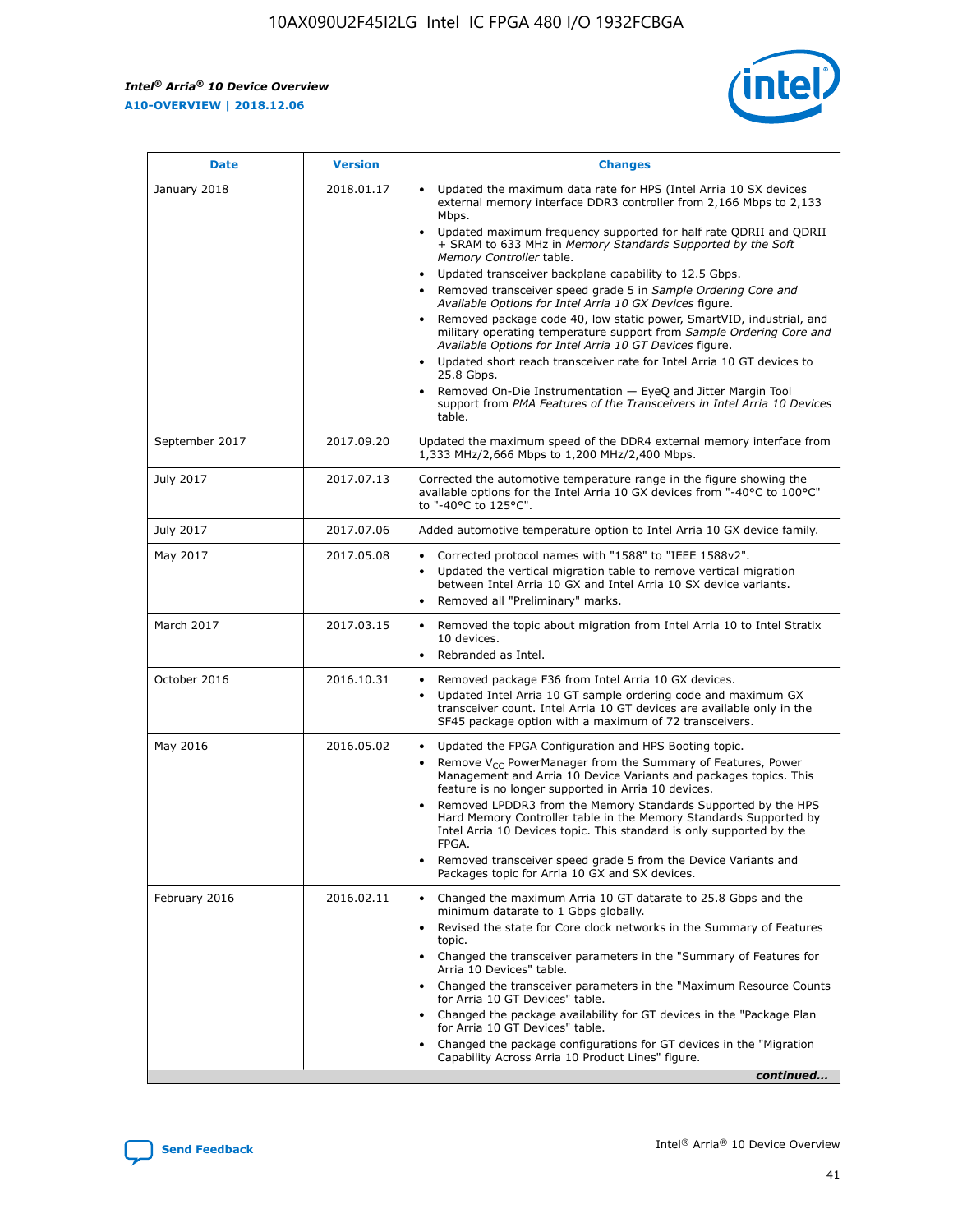

| <b>Date</b>   | <b>Version</b> | <b>Changes</b>                                                                                                                                                               |
|---------------|----------------|------------------------------------------------------------------------------------------------------------------------------------------------------------------------------|
|               |                | • Changed transceiver parameters in the "Low Power Serial Transceivers"<br>section.                                                                                          |
|               |                | • Changed the transceiver descriptions in the "Device Variants for the<br>Arria 10 Device Family" table.                                                                     |
|               |                | Changed the "Sample Ordering Code and Available Options for Arria 10<br>$\bullet$<br>GT Devices" figure.                                                                     |
|               |                | Changed the datarates for GT devices in the "PMA Features" section.                                                                                                          |
|               |                | Changed the datarates for GT devices in the "PCS Features" section.<br>$\bullet$                                                                                             |
| December 2015 | 2015.12.14     | Updated the number of M20K memory blocks for Arria 10 GX 660 from<br>2133 to 2131 and corrected the total RAM bit from 48,448 Kb to<br>48,408 Kb.                            |
|               |                | Corrected the number of DSP blocks for Arria 10 GX 660 from 1688 to<br>1687 in the table listing floating-point arithmetic resources.                                        |
| November 2015 | 2015.11.02     | Updated the maximum resources for Arria 10 GX 220, GX 320, GX 480,<br>$\bullet$<br>GX 660, SX 220, SX 320, SX 480, and SX 660.                                               |
|               |                | Updated resource count for Arria 10 GX 320, GX 480, GX 660, SX 320,<br>SX 480, a SX 660 devices in Number of Multipliers in Intel Arria 10<br><b>Devices</b> table.          |
|               |                | Updated the available options for Arria 10 GX, GT, and SX.                                                                                                                   |
|               |                | Changed instances of Quartus II to Quartus Prime.                                                                                                                            |
| June 2015     | 2015.06.15     | Corrected label for Intel Arria 10 GT product lines in the vertical migration<br>figure.                                                                                     |
| May 2015      | 2015.05.15     | Corrected the DDR3 half rate and quarter rate maximum frequencies in the<br>table that lists the memory standards supported by the Intel Arria 10 hard<br>memory controller. |
| May 2015      | 2015.05.04     | Added support for 13.5G JESD204b in the Summary of Features table.<br>$\bullet$<br>Added a link to Arria 10 GT Channel Usage in the Arria 10 GT Package<br>$\bullet$         |
|               |                | Plan topic.                                                                                                                                                                  |
|               |                | • Added a note to the table, Maximum Resource Counts for Arria 10 GT<br>devices.                                                                                             |
|               |                | Updated the power requirements of the transceivers in the Low Power<br>Serial Transceivers topic.                                                                            |
| January 2015  | 2015.01.23     | • Added floating point arithmetic features in the Summary of Features<br>table.                                                                                              |
|               |                | Updated the total embedded memory from 38.38 megabits (Mb) to<br>$\bullet$<br>65.6 Mb.                                                                                       |
|               |                | • Updated the table that lists the memory standards supported by Intel<br>Arria 10 devices.                                                                                  |
|               |                | Removed support for DDR3U, LPDDR3 SDRAM, RLDRAM 2, and DDR2.                                                                                                                 |
|               |                | Moved RLDRAM 3 support from hard memory controller to soft memory<br>controller. RLDRAM 3 support uses hard PHY with soft memory<br>controller.                              |
|               |                | Added soft memory controller support for QDR IV.<br>$\bullet$                                                                                                                |
|               |                | Updated the maximum resource count table to include the number of<br>hard memory controllers available in each device variant.                                               |
|               |                | Updated the transceiver PCS data rate from 12.5 Gbps to 12 Gbps.<br>$\bullet$                                                                                                |
|               |                | Updated the max clock rate of PS, FPP x8, FPP x16, and Configuration<br>via HPS from 125 MHz to 100 MHz.                                                                     |
|               |                | Added a feature for fractional synthesis PLLs: PLL cascading.                                                                                                                |
|               |                | Updated the HPS programmable general-purpose I/Os from 54 to 62.                                                                                                             |
|               |                | continued                                                                                                                                                                    |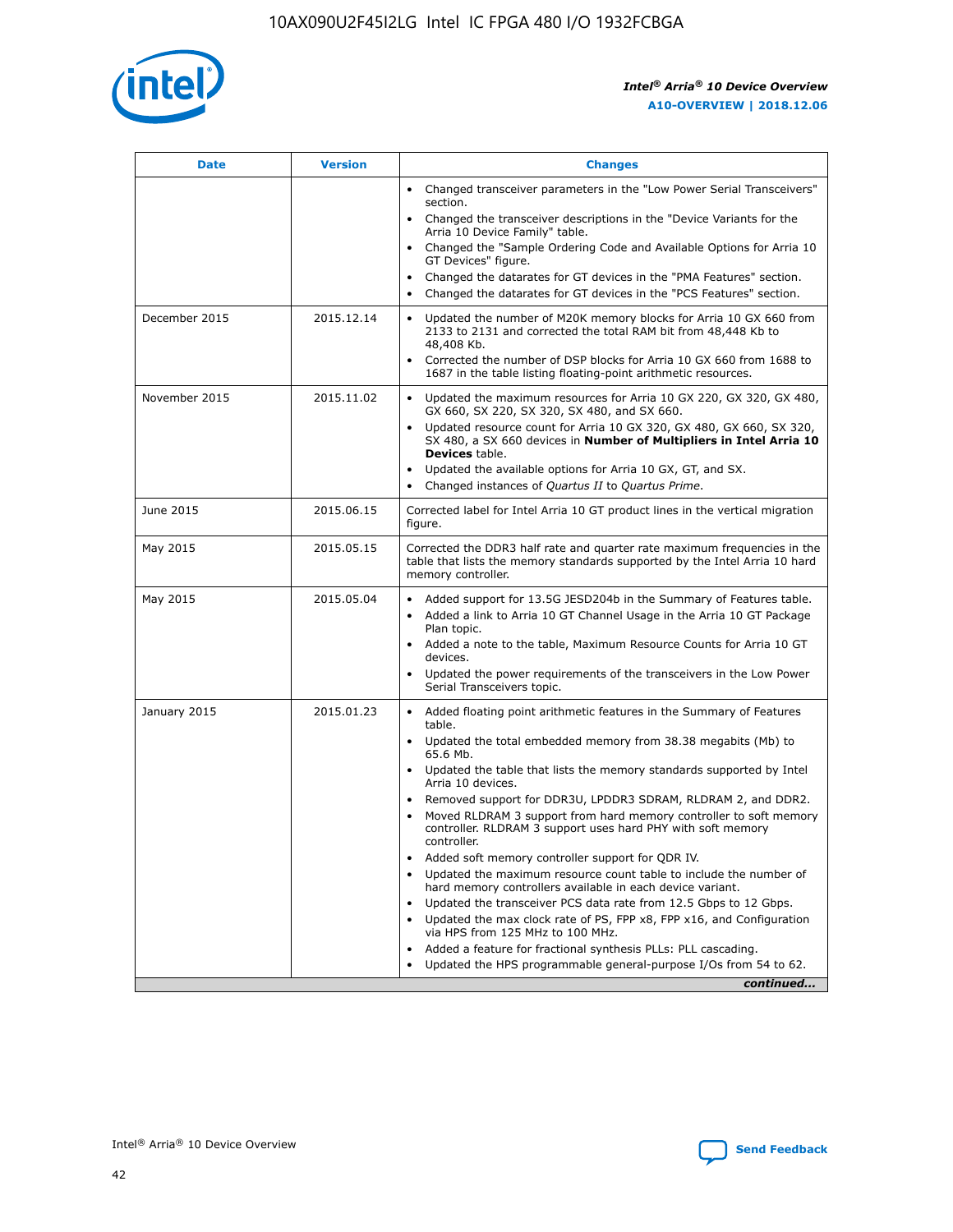r



| <b>Date</b>    | <b>Version</b> | <b>Changes</b>                                                                                                                                                                                                                                                                                                                                                                                                                                                                                                                                      |
|----------------|----------------|-----------------------------------------------------------------------------------------------------------------------------------------------------------------------------------------------------------------------------------------------------------------------------------------------------------------------------------------------------------------------------------------------------------------------------------------------------------------------------------------------------------------------------------------------------|
| September 2014 | 2014.09.30     | Corrected the 3 V I/O and LVDS I/O counts for F35 and F36 packages<br>$\bullet$<br>of Arria 10 GX.<br>Corrected the 3 V I/O, LVDS I/O, and transceiver counts for the NF40<br>$\bullet$<br>package of the Arria GX 570 and 660.<br>Removed 3 V I/O, LVDS I/O, and transceiver counts for the NF40<br>package of the Arria GX 900 and 1150. The NF40 package is not<br>available for Arria 10 GX 900 and 1150.                                                                                                                                       |
| August 2014    | 2014.08.18     | Updated Memory (Kb) M20K maximum resources for Arria 10 GX 660<br>devices from 42,660 to 42,620.<br>Added GPIO columns consisting of LVDS I/O Bank and 3V I/O Bank in<br>$\bullet$<br>the Package Plan table.<br>Added how to use memory interface clock frequency higher than 533<br>$\bullet$<br>MHz in the I/O vertical migration.<br>Added information to clarify that RLDRAM3 support uses hard PHY with<br>$\bullet$<br>soft memory controller.<br>Added variable precision DSP blocks support for floating-point<br>$\bullet$<br>arithmetic. |
| June 2014      | 2014.06.19     | Updated number of dedicated I/Os in the HPS block to 17.                                                                                                                                                                                                                                                                                                                                                                                                                                                                                            |
| February 2014  | 2014.02.21     | Updated transceiver speed grade options for GT devices in Figure 2.                                                                                                                                                                                                                                                                                                                                                                                                                                                                                 |
| February 2014  | 2014.02.06     | Updated data rate for Arria 10 GT devices from 28.1 Gbps to 28.3 Gbps.                                                                                                                                                                                                                                                                                                                                                                                                                                                                              |
| December 2013  | 2013.12.10     | Updated the HPS memory standards support from LPDDR2 to LPDDR3.<br>Updated HPS block diagram to include dedicated HPS I/O and FPGA<br>$\bullet$<br>Configuration blocks as well as repositioned SD/SDIO/MMC, DMA, SPI<br>and NAND Flash with ECC blocks.                                                                                                                                                                                                                                                                                            |
| December 2013  | 2013.12.02     | Initial release.                                                                                                                                                                                                                                                                                                                                                                                                                                                                                                                                    |